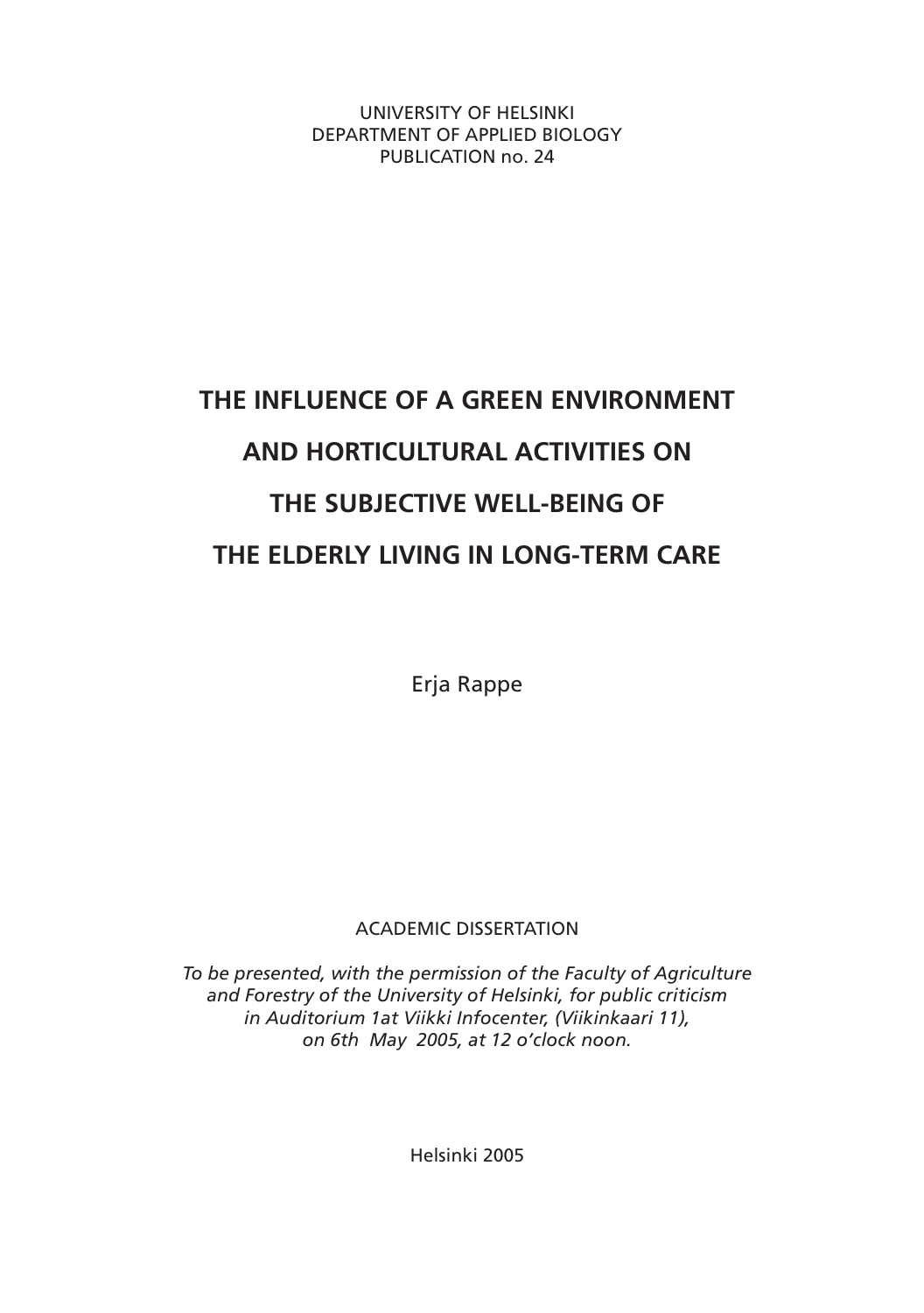Rappe, E. 2005. The influence of a green environment and horticultural activities on the subjective well-being of the elderly living in long-term care. University of Helsinki, Department of Applied Biology, Publication 24. Helsinki 51 p. + appendices.

Keywords: human issues in horticulture, horticultural therapy, garden, quality of life, institutional environment, self-rated health, depression, outdoor visit, accessibility

Supervisors: Dr. Aino-Maija Evers Department of Applied Biology University of Helsinki, Finland

> Prof. Olavi Junttila Department of Applied Biology University of Helsinki, Finland

Reviewers: Prof. Emeritus Paula Diane Relf Department of Horticulture Virginia Polytechnic Institute and State University, USA

> Prof. Raimo Sulkava Department of Public Health and General Practice University of Kuopio, Finland

Opponent: Dr. Päivi Topo Health and Social Services National Research and Development Centre for Wellfare and Health, Helsinki, Finland

Correspondence to: Erja Rappe Department of Applied Biology, Horticulture P. O. Box 27 00014 University of Helsinki Finland e-mail: erja.rappe@helsinki.fi

ISBN 952-10-2412-7 (paperback) ISBN 952-10-2413-5 (PDF) ISSN 1457-8085 Electronic publication at http://ethesis.helsinki.fi/

Yliopistopaino, Helsinki 2005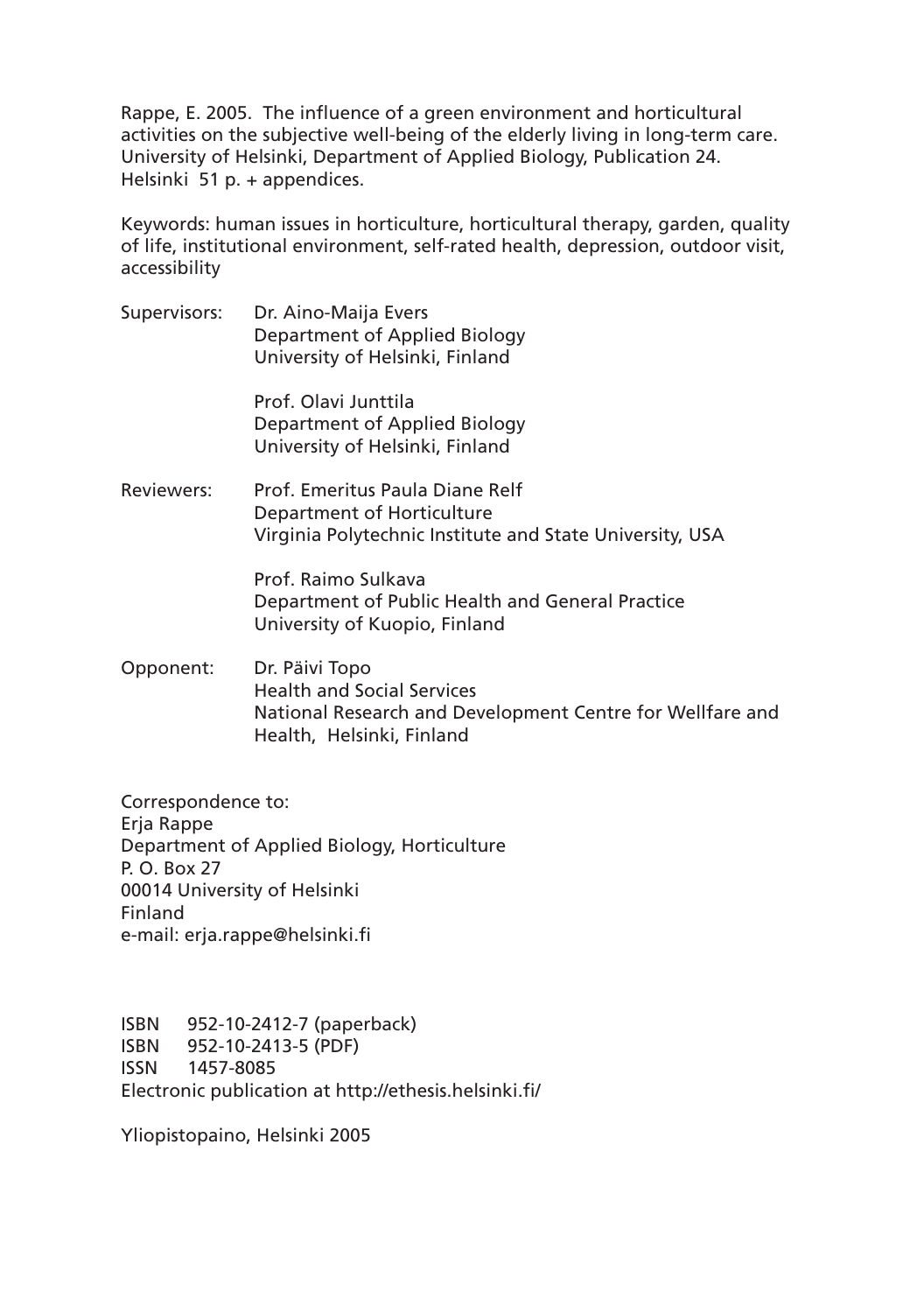## **CONTENTS**

| <b>ABSTRACT</b>                                                       |
|-----------------------------------------------------------------------|
|                                                                       |
|                                                                       |
|                                                                       |
|                                                                       |
|                                                                       |
| 1.1.2 Well-being and health in the framework of                       |
|                                                                       |
|                                                                       |
| 1.1.4 Therapeutic horticulture and horticultural therapy  11          |
| 1.2 The effects of nature and plants on human well being  12          |
| 1.2.1 Recovery from stress and effects on mood 12                     |
|                                                                       |
|                                                                       |
| 1.2.4 Perceived effects on pain and health status 16                  |
|                                                                       |
|                                                                       |
|                                                                       |
| 1.4 The effects of nature and plants on well-being of the elderly  18 |
| 1.4.1 Health effects of a green environment in institutions           |
|                                                                       |
| 1.4.2 Garden environment for the elderly with dementia  19            |
| 1.4.3 Horticultural activities and health of the elderly 20           |
|                                                                       |
|                                                                       |
| 3.1 Subjects  24                                                      |
|                                                                       |
|                                                                       |
|                                                                       |
|                                                                       |
|                                                                       |
| 4.1 Caring for plants and the well-being of the elderly (I) 29        |
| 4.2 Plants and well-being of the elderly with dementia (II)  31       |
| 4.3 Perceived effects of garden experiences and self-rated            |
|                                                                       |
| 4.4 Outdoor visits in a garden environment and self-rated             |
|                                                                       |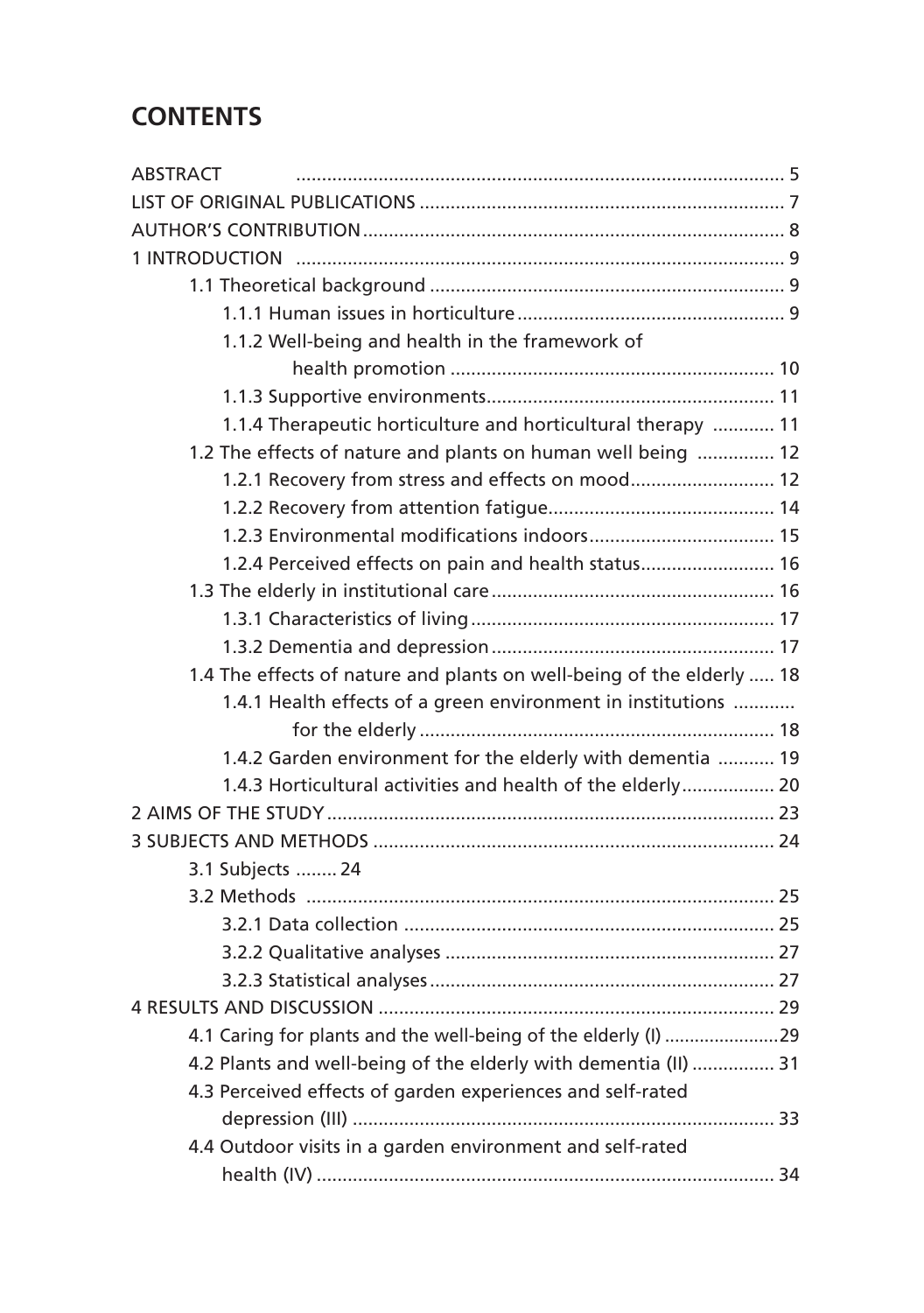| 4.5 The accessibility of the outdoor environment in long-term care |  |
|--------------------------------------------------------------------|--|
|                                                                    |  |
|                                                                    |  |
|                                                                    |  |
|                                                                    |  |
|                                                                    |  |
|                                                                    |  |
|                                                                    |  |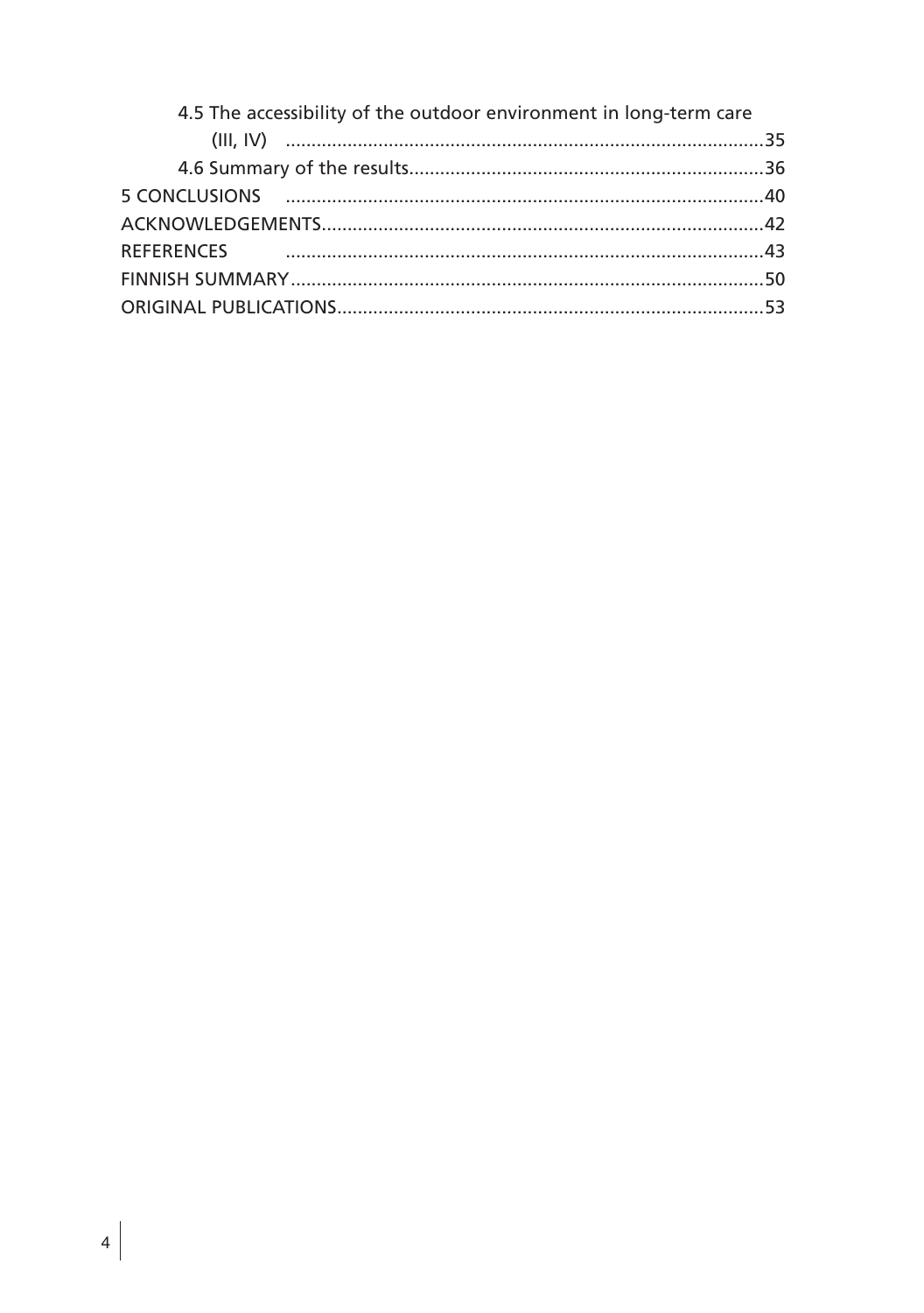## **ABSTRACT**

As with many western countries, Finland is experiencing a demographic shift towards an aging society. Increasing numbers of elderly citizens with chronic diseases need institutional care during their later years of life. This burdens the health care system. Supportive environments may reduce health care costs through engendering positive health outcomes. It is evident that environments containing plants have positive health effects, suggesting that such conditions could be one constituent of a supportive environment. The aim of this study was to consider whether green environments and activities related to plants have effects and are positively associated with the subjective well-being of the elderly living in long-term care.

The data for the study were gathered from three types of facility for the elderly. The participants represented various functional abilities, including the elderly capable of managing their activities of daily living and the elderly in nursing care. The data were collected by using interviews and questionnaires. The data concerned the meanings the elderly attached to plant growing, the effects plants had on the well-being of the elderly suffering from dementia, the experiences of staff related to plants in a care environment, the frequency of garden visits, the perceived effects and meanings the elderly attached to garden visits, the occurrence of self-rated depression and the self-rated quality of life among the elderly in nursing care. The Zung Self-rating Depression Scale was used to measure depressive symptomatology. The Nottingham Health Profile (NHP) was used to measure health related quality of life. The data were analyzed using both qualitative (Grounded Theory, phenomenological approach) and statistical methods.

Nurturing plants enabled the participants to use cognitive skills, provided emotional experiences and facilitated social relations among residents in care. In particular those aspects of well-being constrained by institutional environments, such as autonomy, sense of control and identity were facilitated by horticultural activities. The study indicated that the meanings the elderly attach to plants and nurturing them may be associated with their well-being, particularly with social and psychological aspects.

Staff was selected to provide information when studying the role of plants in the well-being of elderly individuals with dementia. According to staff observations, plants contributed significantly to the well-being of individuals with dementia by stimulating their senses, creating positive emotions and offering rewarding activities.

Experiences from the garden were of great significance for most of the elderly participants living in long-term nursing care. It was considered important to see plants and observe nature. The promoting effect of garden visits on mood was obvious: almost all participants felt themselves to be more cheerful and alert outdoors than indoors. For more than a half of the participants visiting the garden enhanced quality of sleep and ability to concentrate; it generated feelings of recovery and promoted peace of mind. The affective effects of visiting the garden tended to be more pronounced among the depressed than among those not depressed. The depressed did not consider social interaction and participation in social activities very important for their well-being.

Visiting an outdoors garden and self-rated health were strongly associated among women living in long-term nursing care. The association remained significant after accounting for health related distresses measured by the NHP. The result suggests that visiting an outdoors garden may enhance the self-rated health independently among elderly women living in long-term care despite their many health problems.

The principal reasons for restricting outdoor visits in long-term care were the lack of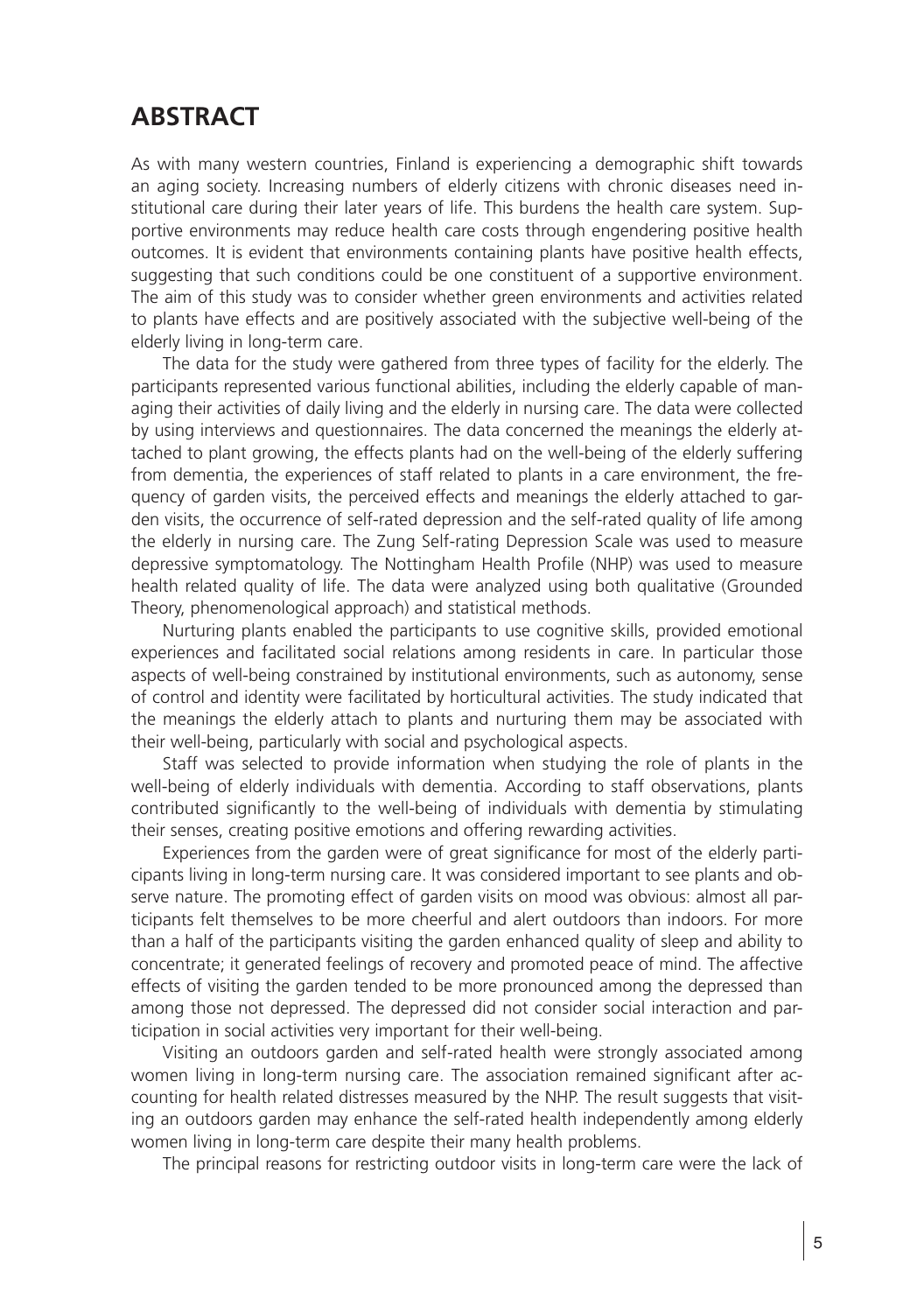assistance or uncomfortable weather conditions. Very few patients suggested that health related problems restricted outdoor visits. Depression tended to be related to perception of the residents of hindrances and distresses associated with visiting the garden.

Although the results of this study are only indicative due to the small number of participants, it can be concluded that interaction between the elderly and plants, in both active and passive ways, benefits the health of the elderly in long-term care. Providing the elderly with access to plants would probably promote positive health outcomes. However, more multidisciplinary empirical research is needed to clarify the ways in which a green environment is associated with health of the elderly. Evidence from objectively measured health outcomes would facilitate establishing gardens in institutional settings.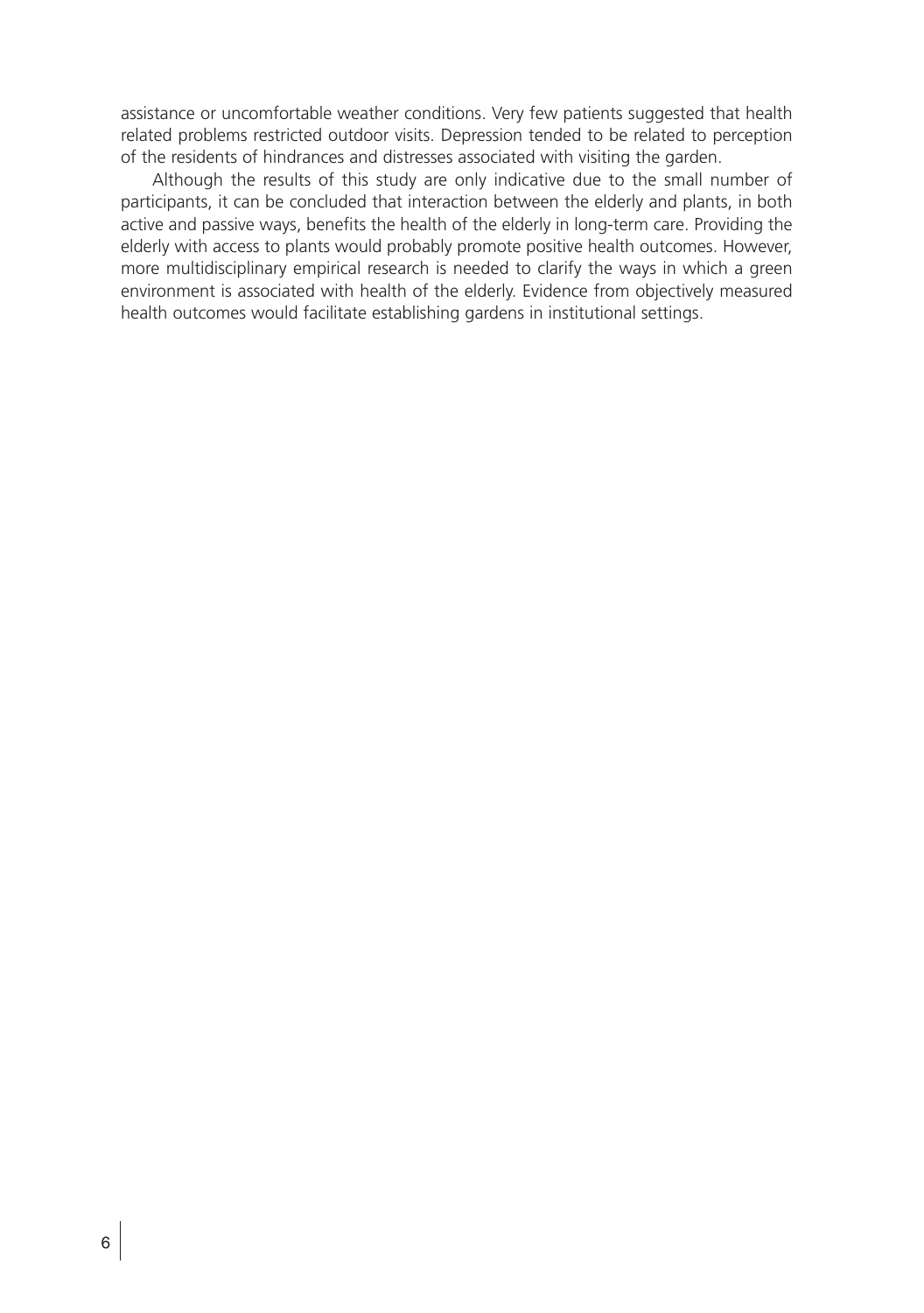## **LIST OF ORIGINAL PUBLICATIONS**

This thesis is based on the following papers, which are referred to by Roman numerals in the text.

- I Rappe, E. and Evers, A.-M. 2001. The meanings of growing plants: Contributions to the elderly living in sheltered housing. HortTechnology 11 (2): 268-272.
- II Rappe, E. and Lindén, L. 2004. Plants in health care environments: Opinions and experiences of the nursing personnel in homes for people with dementia. Acta Horticulturae 639: 75-80.
- III Rappe, E. and Kivelä, S.-L. 2005. Effects of garden visits on long-term care residents as related to depression. HortTechnology 15(2): 298-303.
- IV Rappe, E., Kivelä, S.-L. and Rita H. 2004. Self-rated health and quality of life: associations with visiting outdoors among the aged living in longterm care.

The publications have been reprinted by the kind permission of the publishers.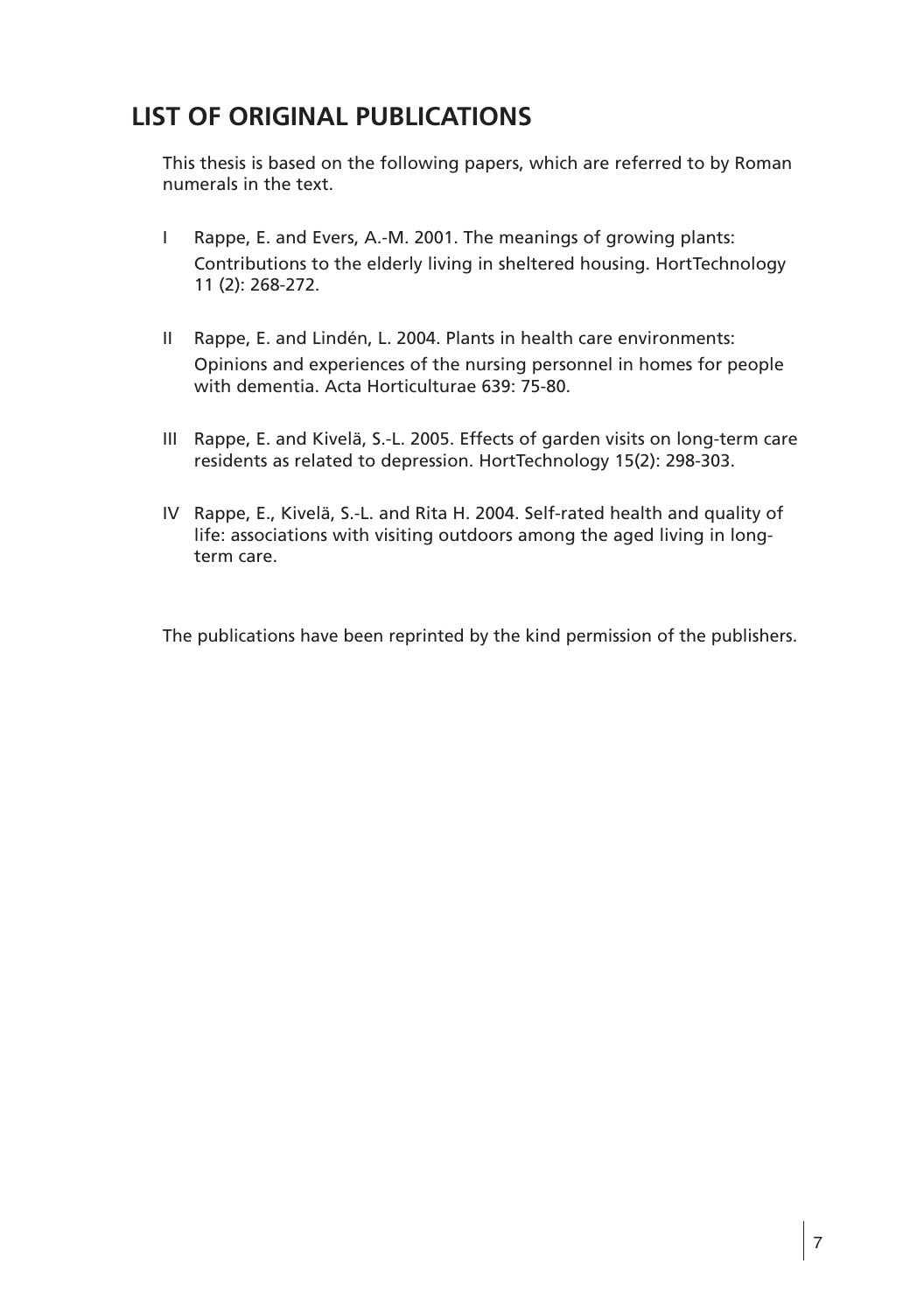## **AUTHOR'S CONTRIBUTION**

The contribution of the author of this thesis to the publications I-IV is presented here.

In paper I, the author was responsible for planning the study. The author gathered and analyzed the data and wrote the manuscript. Dr. Aino-Maija Evers played a supervisory role and offered her advice and guidance during planning the study and writing the manuscript.

In paper II, the author was responsible for planning the study. She gathered and analyzed the data and wrote the manuscript. Dr. Leena Lindén offered her guidance during statistical analyses of the data.

In paper III, the author was responsible for planning the study and for gathering the data. The author analyzed the data and wrote the manuscript. Prof. Sirkka-Liisa Kivelä participated in data analysis and writing the manuscript.

In paper IV, the author was responsible for planning the study. She gathered and analyzed the data and wrote the manuscript. Prof. Sirkka-Liisa Kivelä participated in data analysis and in writing the manuscript. Dr. Hannu Rita offered his advice and guidance during the planning of statistical analyses and interpreting their results as well as writing the manuscript.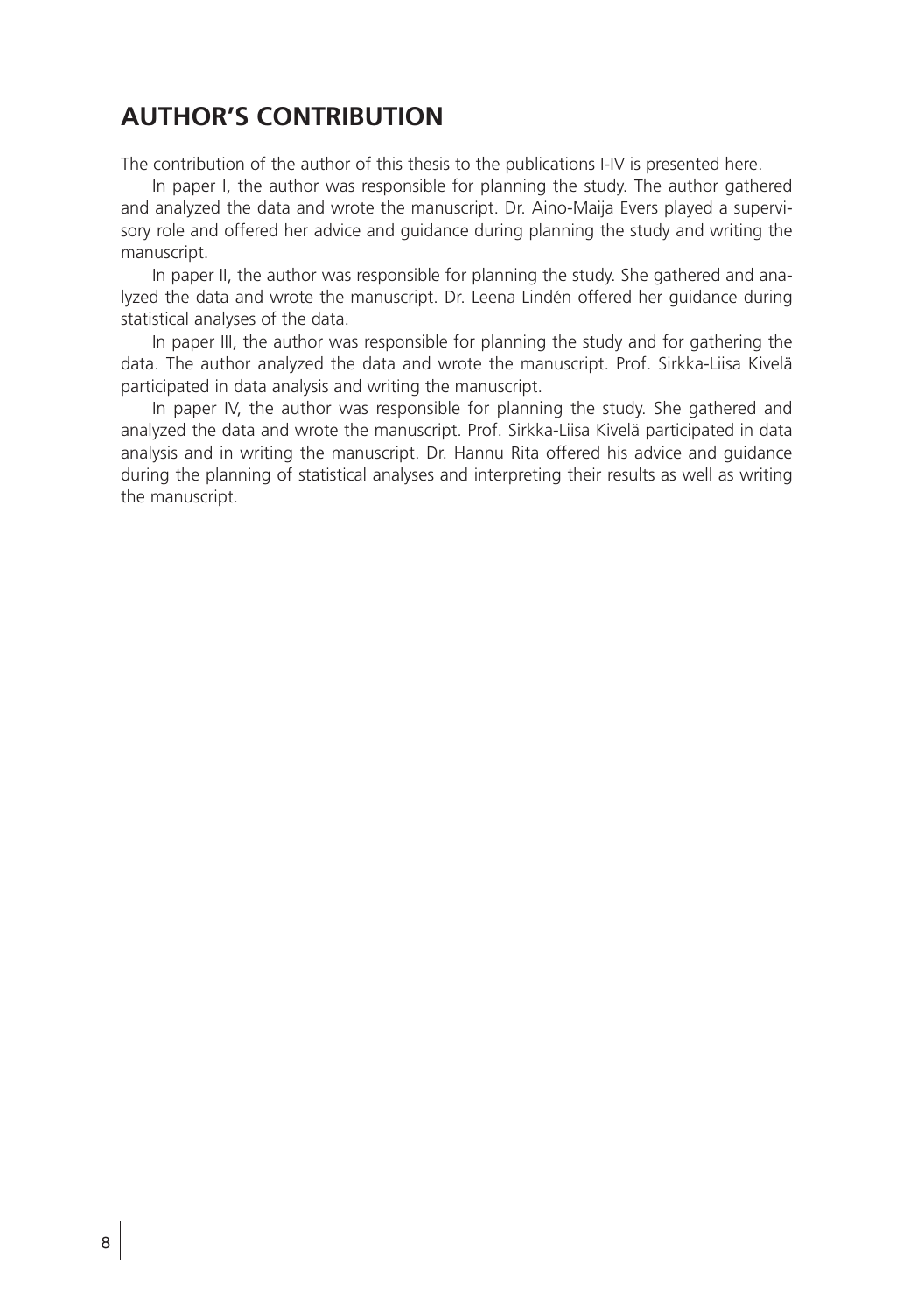## **1 INTRODUCTION**

The number of elderly is increasing, especially the proportion of the oldest. Since diseases and impairments that hamper functional ability are most common among the oldest, it is probable that the number of elderly living in long-term care will remain high or even increase despite the emphasis placed on promoting home care.

Many negative features characterize institutional living. These include loss of autonomy and self-esteem, loneliness and hopelessness. Depression and dementia are frequent among the elderly in long-term care. The functionally efficient and sterile environment of institutions can accelerate decline in the abilities of the elderly.

Supportive environments are associated with positive health outcomes. An environment that provides aesthetic pleasure and possibilities for engaging in meaningful activities, as well as providing opportunities for socializing, may enhance coping during institutional living. Plants are a principal feature of the supportive environment because restoration from stress and cognitive fatigue are related to natural environments containing plants.

The intention of this study was to consider whether green environments and activities related to plants had effects that could be associated with the well-being of the elderly living in long-term care. The increasing numbers of elderly with many chronic diseases add to health care requirements and costs to the community. If a green environment were associated with enhancing well-being, landscape design and horticulture could represent an economically sustainable means to create supportive environments in institutional settings.

## **1.1 Theoretical background**

#### **1.1.1 Human issues in horticulture**

This study applied the framework of Human Issues in Horticulture (HIH). HIH is a relatively new perspective in horticulture that started to emerge in the 1980s. In traditional horticultural science focus is generally on the production and exploitation of crops whereas HIH aims at an understanding the interactions between human beings and plants (Relf 1992a, Relf and Lohr 2003). People-plant interactions are defined as "the wide array of human responses (mental, physical, and social) that occur as a result of both active and passive participation with plants" (Relf 1992b). HIH includes a broad range of plant related issues, including health related effects of plants, use of horticultural therapy and healing environments, environmental remediation and environmental education. HIH research is often multidisciplinary, using methods from human sciences, such as psychology, environmental psychology, social sciences and medical sciences. Since the HIH approach is new, it is still in its developmental stages. Theories used in HIH research originate from other disciplines including environmental psychology and social sciences.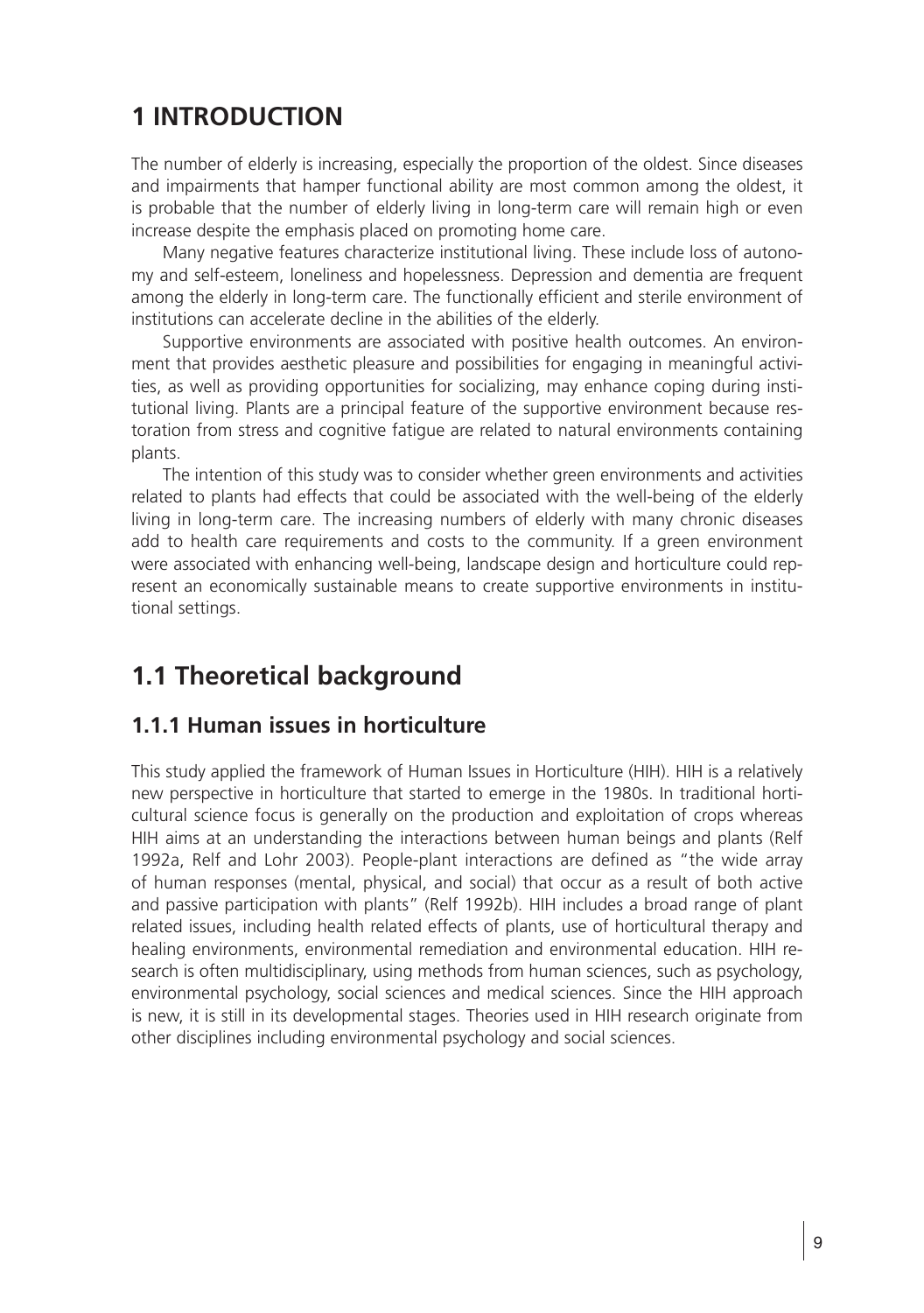## **1.1.2 Well-being and health in the framework of health promotion**

The goal of HIH research is to reveal associations between plants, gardening and human well-being. However, shortcomings in definitions of concepts often prevail in research reports. The concepts of "well-being", "quality of life" and "health" are used without reference to the approaches from which they originate.

Well-being is frequently studied in social politics. Allard (1976) suggested that the concept of well-being included objective appraisals of both material resources and human relationships. In his theory subjective appraisals of these dimensions are termed happiness. However, in HIH research material dimensions of well-being are often neglected. Well-being in HIH research comprises mainly health-related factors referring either to objectively measurable health effects or subjectively perceived quality of life (e.g. Browne 1992, Ottosson and Grahn 1998, Fjeld 2000, Park et al. 2004).

Health as a state includes both ill-health and well-being, which derive from the often cited definition of the World Health Organization: "Health is a state of complete physical, mental and social well-being, and not merely the absence of disease or infirmity". Downie et al. (2000) developed a more relative model of health in which both ill-health and well-being are interconnected. In their model positive health includes true well-being and fitness. True well-being is related to empowerment of individuals based on autonomy and feelings of well-being. Fitness reflects an individual's physical capacity to cope with demands of the environment in necessary situations. Negative health includes diseases, illnesses, deformities, unwanted states, injuries, disabilities and handicaps. Positive and negative health are linked through physical, mental, and social elements that characterise both states. Overall health is regarded as a sum of all these components. This view suggests that health can be improved either by enhancing positive health or reducing negative health, or by doing both.

There is no unanimity among researchers as to whether the quality of life and health are distinct constructions (Smith et al. 1999, Lercher 2003). Considerable agreement does however exist that quality of life is subjective and multidimensional in nature and includes both positive and negative dimensions of physical, psychological and social domains (The WHOQOL Group 1995). In their meta-analysis Smith. et al. (1999) concluded that when assessing the quality of life, greater emphasis is given to mental health than to physical state and that the pattern is reversed when health status is gauged.

The suggestion based on the model of Downie et al. (2000), that health can be promoted not only by preventing ill-health but also by enhancing well-being and fitness, is in accordance with salutogenesis approach of Antonovsky (1988), in which factors maintaining good health are emphasised. In his theory a strong sense of coherence maintains good health by providing resources to manage everyday strain. When stimuli derived from the environment are comprehensible, manageable and meaningful for an individual, a sense of coherence can be achieved.

The sense of coherence has the same dimensions as the sense of autonomy. Launis (1994) divided the concept of autonomy into dimensions of thinking, wishing and action. Autonomy of thinking is associated with a person's ability to consider issues rationally and to understand the results of his or her own action. Autonomy of wishing is the ability to formulate one's own preferences and to evaluate them critically. Autonomy of action infers a capability of carrying out plans one has made. Downie et al. (2000) suggested that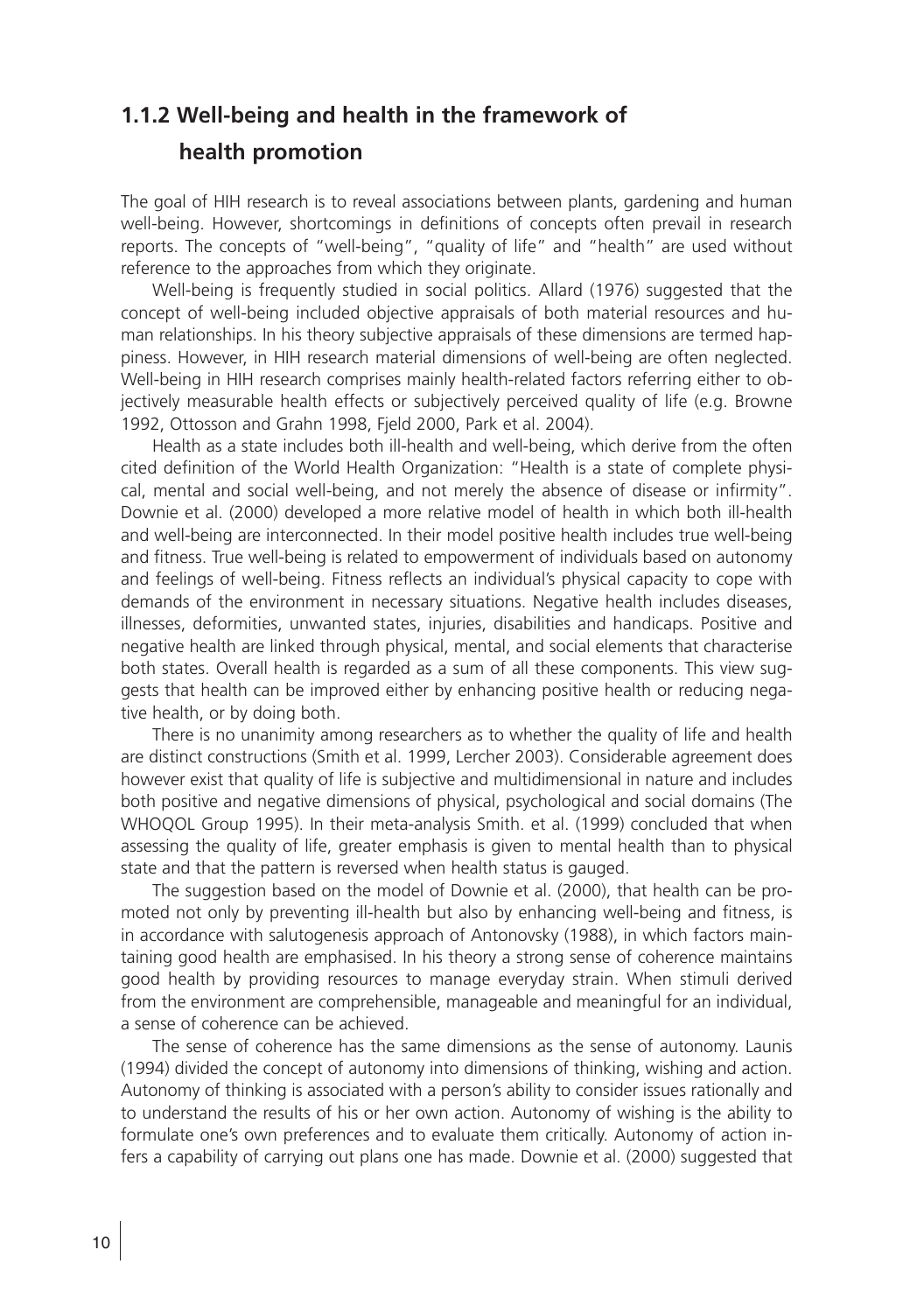the concept of autonomy encapsulates the values of self-determination, self-government, sense of responsibility and self-development. One main concern of health promotion is the empowerment of individuals since it enables development of autonomy by contributing to an individual's abilities to control one's life, to express personal will and to develop talents (Downie et al. 2000).

#### **1.1.3 Supportive environments**

Environmental effects on health have been recognised in health promotion since the Ottawa Charter for Health Promotion in 1986 for which one main proposal was the creation of healthy environments (WHO 2004). The Sundsvall Statement on Supportive Environments (2004) emphasised equal access to resources for living and opportunities for empowerment to all people despite their impairments or other limiting factors. A supportive environment in a health promotion context refers to the physical and social aspects of the environment.

Ulrich (1999) stated that stress is a major problem in health care facilities. In addition to ill-health, which may promote stress, effective care environments are often psychologically stressful (Ulrich 1991). Stress itself leads to negative health outcomes and may hinder recovery processes. Ulrich (1991, 1999) suggested that stress experiences could be alleviated by environments with conducive characteristics. According to his conceptual model, the key features for individuals in supportive, health promoting environments are sense of control, access to privacy, access to social support, possibilities for movement and exercise and access to nature and to other positive distractions. These characteristics of an environment facilitate an individual's abilities to recover and cope with stress, which in turn results in improved health.

#### **1.1.4 Therapeutic horticulture and horticultural therapy**

Gardening and horticulture have been used as a therapy for different groups of people in various settings to promote health, well-being and social inclusion (Davis 1998, Sempik et al. 2003). Horticulture is used in occupational therapy as a component of rehabilitation or specifically as horticultural therapy.

To clarify concepts the English charity Thrive defined therapeutic horticulture and horticultural therapy separately (Sempik et al. 2003, p. 3). They suggested that "Horticultural therapy is the use of plants by a trained professional as a medium through which certain clinically defined goals may be met". Horticultural therapy has a pre-defined clinical goal whereas therapeutic horticulture is directed towards improving the well-being of individuals more generally. According to Thrive, "Therapeutic horticulture is the process by which individuals may develop well-being by using plants and horticulture. This is achieved by active or passive involvement".

Based on their literature review of social and therapeutic horticulture and environmental psychology Sempik et al. (2003) developed a theoretical model showing the main activities, processes and outcomes related to interactions between plants and human beings. The model is based to the assumption that individuals have an innate appreciation of natural environments. Active involvement in horticulture and gardening facilitate development of skills, social processes, interaction and esteem building, which promote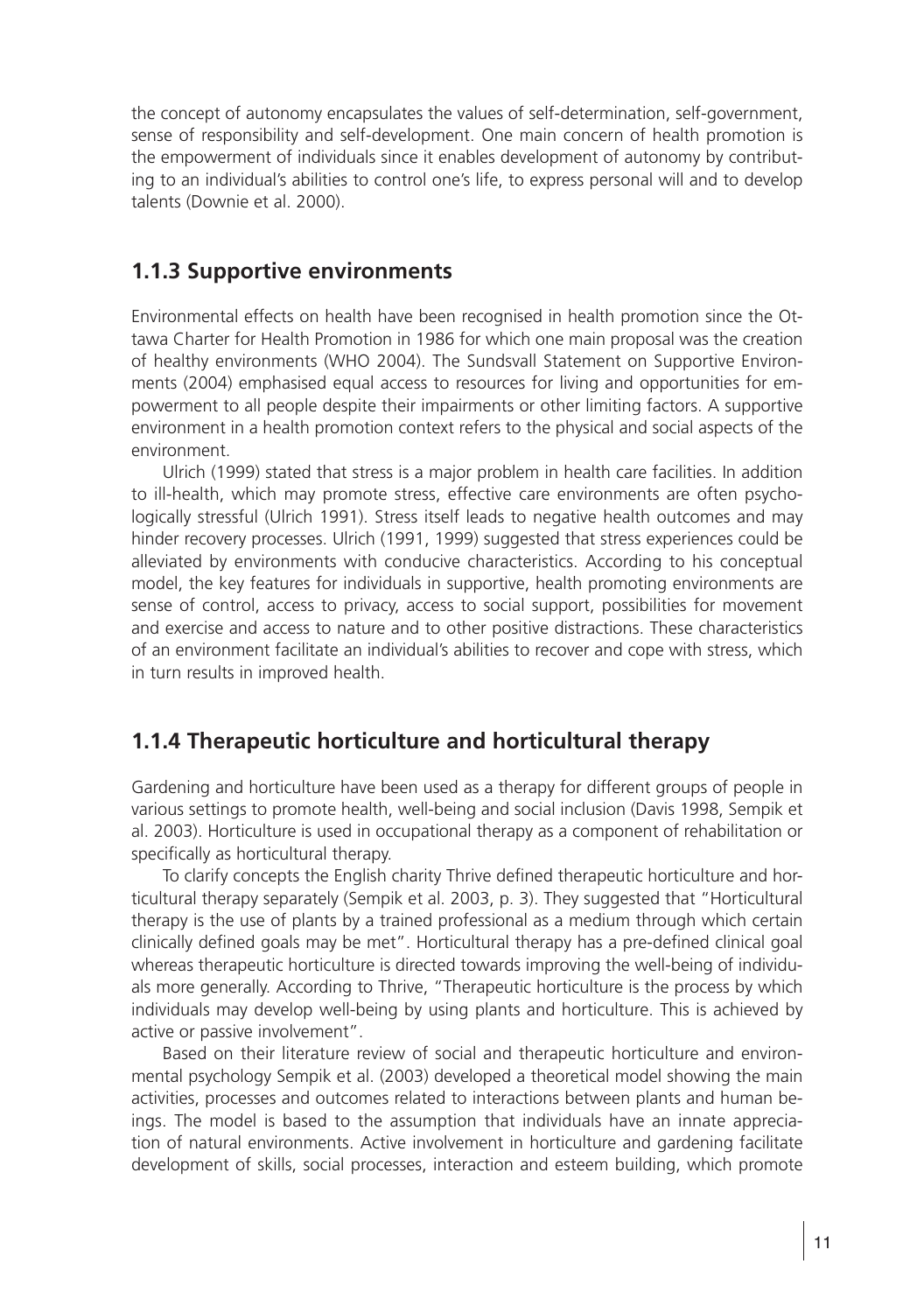employment and lead to rehabilitation, acceptance and social inclusion. Participation in activities also includes physical activity and food production. Appreciation of nature is regarded as passive involvement that facilitates attention restoration and recovery from stress, leading to feelings of tranquillity, peace and spirituality. Factors in the model can be interrelated with other factors that contribute to overall health.

## **1.2 The effects of nature and plants on human well-being**

Plants and natural landscapes may enhance human well-being by causing positive physiological and psychological responses, by affecting human behaviour or by modifying physical factors of the environment such as relative humidity of the air (Relf 1992a, Relf and Lohr, 2003). Positive responses to plants are observed in perception of pain (Lohr and Pearson-Mims 2000, Diette et al. 2003, Park et al. 2004) and also in perceived health status (Fjeld 2000).

#### **1.2.1 Recovery from stress and effects on mood**

Stress is experienced when external demands are perceived to exceed an individual's ability to cope (Kubzansky and Kawachi 2000). Emotions can be considered as responses to these stressful environmental events, motivating individuals to respond in an appropriate way. Stress triggers physiological changes that may impact negatively on health.

The stress reducing effects of nature are well-established. Stress recovery responses can be measured by self-rating of affective states and by physiological measurements of heart period, muscle tension, pulse transit time (systolic blood pressure), brain electrical activity and skin conductance (Ulrich et al. 1991, Ulrich and Parson 1992). These physiological measures are widely recognized as credible indicators of stress and restoration (Ulrich and Parsons 1992).

The results of studies measuring physiological factors indicate that greater stress reduction is afforded by natural environments than by urban environments. In a simulated stress situation, recovery from stress symptoms, evidenced by pulse transit time, skin conductance, muscle tension and heart period, was faster and more complete when the subjects were exposed to natural environments rather than to urban environments (Ulrich et al. 1991). After induced stress, sitting in a room with views of trees promoted more rapid decline in diastolic blood pressure than sitting in a room devoid of a view (Hartig et al. 2003). In the same study, subsequently walking in nature fostered reduction in blood pressure whereas walking in an urban environment engendered blood pressure increase. Laumann et al. (2003) reported that after induced mental load subjects had lower heart rate when shown a video of a natural environment than when shown one of an urban environment.

Emotions affect not only to how human beings feel but also their well-being. In their comprehensive review on affective states and health, Kubzansky and Kawachi (2000) stated that emotions influence health directly by evoking physiological processes and indirectly by associations with behaviour. For example, negative feelings may elevate serum norepinephrine levels that in turn may increase blood pressure or blood lipids. Emotions may also affect the immune system by activating the sympathetic nervous system. The relation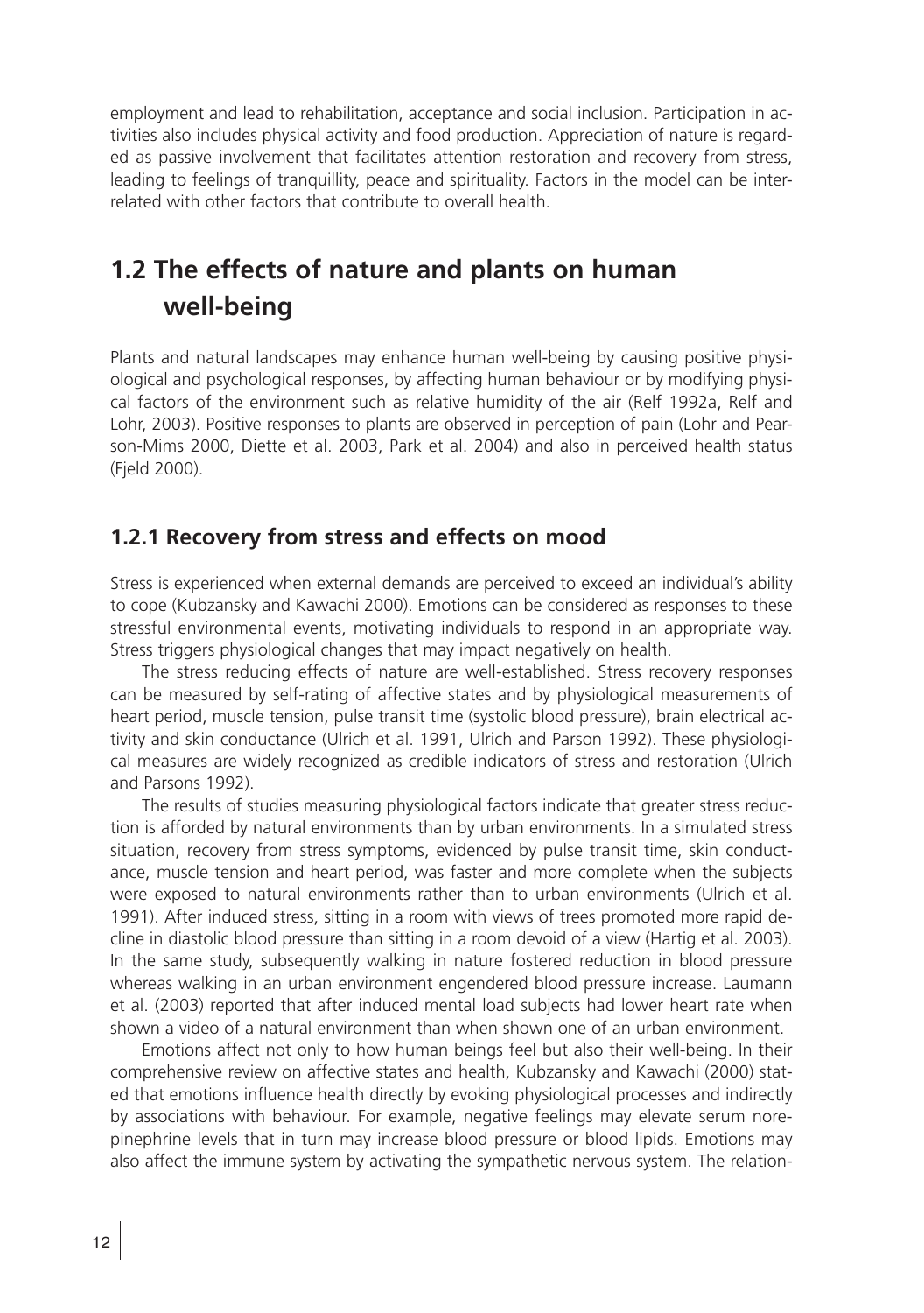ship between emotions and health is reciprocal: ill health may lead to negative emotions and emotions may play a role in the etiology of diseases. High levels of anger and anxiety are associated with increased risk of coronary heart disease.

Changes in emotional states are related to exposure to nature. Nature elicits more positively toned effects than urban settings. Subjects exposed to the natural settings had lower scores for anger, aggression and fear compared with subjects exposed to an urban environment (Ulrich et al. 1991). They also reported higher levels of positive effects. Hartig et al. (2003) reported both increase in positive effects and decrease in anger and aggression after a walk in a natural environment. The reverse was recorded after a walk in an urban environment. Viewing videotapes of natural environments elicited greater improvement in the mood of university students than viewing videotapes showing built environments (Van den Berg et al. 2003). However, natural views are not always associated with better mood. In a study by Tennessen and Cimprich (1995) natural views from dormitory windows of undergraduate students did not influence mood state as compared with built views

The use of green environments may affect stress levels. A strong inverse relationship was established between the frequency of visiting urban open green spaces and the frequency of experiences of stress (Grahn and Stigsdotter 2003).

There is evidence that the degree of experienced stress influences environmental preferences. Van den Berg et al. (2003) reported that among stressed or fatigued people the association between preference and an environment's potential for restoration was especially pronounced. High levels of stress were associated with higher preferences for natural environments and lower preferences for built environments. Korpela (2003) found that adults with severe negative mood were more likely to choose natural sites as favourite places rather than other places.

The psycho-evolutionary theory of Roger Ulrich is based on the stress reducing influences of exposure to nature (Ulrich 1983, Ulrich et al. 1991). The theory contends that acquiring a capacity for restorative response to certain natural settings had major survivalrelated advantages for early humans. High agreement across cultures in positive responsiveness to nature support the idea that also modern humans might have a prepared readiness to acquire restorative responses from unthreatening natural settings with particular characteristics such as some spatial openness and contents such as flowers (Ulrich et al. 1991, Ulrich 1999).

Ulrich's theory emphasizes the physiological and emotional changes that occur while viewing a scene after a situation involving challenge or threat. The theory suggests that the response to nature is initially preconscious and is evidenced by rapid onset of positive affective response to natural environments. Recent results of Korpela et al. (2002) provided support for rapid affective evaluations of environmental scenes. After a change towards a more positively-toned emotional state, exposure to nature decreases autonomic arousal as evidenced by positive changes in physiological activity levels. These changes are accompanied by sustained attention and decrease in negative emotions.

One-set of the restorative process is fast: restorative responses to nature occur within a few minutes (Ulrich et al. 1991). Fast processing permits quite short exposures to natural views to result in stress reduction.

The physiological changes reducing autonomic arousal during stress recovery indicate that human response to nature has a parasympathetic nervous system component, especially during the initial minutes of recovery (Ulrich et al.1991). The evidence from lower heart rate during seeing videotapes of natural landscapes suggests that reduced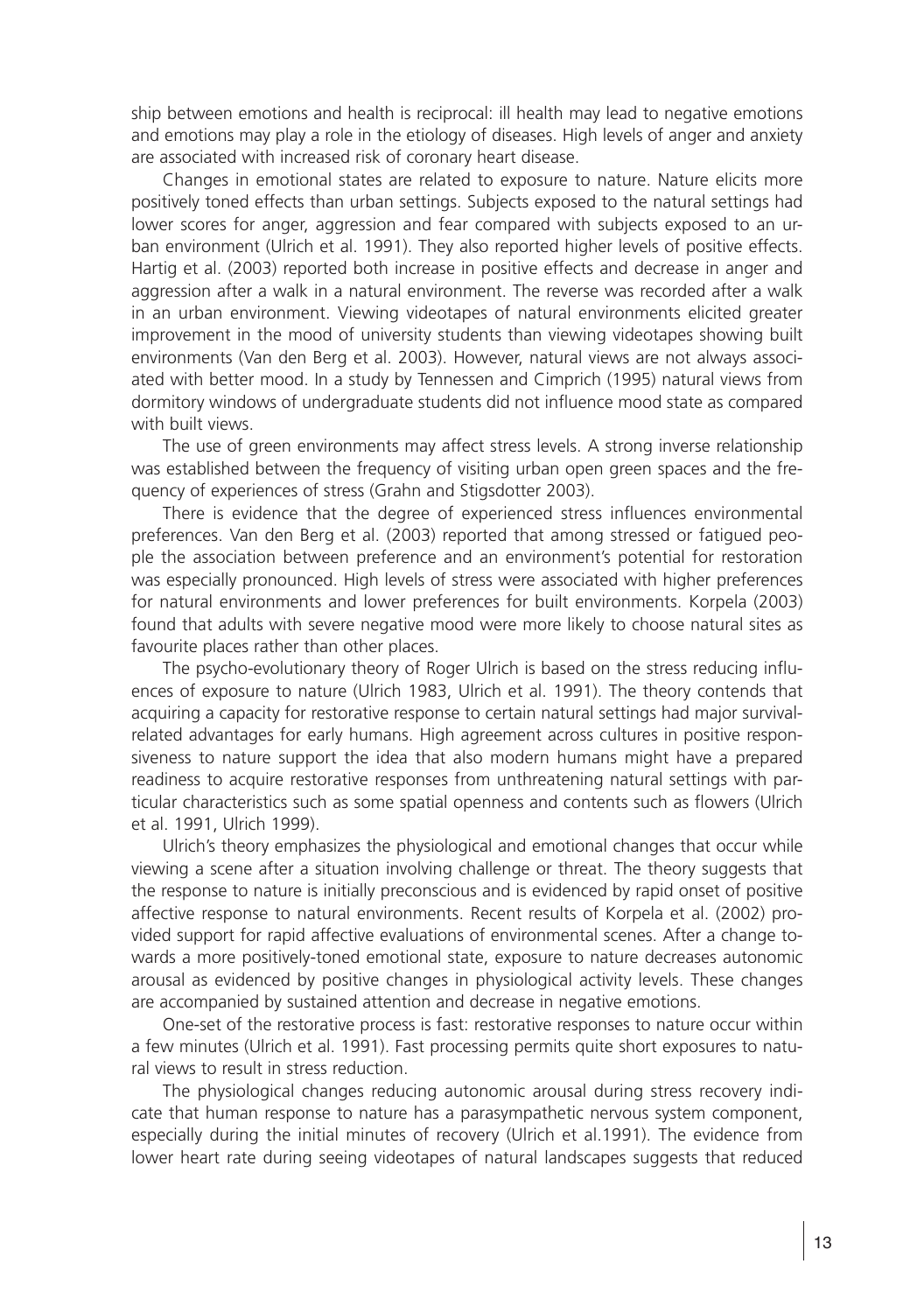autonomic arousal engenders less spatially selective attention and results in higher intake (Ulrich et al. 1991, Laumann et al. 2003).

#### **1.2.2 Recovery from attention fatigue**

The Attention Restoration Theory (ART) by Rachel and Stephen Kaplan (Kaplan and Kaplan 1989, Kaplan 1995) is another theory that explains the psychological effects of nature experiences.

Rachel and Stephen Kaplan base their theory on measurements of cognitive and emotional responses over a ten year period among the participants of an outdoor challenge program. In the ART the reduction of mental fatigue is the key process of restoration. The theory is based on that of William James' concepts of voluntary (directed attention) and involuntary attention. Directed attention is defined as the capacity to inhibit compelling stimuli or distractions during purposeful activity. It requires energy. If this demand is prolonged, directed attention can become depleted. In contemporary society the use of directed attention is demanded constantly and it can be fatigued by overuse. The converse of directed attention is involuntary attention, which requires little or no effort. In ART the involuntary attention is also called fascination, describing how certain objects or processes can capture and hold attention effortlessly. When involuntary attention is engaged, directed attention can be restored.

According to ART recovery from mental fatigue is enabled when certain factors characterize the person-environment interaction. These properties of environments trigger mental processes or states that contribute to restorative experiences. The characteristics of an environment facilitating restoration from mental fatigue are being away, extent, fascination and compatibility. According to Kaplan and Kaplan (1989) these factors are commonly available in natural environments.

Being away refers to a change in location or activities enabling a temporary relief from daily concerns and psychological distance from one's usual mental content. Extent refers to the sense that the immediate setting is a part of larger place 'the whole'. This sense derives from the relatedness of immediately perceived elements and cues suggesting that further information is available upon exploration. Setting has extent; it is sufficiently rich and coherent that it can engage the mind for a period long enough to allow directed attention to rest and enables immersion. Fascination refers to effortless attention. Restoration can occur in a setting that evokes fascination. When a setting can hold one's attention effortlessly, directed attention capacity can be restored since there is no need for inhibiting distractions. Fascination can be engaged by environmental contents or by the process of activity. Compatibility refers to the congruence between opportunities and constraints afforded by the setting and a person's inclinations.

Deeply restorative experience includes not only the recovery of directed attention but that an ability to reflect on important issues is involved. Some settings can capture one's attention completely, leaving not enough room for thinking about other issues. This kind of fascination is termed hard fascination (Kaplan 1995). Hard fascination is very intense. It rivets attention and does not allow the deep restoration to be reached because there is no room for reflection (Herzog et al. 1997). Instead, soft fascination, characterized by a moderate level of fascination and aesthetic beauty, allows reflection and deep restorative experience, including that both the recovery of directed attention and reflection can be reached. Aesthetic pleasure, derived from a fascinating environment, helps to offset the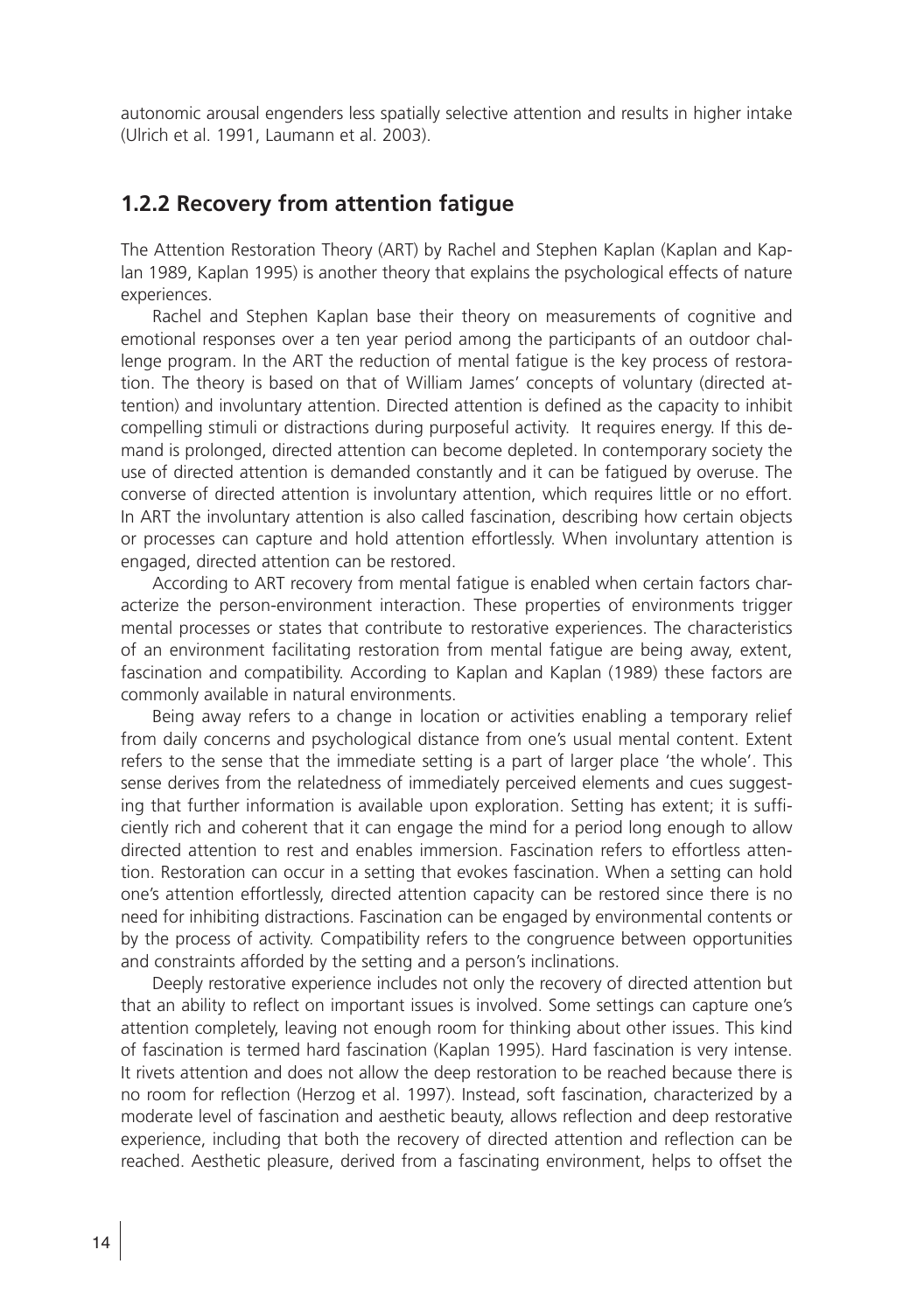pain that may accompany reflection on serious matters.

The restorative process according to ART involves successive levels: clearing the mind of cognitive noise, recovery of attentional capacity, facing accumulated matters in one's mind and lastly reflection on one's priorities and goals on a broader scale. The duration of the process must be long enough to enable penetration into all successive levels.

There is empirical evidence from ATR to suggest that exposure to nature and plants has a restorative effect on the capacity of directed attention. In a study of Tennessen and Cimprich (1995) natural views were associated with better performance on attentional measures than built views, giving support to the notion that looking at nature can serve as an attention restoring experience. A walk in nature resulted in better performance in a Necker Cube Pattern Control task than a walk in an urban environment (Hartig et al. 2003). Viewing videotapes of natural environments elicited marginally better concentration than viewing built environments (Van den Berg et al. 2003). In a longitudinal study, increase of greenness in a home environment was associated with better performance in attentional tests in children (Wells 2000). Adding plants to a windowless computer lab reduced mental fatigue and improved attentiveness compared to a situation where no plants were present (Lohr et al. 1996).

ART and Ulrich's stress recovery theory share the hypothesis that the psychological and emotional effects of nature on human beings are derived from human evolution in nature. However, there are some basic differences between the theories. In Ulrich's theory recovery occurs after an antecedent stress while in ART recovery occurs after an attentional fatigue. In Ulrich's theory exposure to natural settings elicits autonomic responses, which can occur without recognition or conscious awareness of the elements of the settings (Ulrich et al. 1991), whereas in ART the recovery is a result of conscious cognitive appraisals (Kaplan 1995). This difference is reflected in the duration of recovery processes: stress recovery is faster than recovery from mental fatigue. These antecedent states, stress and attentional fatigue, may occur alone or have some reciprocal relationships (Ulrich et al. 1991, Kaplan 1995, Hartig et al. 2003). Hartig et al. (2003) suggested that the physiological and attentional restoration processes may complement one another, manifesting in different kinds of outcome that emerge at different rates and persist to differing degrees.

#### **1.2.3 Environmental modifications indoors**

Plants in indoor environments may contribute to human well-being by raising the relative humidity of the air, and reducing levels of gaseous contaminants and dust accumulation. Too dry indoor air represents a major problem for some workers (Koivunen 2003). Plants can raise relative humidity to levels recommended for human comfort by transpiration of water through stomata. Evaporation from growing media can also contribute (Lohr 1992, Lohr et al. 1996). Plants in association with rhizosphere micro-organisms are able to remove gaseous contaminants such as formaldehyde, benzene, n –hexane, and trichloroethylene from air (Wolverton et al. 1989, Wood et al. 2002). There is evidence that the amount of airborne micro-organisms does not increase when plants are added to the space. In a study conducted in a hospital radiology department no changes in content of fungi or fungal spores were recorded after introducing plants (Fjeld 2000). One study reported reduced dust accumulation on horizontal surfaces when plants were put in a room (Lohr and Pearson-Mims 1996).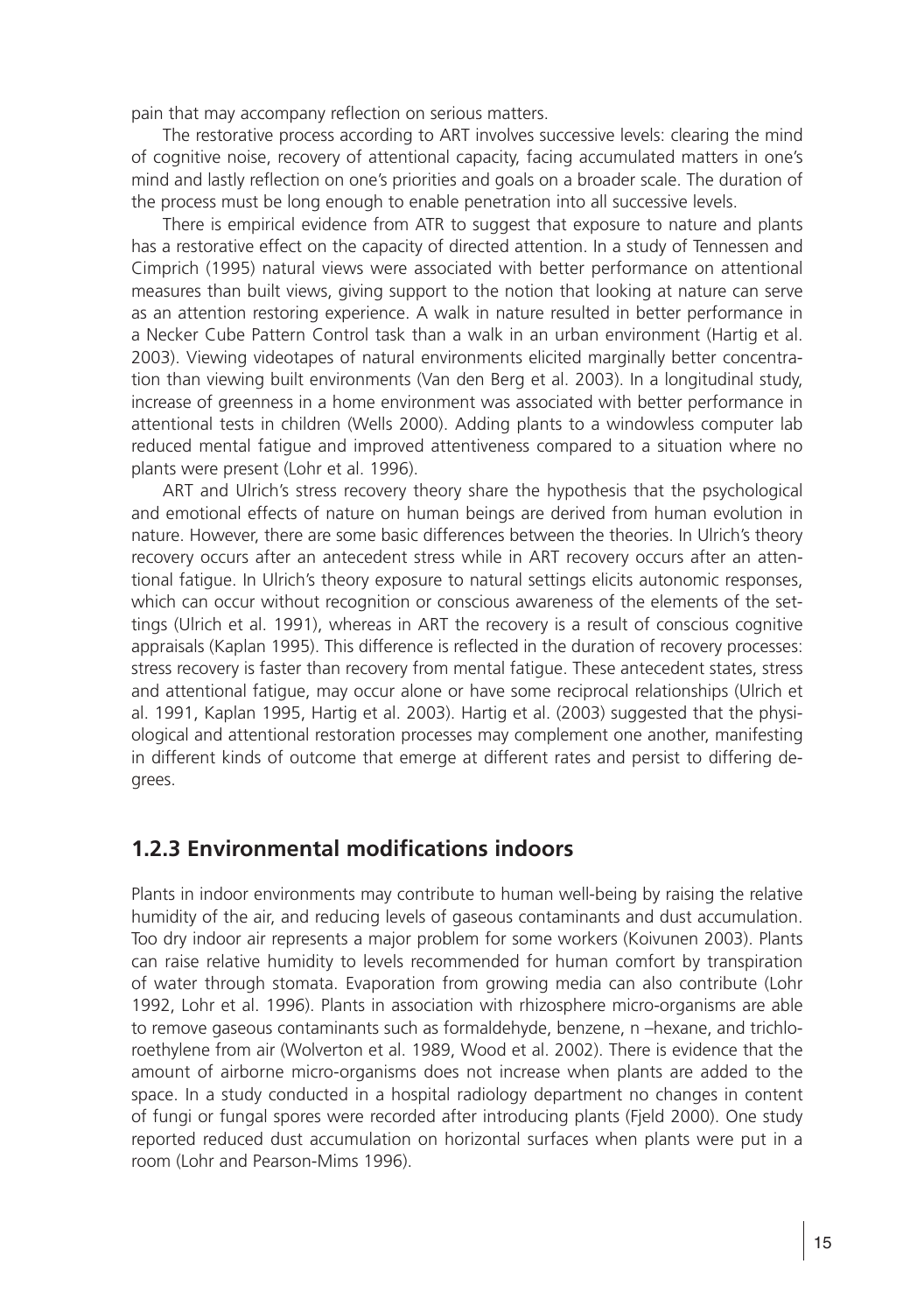#### **1.2.4 Perceived effects on pain and health status**

Plants and nature are also associated with better pain control. Improved pain tolerance when seeing plants or natural landscapes may derive from the strong attention holding capacity of nature (Kaplan and Kaplan 1989). A study by Roger Ulrich (1984), in which he examined the effect of a window view on recovery of surgery patients, associated reduced use of pain medication with the view of trees compared with a view of a brick wall. In laboratory studies the presence of ornamental plants has improved pain tolerance (Lohr and Pearson-Mims 2000, Park et al. 2004). The study of Lohr and Pearson-Mims (2000) was conducted in windowless office room. More participants were willing to keep a hand submerged in ice water for 5 min if they were in a room with plants than if they were in room with no plants, or in room with other colourful decorative objects. In a simulated hospital patient room female students kept their hands longer in ice water when plants were present than when they were not present (Park et al. 2004). Flowering plants in particular had positive effects on pain tolerance time, pain intensity and pain distress among subjects. In patients undergoing bronchoscopy sights and sounds from nature significantly reduced pain (Diette et al. 2003). In a randomized, prospective clinical trial pain was reduced during invasive procedures by exposure to a natural mural and sounds of water from the headphones. However, no effects on anxiety of the patients during intervention were established.

Tove Fjeld assessed whether indoor foliage plants affected self-reported human health and discomfort symptoms (Fjeld 2000). The introduction of foliage plants to an office room reduced cough and fatigue complaints by 37% and 30%, respectively. Complaints of dry or hoarse throat and dry or flushed facial skin decreased by about 23 % after intervention. When symptoms were grouped according to body responses, a significant reduction in neuropsychological symptoms (e.g. fatigue, headache, dizziness) and in mucous membrane symptoms was registered (e.g. irritation of eyes, stuffy nose) while skin symptoms (e.g. hands with dry skin) seemed to be unaffected. Plants also contributed to feelings of well-being: 82% of the participants were of the opinion that they felt more comfortable when they had plants in the office.

When plants and full-spectrum fluorescent lamps were added to the windowless room in a hospital radiology department, a decrease of 25% in all health complaints was recorded. Significant reductions were recorded in fatigue, feeling heavy-headed, headache, dry or hoarse throat and hands with dry, itching skin. When the time spent in the room was taken into account, those persons who spent most of their day there were associated with a decrease of 34% in complaints while those working less than a half day in the room with a decrease of 17% in complaints.

Complaints about health were also 21% lower among pupils in classrooms with foliage plants and fluorescent lamps compared with control classrooms without plants and lamps. Pupils in classrooms with plants and lamps were more positive about their classroom than those of the control group.

#### **1.3 The elderly in institutional care**

The elderly are increasing in number in western countries for two reasons. Firstly, life expectancy is increasing in developed countries (Tilastokeskus 2004a). Secondly, after the Second World War birth rate was high up to the1950s and these baby boom cohorts will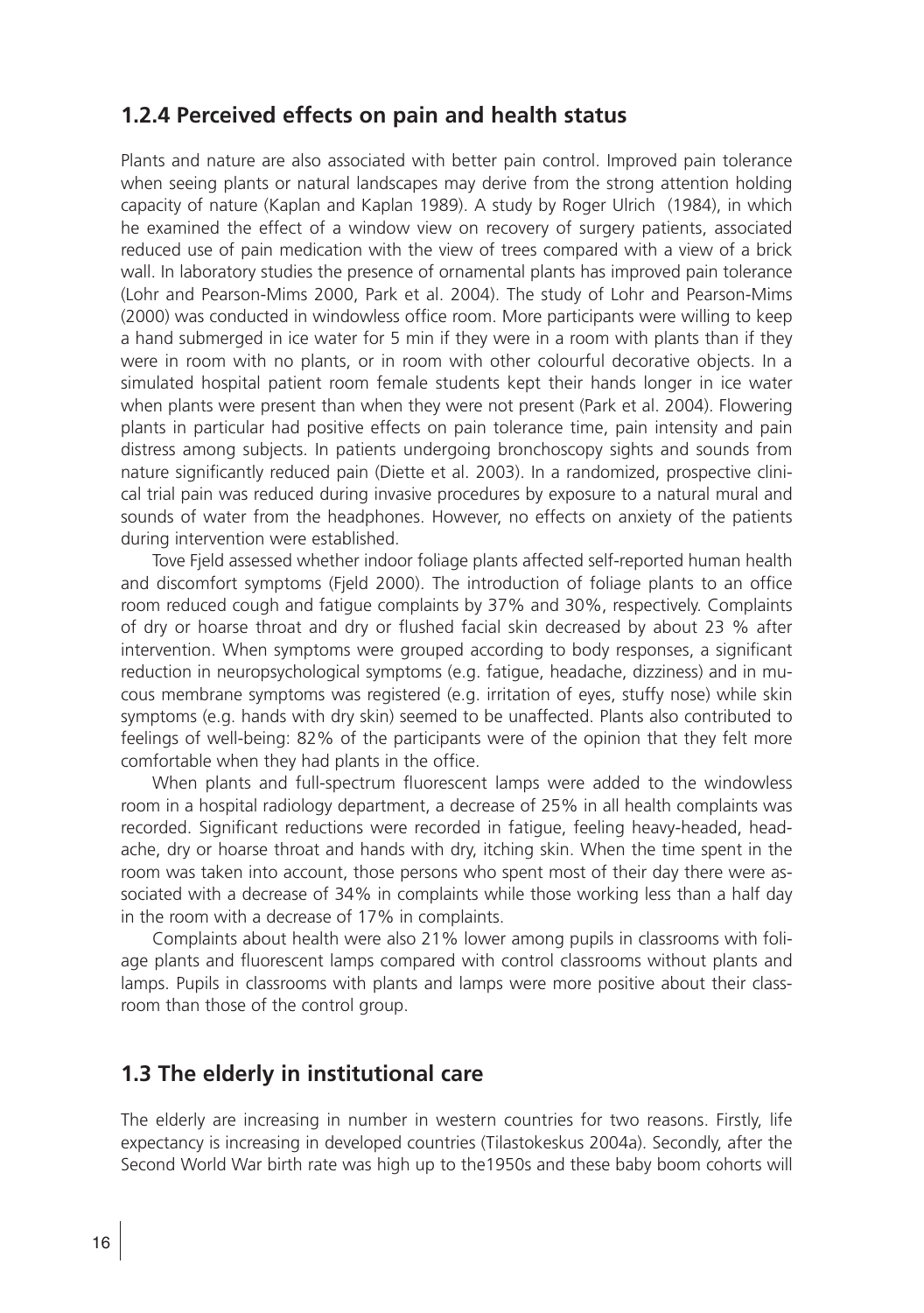reach old age in the near future. It is estimated that one quarter (26%) of the Finnish population will be over 65 years of age in 2030. The proportion of the elderly aged over 80 years is growing in particular (Tilastokeskus 2004b). Since the disabilities that hamper both physical and mental functioning are commonest during later years (Hervonen et al. 1998, Helin 2002), the numbers of elderly who need long-term care is probably increasing. Nowadays every fourth elderly person over 85 years of age is in long-term care in Finland (Helin 2002).

#### **1.3.1 Characteristics of living**

The health related quality of life of Finnish elderly in residential care is significantly poorer than among non-institutionalized elderly (Noro and Aro 1996). In long-term care the life of the elderly is often marked by loneliness, social isolation and by feelings of worthlessness (Noro 1998). Conflicts between a residents' autonomy and security are common (Päivärinta 1997). According to Grahn (1991) an elderly person in institutional care often adopts a passive role as a dependent. The emphasis placed on diseases in care work reinforces this role of decrepitude among the elderly (Liukkonen 1995, Stein 1997). Furthermore, the design of the grounds of homes for the elderly is often highly institutional, which can aggravate problems of isolation, loneliness and loss of capability and identity (Stoneham and Thoday 1996).

### **1.3.2 Dementia and depression**

Dementia and depression are common disorders that impact negatively on quality of life among the elderly living in institutions. The proportion of people suffering from dementia is steadily growing mainly due to increasing life span. Dementia predominantly affects elderly people: 55% of people who suffer from dementia are over 80 years old. It is estimated that in 2000 about 80 000 people suffered from moderate to severe dementia in Finland. In addition, 30 000 people suffered from mild dementia. The incidence of dementia among people over 64 years old is 11 000 pa in Finland. It is estimated that the number of demented people in 2030 will be 128 000. In long-term care two out of three elderly persons suffer from dementia (Viramo and Sulkava 2001).

Although research interest in the etiology of dementia and development of pharmacological treatments is high, no curative treatment exists for dementia. Therefore, the emphasis of nursing is on maintaining functional ability (Kitwood and Bredin 1992) and on creating positive experiences for patients (Sulkava et al. 1994).

Depression is another major health problem among the elderly. The prevalence of clinical depression in long-term care is high. Estimates of major depressive disorder are 12% -14% and for minor depression 17% -30% (Alexopoulos 2000, Teresi et al. 2001). If nursing home residents with less severe, but yet significant depressive symptomatology, are included, about a half (44%) suffer from depression (Teresi et al. 2001). Major depression increases somatic morbidity and mortality (Pulska et al. 1997, Teresi et al. 2001, Cohen 2002, Blazer 2003). Medical illnesses, stress, and impaired social support are related to late-life depression (Kivelä et al. 1996, Blazer 2003).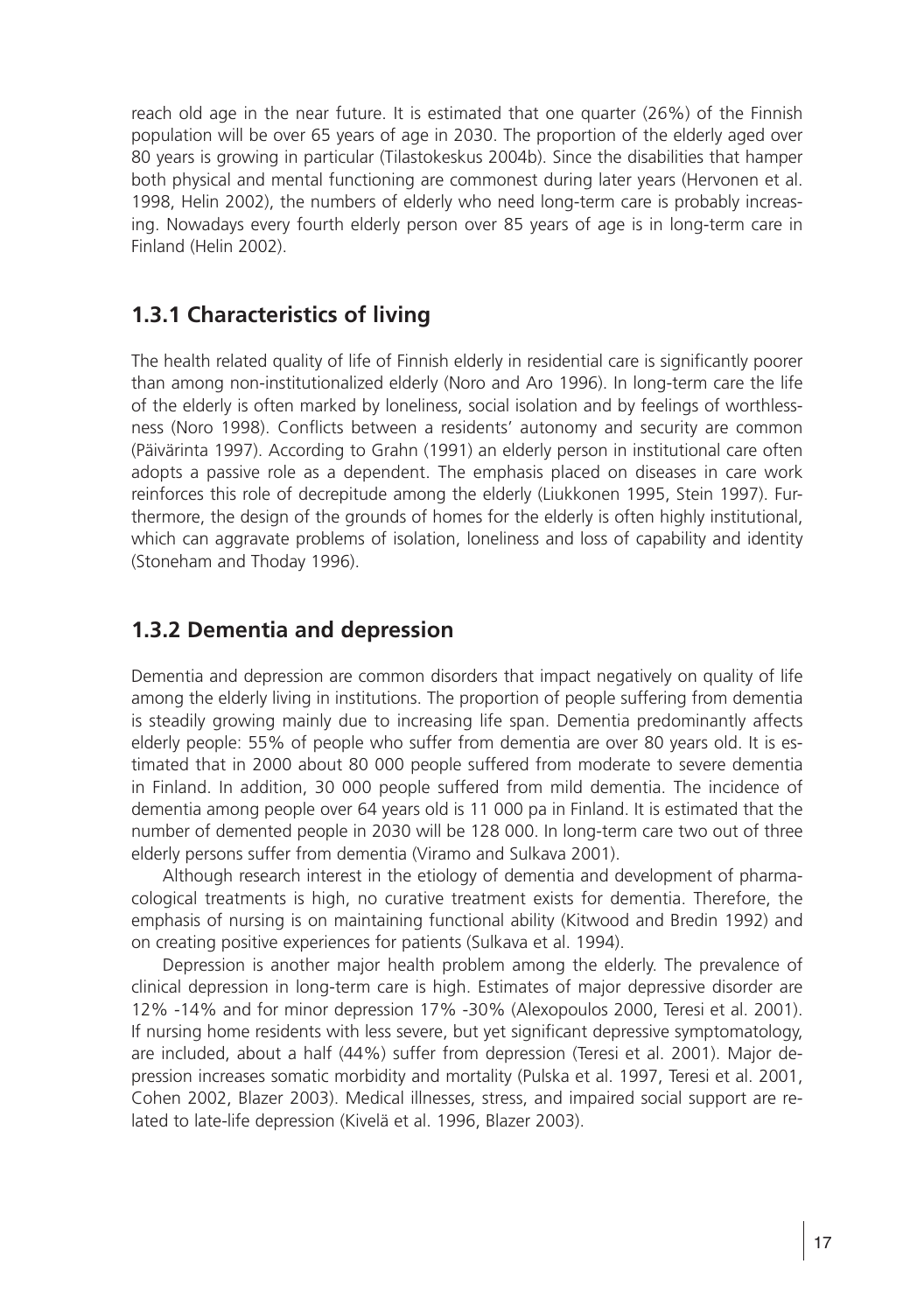## **1.4 The effects of nature and plants on well-being of the elderly**

#### **1.4.1 Health effects of a green environment in institutions for the elderly**

Studies of the elderly living in institutions indicate positive associations between wellbeing of residents and green environments near by. Landscaped grounds in retirement communities and homes for the elderly have been found to be very significant for the residents (Talbot and Kaplan 1991, Browne 1992, Stoneham and Jones 1997). The elderly appreciate natural settings with less physical demand (Talbot and Kaplan 1991) so the main benefits of housing landscapes stem from passive pursuits such as sitting outdoors (Stoneham and Jones 1997). For retirement home residents passive involvement with a green environment by looking from windows and excursions into outdoor recreational areas are important constituents of well-being and life satisfaction (Brascamp and Kidd 2004). Possibilities for exercise in a green environment are also associated with mortality. In a cohort study walkable green spaces near residential environments increased the probability of five year survival of senior citizens in Tokyo (Takano et al. 2002).

Based on a study of four retirement communities Browne (1992) reported five areas in which nature may have an impact on the promotion of well-being of the elderly. Firstly, the elderly may improve their psychological well-being through aesthetics. In creating aesthetically pleasing, non-institutional settings, plants and landscape design play a main role. Purposefully designed outdoor spaces offer a variety of experiences through nature observation and diverse vegetation can also enhance well-being. For those with mobility limitations, views to nature from windows are important. Secondly, environmental stimulation from seasonal variation of plants may affect mental activity, maintain awareness of time and decrease boredom. Thirdly, gardening provides opportunities for self-expression and individuality and helps the elderly to be interested in their own home. Fourthly, visual appeal of the vegetation is important in encouraging the elderly to go out for a walk. Lastly, plants trigger social interaction and networking through shared activities and by providing topics for conversation.

Talbot and Kaplan (1991) found that contacts with nature were very important for the elderly. The availability of outdoor settings that permitted sitting and observing, enjoying flower gardens, and relaxing in the context of nature, enhanced their quality of life. Nature compensations, like reading about nature or watching nature programs on television, did not substitute for first-hand contact with nature.

Therapeutic gardens may have many health related effects on residents of nursing homes for elderly people by promoting independence, autonomy, competence, and selfesteem of the residents, by increasing social interaction, and by providing sensory stimulation and opportunities for exercise. These are implicated in preventing many diseases, maintaining functional ability and reducing symptoms of depression (Ousset et al. 1998, Zeisel and Tyson 1999, Singh et al. 2001, Pennix et al. 2002).

Visiting outdoors and seeing greenery was associated with better concentration ability and enhanced mood among the elderly living in nursing care (Ottosson and Grahn 1998). Resting outdoors for one hour in a green environment increased the ability to concentrate compared with resting indoors. The subjects assessed that being outdoors in a park-like courtyard promoted their balance of mind and they felt themselves to be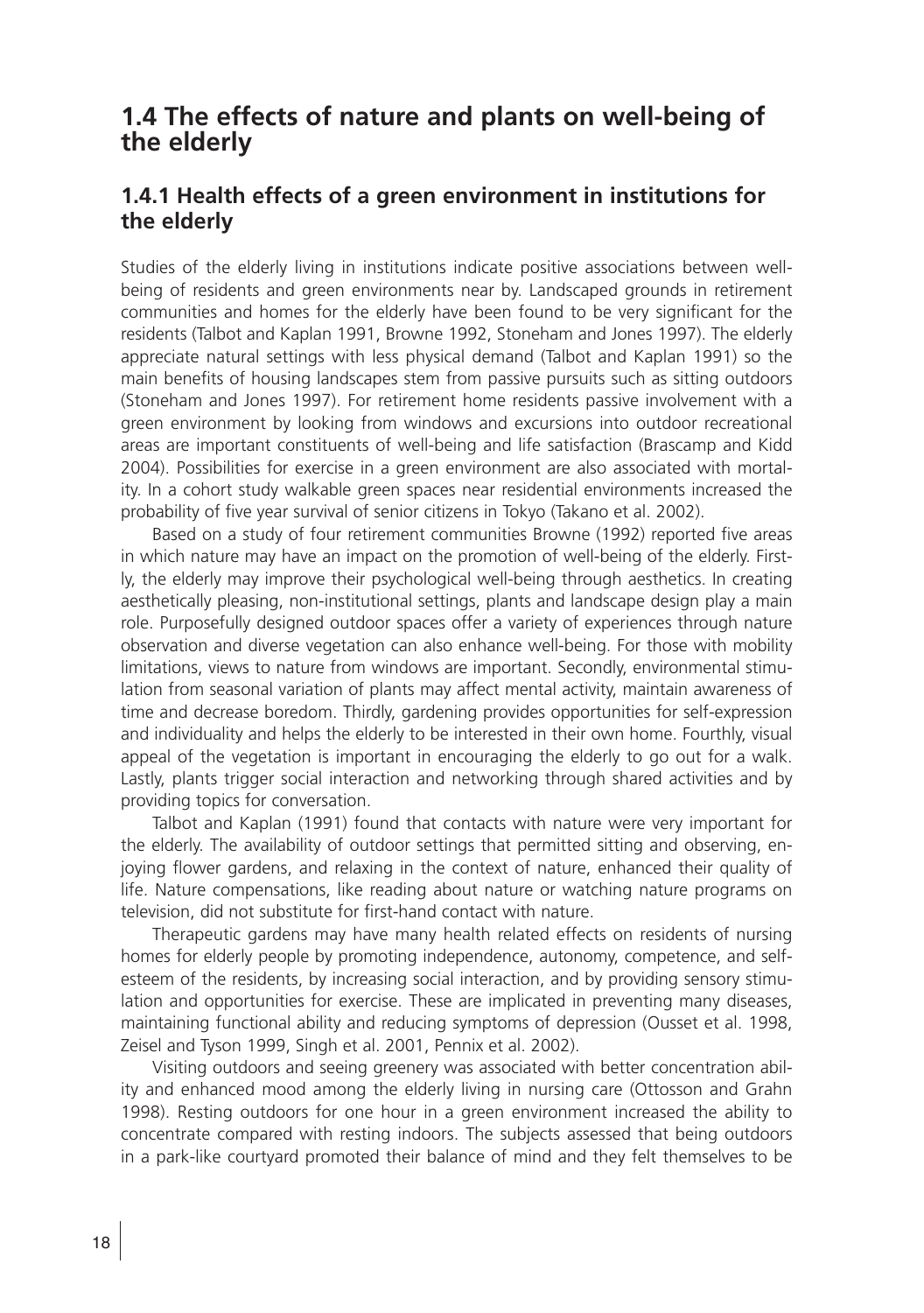more cheerful after visits. Those elderly persons rated fresh air, exercise, and seeing trees, shrubs, and flowers as being the most important aspects of outdoor visits. When the psychophysiological balance of the elderly was taken into account, it appeared that those subjects with poor balance ratings benefited most from outdoor visits as evidenced by reduced diastolic blood pressure and heart rate.

#### **1.4.2 Garden environment for the elderly with dementia**

Gardens may be especially important for the elderly suffering from dementia. For example, Sinnenas Trädgård in Stockholm, Sweden, has proved to be a preferred place among the elderly with dementia (Rappe 2003). In dementia illnesses cognitive and functional abilities decrease progressively and individuals become more and more dependent on provisions from their environment (Sulkava et al. 1994).

An environment that meets the needs of demented people may affect behaviour positively and delay functional and cognitive declines (Valla and Harrington 1998). After all, gardens in the homes for the elderly create a pleasant, home-like environment. In their review-article, Day et al. (2000) listed many advantages by which home-like, non-institutional environments in nursing homes for people with dementia may affect the wellbeing of residents. A non-institutional character is associated with improved intellectual and emotional well-being, enhanced social interaction, reduced agitation and exit-seeking, improved functionality and greater preference and pleasure. Studies comparing environments of traditional nursing homes with environments of homes of non-institutional character have established that residents in the latter are less aggressive and anxious, preserve better motor functions and use less medicines. In addition, relatives and staff express greater preference for non-institutional environments.

Impaired ability to learn new information is often the first symptom of a dementing illness (Sulkava et al. 1994). Functional ability and recalling previously learned information are better preserved which may present resources through which contact with the outdoor environment can be maintained (Carman 2002). Individuals suffering from dementia are often confused and have problems in finding their way and in identification of objects and places (Zeisel and Tyson 1999, Teresi et al. 2000). Garden environments provide abundant information and cues about time, place and purpose, helping orientation for reality. Perception of familiar characteristics in the environment may result in a sense of comfort and feelings of control (Carman 2002). Activities in the garden help to draw on memories of earlier life and keep residents involved in their lives (Zeisel and Tyson 1999).

Sensory deprivation, boredom and loneliness are commonly associated with inappropriate behaviour among nursing home residents with dementia (Cohen-Mansfield 2001). Sensory stimulation afforded by a garden may prevent emotional outbursts and facilitate connectedness in individuals with dementia (Carman 2002). Gardens are safe and comfortable places for social interaction and providing privacy in an institutional setting (Carman 2002). In a Swedish home for demented elderly persons, increase in visits of relatives was recorded after establishing a garden (Rappe 2003).

Wandering is often considered to be inappropriate for elderly patients suffering from dementia because it represents a burden for caregivers and leads to restrictive care (Cohen-Mansfield 2001) and use of sedative medicines that accelerate functional decline (Valla and Harrington 1998). Providing a nursing home with a safe fenced outdoor area and continuous loops of walking paths enables residents to wander without danger of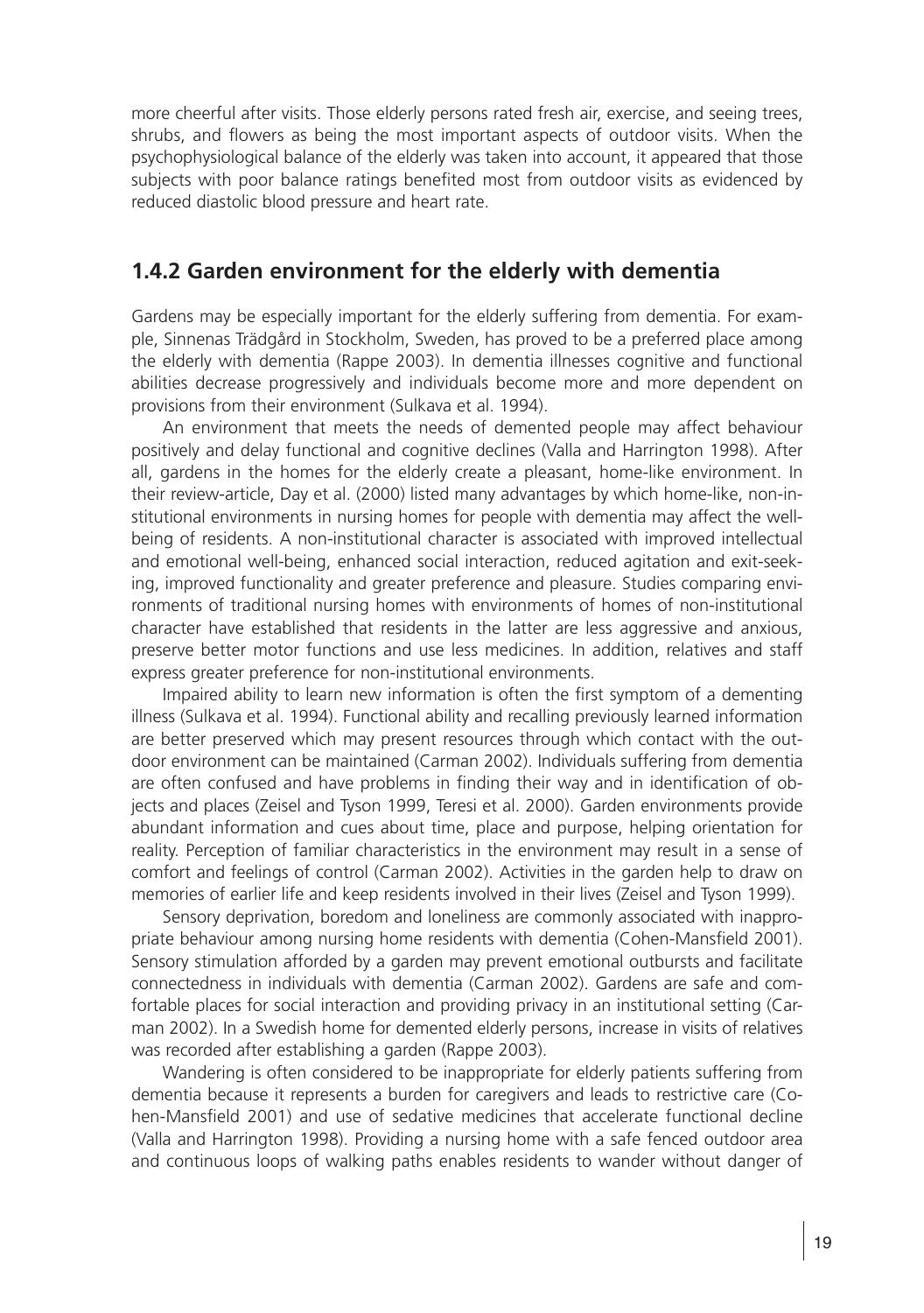getting lost (Beckwith and Gilster 1997, Valla and Harrington 1998, Zeisel and Tyson 1999).

Many design recommendations have been suggested for outdoor environments for patients suffering from dementia (e.g. Beckwith and Gilster 1997, Ousset et al. 1998, Valla and Harrington 1998, Zeisel and Tyson 1999), but research findings that support the positive effects of particular designs are few. Some studies found that outdoor visits are associated with reduced aggression among people with dementia (Day et al. 2000, Cohen-Mansfield 2001). What actually causes the recorded positive changes associated with outdoor walks is less clear since in most studies there are many changing variables like social contact, increased autonomy, outdoor light, or fresh air that may affect the outcomes (Cohen-Mansfield 2001). Privacy and personalization of space, residential character, and understandable environment were associated with both reduced aggressive and agitated behaviour and fewer psychological problems (Zeisel et al. 2003). Cox et al. (2004) reported that a garden increased the pleasure of nursing-home residents with dementia measured using the Affect Rating Scale. They concluded that the residents derived pleasure from engaging spontaneously in gardening activities like watering and deadheading. Compared with a multisensory Snoezelen room, gardens tended to animate and engage the residents rather than relax and calm them. Gardens also positively affected the well-being of visitors and staff.

#### **1.4.3 Horticultural activities and health of the elderly**

Horticulture is one of the most common and most commonly enjoyed leisure pursuits of older adults (Hill and Relf 1982, Sarola 1994, Haas et al.1998). Pleasure and end-products are not the only benefits older people derive from gardening, but health promoting outcomes are also suggested. Gardening is associated with morbidity in epidemiological studies. In a study of Fabrigoule et al. (1995) gardening was one of the activities associated with lower risk for dementia among older people in France. The authors suggested that the protective effect of gardening and other complex activities like knitting could be due to stimulation of cognitive functions. Among elderly Dutch men those that gardened had lower risk of coronary heart disease than those who were less active (Caspersen et al. 1991). Gardening was independently positively associated with total cholesterol, HDL cholesterol, and systolic blood pressure after adjusting for confounding effects. Participation in gardening decreased less with increasing age than, for example, participation in sports.

Opportunities for the elderly to continue gardening are limited after they move into institutional care. Moving into residential care leads to a significant reduction in range and frequency of gardening activities compared with those possible during a previously independent life (Stoneham and Jones 1997, Brascamp and Kidd 2004). For example, vegetable growing stopped completely after moving to sheltered care. Although the passive use of a green environment is valued by the residents in institutional care, active interaction is also regarded as being important (Stoneham and Jones 1997, Brascamp and Kidd 2004). Brascamp and Kidd (2004) found that reasons for gardening among residents in a retirement home were associated with the therapeutic value of gardening, the satisfaction of seeing the results and of being able to share the enjoyment with other residents. Health reasons limited the actual enjoyment derived from gardening and there was a discrepancy between actual and ideal levels of gardening. Stein (1997) noted that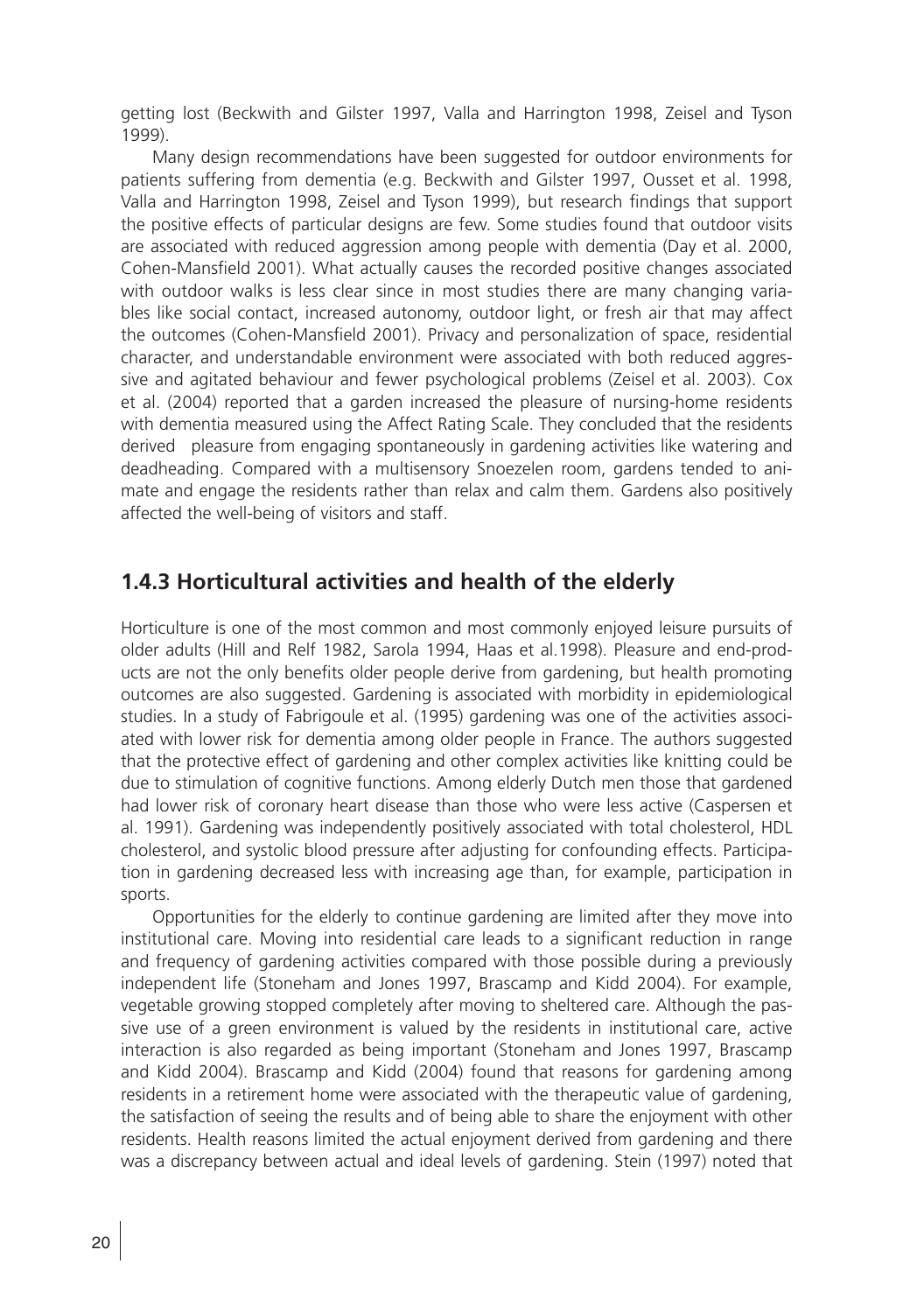through gardening, residents in nursing homes were able to create new memories and meanings for their lives.

A principal content of gardening is fostering a living entity (Lewis 1992, Matsuo 1995). One of the major constituents of high quality life in old age is the feeling of being needed (Ojala 1989). Plants may contribute to this feeling providing purposeful activities since they require daily care. Plants grow and change with the season. The elderly are often nervous about the future since they are afraid of deterioration of their own health. Changing appearances of plants can be viewed as something favourable, representing positive prospects and hope for the future (Gaskins and Fórte 1995, Lewis 1996).

In long-term care facilities horticultural activities can be used as a therapeutic tool to improve the quality of life of the residents. Horticultural activities are goal-orientated, success based, productive and purposeful, providing satisfaction to the elderly engaged in them (Hill and Relf 1982, Mackenzie et al. 2000, Jarrot et al. 2002). Plant related activities may help the elderly maintain health, facilitate rehabilitation from and cope with chronic diseases and impairments, and alleviate symptoms of dementia (Haas et al. 1998). Horticultural therapy programmes that focus on group activities, sensory stimulation, and empowerment, may lead to an improvement in affect, behaviour and attitude of the residents (Mackenzie et al. 2000). The positive effects derive from an enhanced sense of selfworth and purpose in life, increased level of physical and mental activity, establishment of a sense of community and enhanced social support.

Gardening activities provide a wide array of attributes and benefits (Hill and Relf 1982). With older adults all manner of horticultural activities from planting and weeding to making a flower arrangement can be used in therapy (Haas et al. 1998). Horticultural activities focusing on plant culture have been demonstrated to be more interactive than craft-type activities among older adults (Kerrigan and Stevenson 1997, Predny and Relf 2000).

Plant material is a source of stimulation and motivation (Haas et al. 1998). Gardening activities can be modified so that the experience of success is possible regardless of the impairments of individuals (Jarrot et al. 2002). The same gardening activity can be used to meet different therapeutic needs because an activity can be presented in various ways depending on the abilities and needs of the target group. It may also simultaneously be influential at many levels including physiological, psychological, and social functioning (Haas et al. 1998). Horticultural activities allow reciprocal relationships with nature and other people; the elderly are not only recipients of care but can give nurturing and valuable things to others (Stein 1997, Mackenzie et al. 2000).

According to Jarrot et al. (2002) therapeutic horticultural activities are appropriate for older adults with dementia since the activities are familiar and meaningful to most and provide opportunities for reminiscence and exercising competence. In addition, horticultural activities are creative, result in tangible end-products, provide exercise for a wide range of physical and cognitive skills and enhance social interaction. The continuity of familiar activities supporting a sense of competence and self-esteem may help to cope with progressive loss of abilities. Plants provide sensory stimulation for all the senses through colours, structures, scents, tastes, forms and sometimes by sounds. Sensory stimulation is important for the elderly suffering from dementia since it can improve orientation and trigger memory (Haas et al. 1998).

Evidenced mainly by observational research, horticultural activities were shown to contribute to the psychological and social well-being of older people (Mooney and Milstein 1994, Mackenzie et al. 2000, Barnicle and Midden 2003, Jarrot and Gigliotti 2004).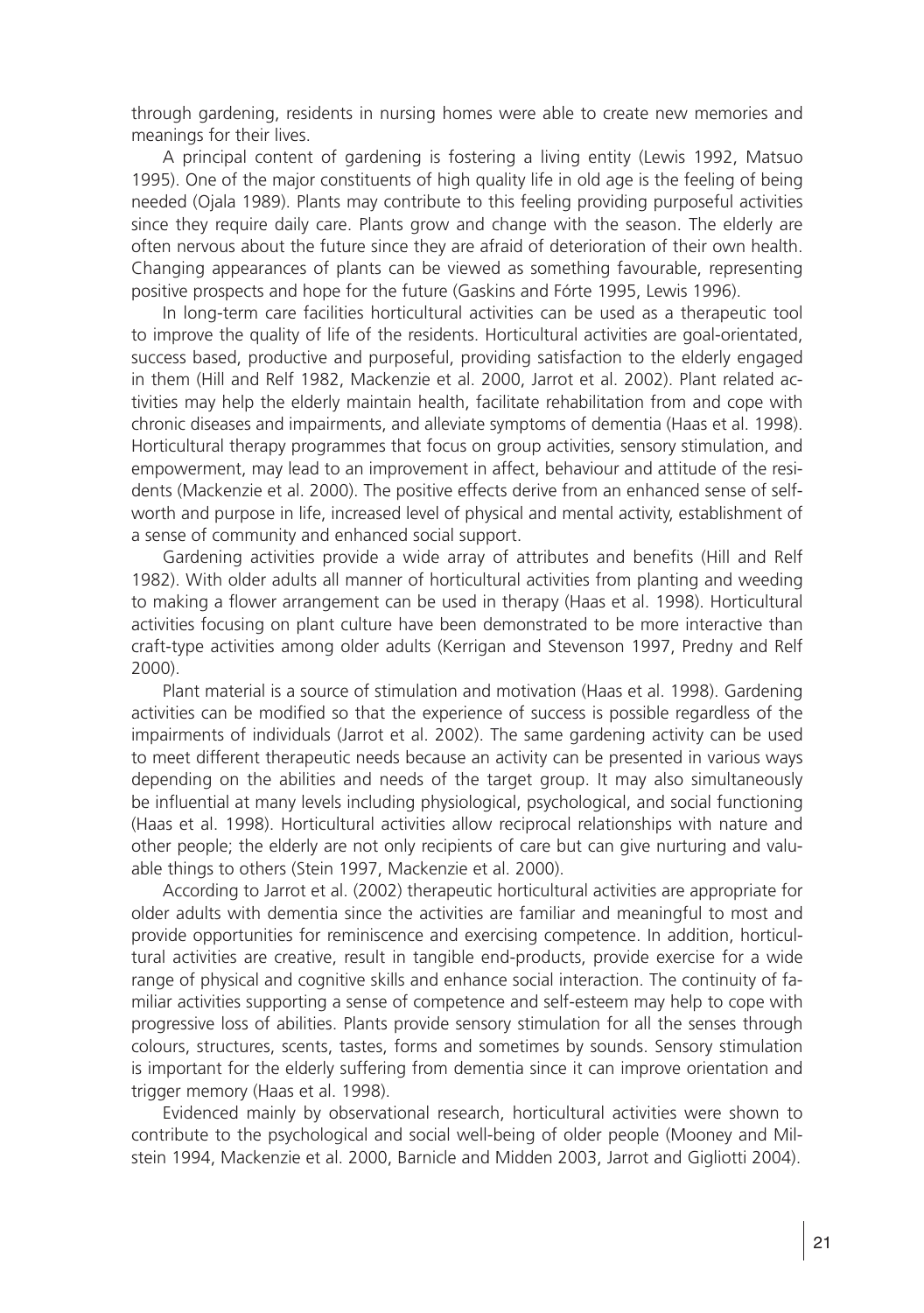Based on the experiences of staff and residents Mackenzie et al. (2000) concluded that horticultural activities among older adults increased self-efficacy, the sense of purpose in life, enhanced social support, increased positive affect and decreased agitation. Even the participants with major cognitive impairments and depressed affect showed improvements in behaviour. The horticultural activity program helped the residents to escape temporarily the institutional environment. Towards the end of life horticultural activities were noted to increase quality of life.

The 7-week indoor horticultural therapy program resulted in a significant increase in psychological well-being among older residents in a long-term facility compared with a control group that instead showed a slight decrease in their psychological well-being (Barnicle and Midden 2003).

The clients with dementia who participated in a 10-week horticultural therapy program were observed under validated procedure of quantified observations by trained researches. The observations indicated that participants engaged in horticultural activities for longer periods of time than when engaged in non-horticultural activities (Jarrot et al. 2002). Differences in affect were not observed among residents engaged in horticultural and non-horticultural activities.

Jarrot and Gigliotti (2004) found that horticultural activities promoted cognitive, psychosocial and physical benefits in adults with dementia. The most commonly observed benefits of horticultural activities were interaction, initiation, concentration and activity completion.

In a study of Mooney and Milstein (1994) horticultural therapy for older people twice a week for six months resulted in an increase in psychological well-being. In a therapy group, ratings of belligerence/ irritability and paranoia/suspicion on a scale measuring physical and mental impairment of function (PAMIE) decreased compared with a control group during therapy. The more deteriorated subjects in particular exhibited an improvement. Staff observed increase in orientation, attention span and initiative among participants. Improved interaction and physical functioning were also mentioned in focus group discussions.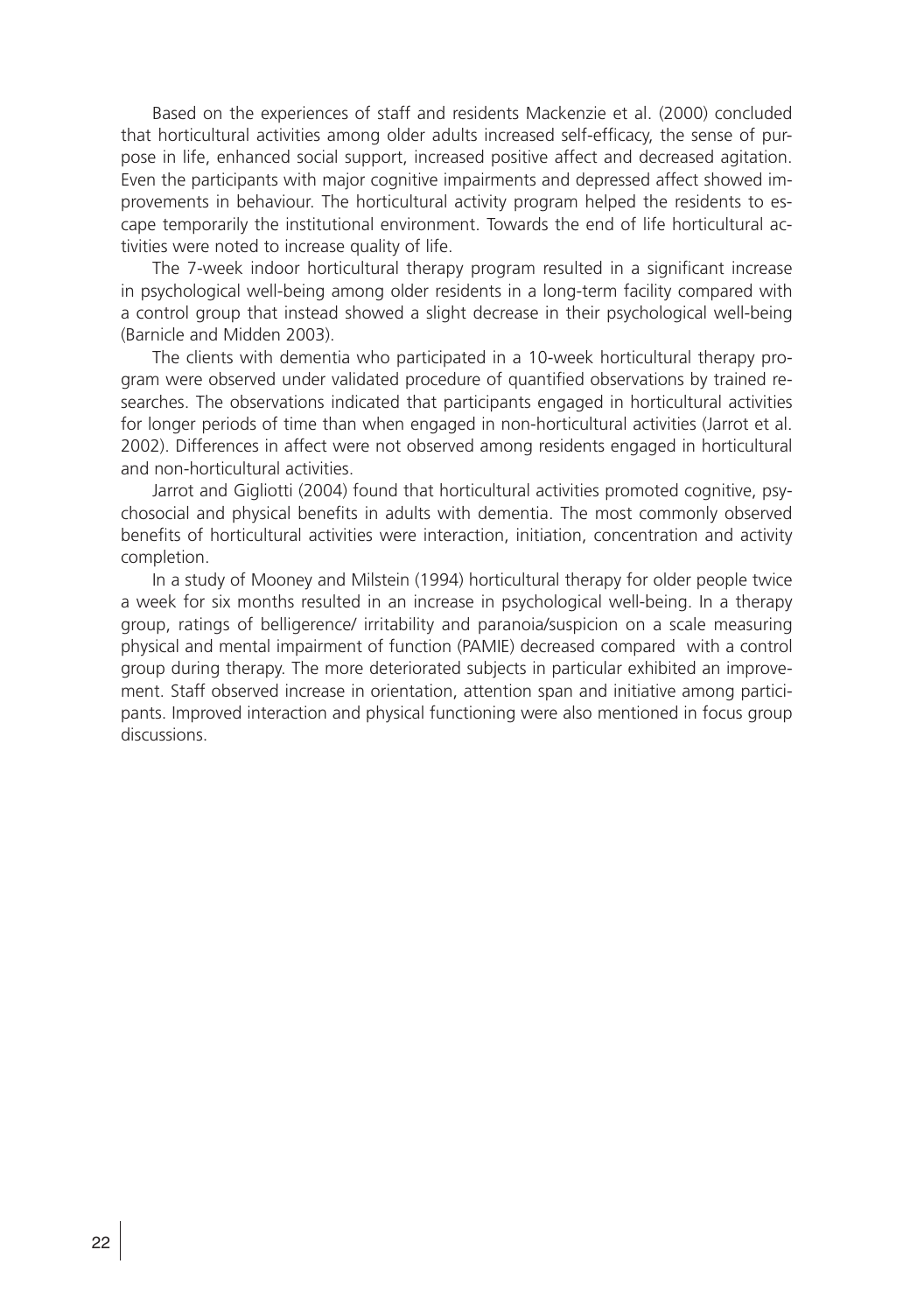## **2 AIMS OF THE STUDY**

The main purpose of this study was to examine whether exposure to a green environment and activities related to plants and gardening affected subjective well-being of the elderly living in institutional care. The more specific objectives were:

- 1) to examine whether plants and nurturing them have meanings that can be associated with the subjective well-being of the elderly living in sheltered care (I).
- 2) to establish the role of plants in well-being of the elderly individuals with dementia and to describe how nursing staff regard plants in a care environment  $(11)$ .
- 3) to examine the perceived effects and meanings the elderly attach to garden visits in long-term nursing care and to assess whether associations exist between experiences from garden visits and self-rated depression (III).
- 4) to examine if the frequency of outdoor visits to a garden environment is associated with self-rated health of the elderly in long-term nursing care (IV).
- 5) to establish the factors impacting on the accessibility of the outdoor environment and the frequency of outdoor visits in institutional care (III, IV).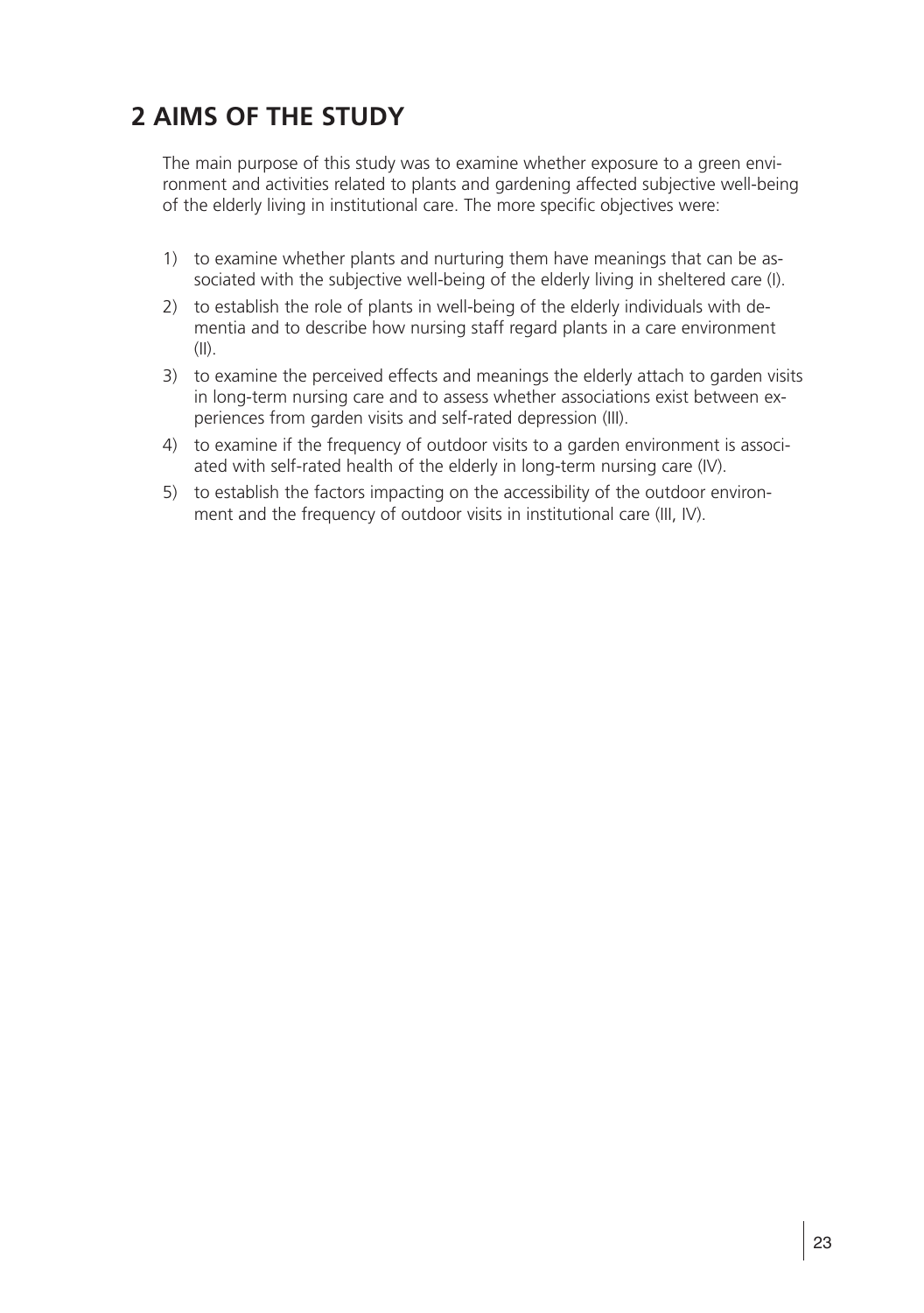## **3 SUBJECTS AND METHODS**

In this study well-being was considered in health-related terms, comprising both interconnected dimensions of ill-health and well-being in which environment and social relationships may have an effect. Focus was on the subjective experiences of the participants. The study applied the framework of health promotion. More detailed information about subjects and methods can be found in the original publications (I-IV).

## **3.1 Subjects**

To ensure a comprehensive coverage of human-plant interactions various kinds of longterm care settings were included in this study. The aim was to choose subjects representing various functional and cognitive abilities, ranging from rather independent individuals to dependent ones.

When assessing whether plants and the experience of caring for them could be meaningfully associated with the subjective well-being of the elderly (I) data were gathered among residents of a sheltered housing area. The twelve participants were all living quite independently and had fairly good physical and cognitive abilities. All lived alone in their apartments in a housing area that consisted of 55 dwellings in four terraced houses. The housing area was located in the center of a small rural community and participants were mainly former residents of the neighbouring countryside.

The staff of the facility helped to choose the participants for the study. The participants were required to be able to communicate and be without severe impairments. Both enthusiastic gardeners and uninterested participants were sought for the study. All residents were notified about the study through mailing an information sheet. All residents who were asked to participate agreed to do so. Eight of the selected interviewees were women and four were men. The average age was 80.6 years; the youngest interviewee was 68 years old and the oldest was 88 years of age. The participants had lived in sheltered housing from two to 24 years, the average being 11.6 years. The residents of the area were offered the possibility to grow plants in flower beds under their windows and indoors. All the participants were able to garden if they so wished.

When examining the role of plants in well-being of the elderly individuals suffering from dementia (II) data were gathered in ten nursing homes located in a city. The staff was canvassed for information as the residents of the homes had such severe impairments that normal communication was impossible. The total number of staff in homes, including deputies and students, was 85 of which 65 participated in the study. All participants were women. Of the participants 33% were auxiliary nurses, 25% nurses, 20% home help assistants, social nurses or people having other education in health work and 22% people from other fields or students. They represented the following age groups: 27% were young (30 years or younger), 36% middle-aged (31-45 years), and 37% old (over 45 years). Gardening was a common hobby: 72 % of participants reported that they gardened. Everyone had indoor plants in their homes.

The number of residents in the homes ranged between 8 and 14 and the number of personnel between 6 and 10.The homes were non-institutional, homelike settings having numerous plants both outdoors and indoors. All the homes were single storied, which enabled easy access to outdoors.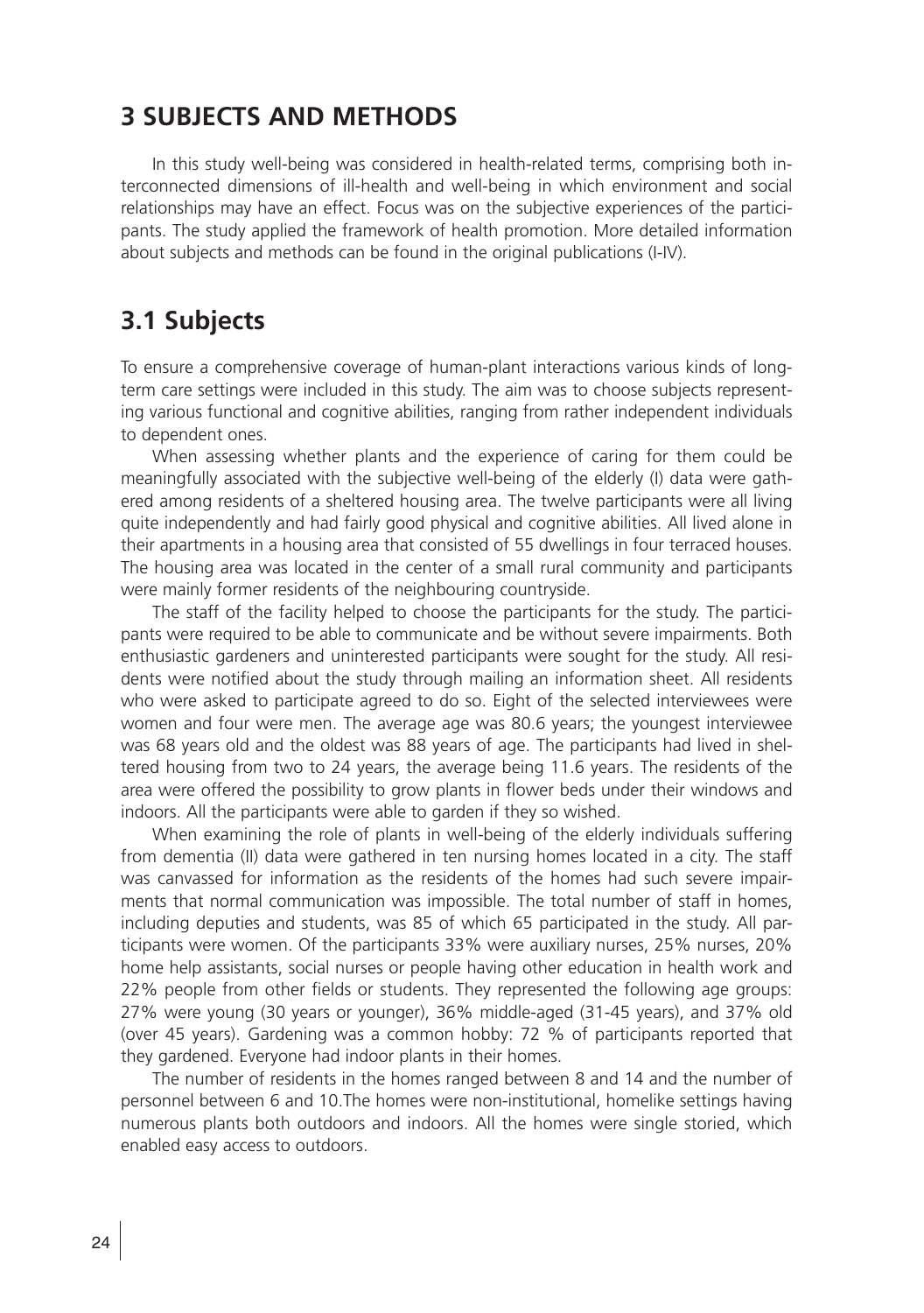When examining the experiences related to garden visits and the associations between depression (III) and self-rated health (IV) with garden visits, the study population was chosen from among the residents of a large nursing home in a city. In total 55 residents (45 women, 10 men) participated in the study. The first 30 participants participated in both the studies III and IV and filled the questionnaires concerning garden experiences, depression and self-rated health at the same time. In addition to those 30 participants, furthermore 25 persons participated in the study of assessing the associations between self-rated health and outdoor visits. The last 25 participants were not included in the depression study since the depression questionnaire was too demanding to answer for them. All participants were in long-term care. Their mean age was 84.7 years (min. 64 years, max. 98 years). The selection of the participants was based on the recommendations of charge nurses. Charge nurses provided lists of the residents able to participate in the interviews (without major cognitive, hearing, or speech impairments). Three residents refused to participate. All participants were able to answer questions independently in the interview.

## **3.2 Methods**

Both quantitative and qualitative methods were used in the study. Data were gathered through interviews, using scaled and open-ended questionnaires, and validated scaled questionnaires addressed specific health aspects.

## **3.2.1 Data collection**

To assess whether plants and nurturing them contributes to the well-being of the elderly living in sheltered care, the meaningfulness of the process for the elderly was examined (I). The study applied a qualitative approach to describe how elderly people themselves experience plants and nurturing plants in an institutional environment. In this study, the experience of caring for plants was defined as a physical, cognitive and emotional interaction of the elderly with plants. The interaction of the elderly with plants meant either the actual growing or the mental activity involved in nurturing a plant.

The data were collected using a theme-interview (Hirsijärvi and Hurme 1995) and by observation. In data collection principles of selective sampling were used. After interviews of twelve residents it became apparent that no new items emerged related to human-plant interaction and data collection was stopped. The interviews were conducted in August 1997 by Erja Rappe in the homes of the participants. The average duration of an interview was 1.5 hours. Information was requested on age of the interviewees, their impairments, their dwelling-time in sheltered housing and their life histories. The main theme of the interview was the resident's relationships to plants. The interviews were taped and transcribed verbatim when the statements concerned the themes. Observations were made about plants during the course of the interviews and notes were taken after each interview. The age of the interviewees and their dwelling-times in sheltered housing were verified by consulting with the administration of the facility.

The data from examining the role of plants in the well-being of individuals with dementia were gathered using the survey questionnaire directed to the staff (II). It was assumed that staff was able to observe the effects which plants may have had on the well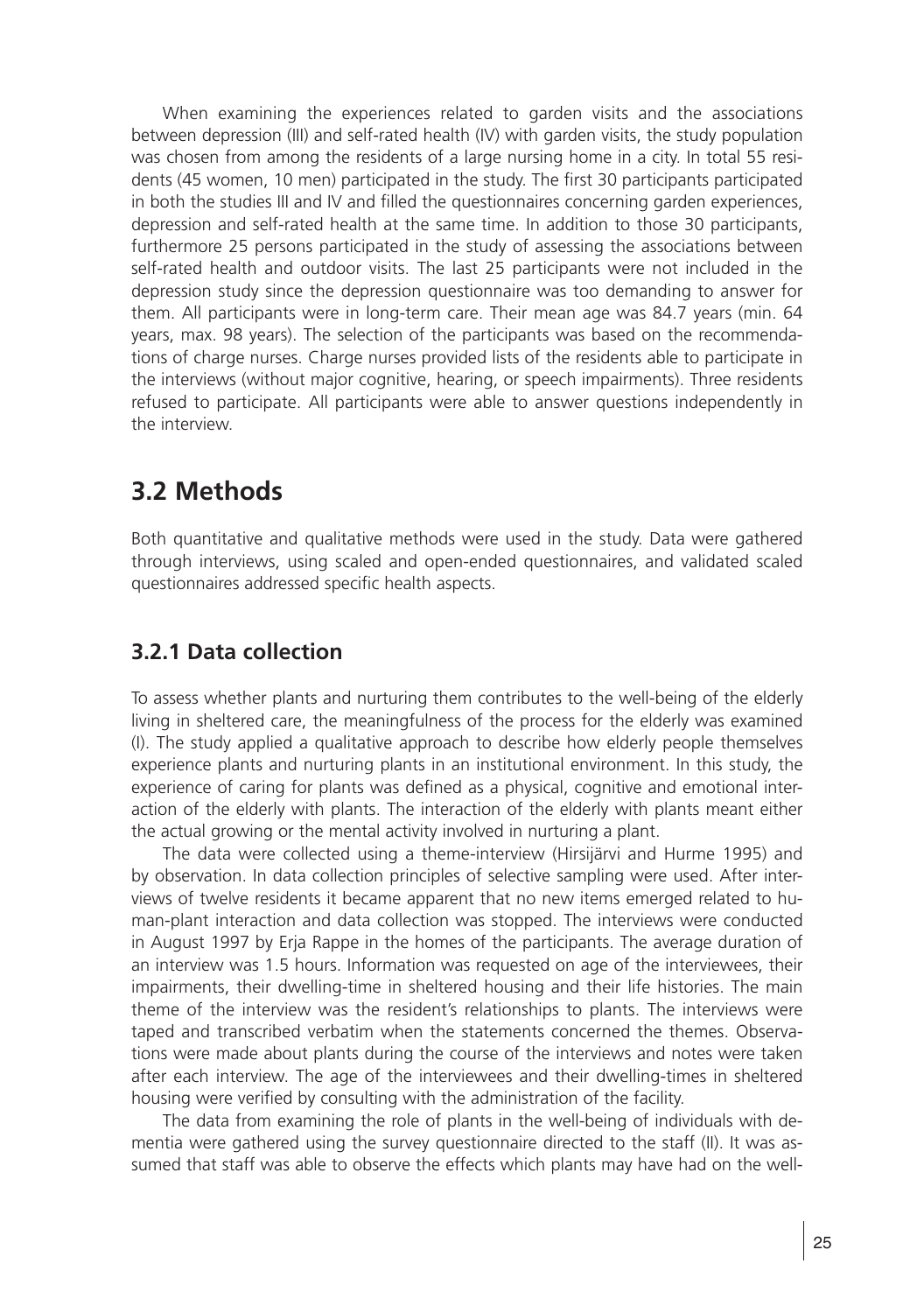being of the residents. The questionnaire consisted of four parts. In the first part demographic information about the respondents was collected. The second part consisted of 26 statements concerning how plants affected the well-being of those with dementia, the knowledge the personnel had about plants and the ways the personnel experienced the effects of plants on their work. The third part of the questionnaire included both open-ended and yes/no questions about plants and their use in homes. In the fourth part there was a list of 12 items concerning the physical or social environment of homes of those suffering from dementia or the personnel's own homes (results not presented). A covering letter giving information about the study was attached to each questionnaire. The questionnaires were distributed to homes by Erja Rappe on 6 March, 2000 and collected personally after two weeks. The response rate was 77% (65 returned questionnaires).

The data concerning the visits to a green environment were gathered using two types of questionnaire (III, IV). Visiting outdoors was defined as either visiting the garden or being on the balcony. Visits to the balcony were included in the study since they enabled passive experiences of nature. Both questionnaires included demographic variables (gender, age, length of stay in institutions, frequency of visitors), frequency of visiting outdoors, and staff assessment of residents' functional abilities on a scale from 1 (independent) to 5 (bedridden and requiring help in all activities). Data were gathered in July and August 2001 by Erja Rappe.

In the depression study, a long questionnaire, including perceived effects of outdoor visits, and the self-rated importance of elements of gardens, social interaction, and activities was presented to the 30 participants (III). The questionnaire comprised open-ended questions and scaled statements. Subjective experiences of visiting outdoors were gauged using eight statements (concentration, balance, recovery, sleep, pain, medication, mood and strain). The self-rated importance of garden elements, social interaction and activities were asked using 13 items (fresh air, exercise, other persons, interaction, trees, shrubs, flowers, animals, observation, scents, sounds, activities and calming down).

Last 25 participants filled in a shorter questionnaire concerning outdoor visits, including season of visits, accompanying person, destination and activities during the visits, and experienced hindrances in the interview (IV). Staff assessed the frequency and season of visiting outdoors on their behalf. If there were differences in assessments between participants and the staff, the variable was coded according to the staff (one case).

The Zung Self-rating Depression Scale, ZSDS (Zung 1965) was used to assess symptoms of depression (III). The scale is a self-administrative quantitative measure of depressive symptoms and includes 20 either positively or negatively formulated items. The scale was used during the interview by one of the authors (Erja Rappe). Those scoring >40 raw sumpoints were classified as depressed. All 30 participants took part in answering the items on the Zung scale, but four persons missed one or more items, and sumpoints were calculated for 26 persons (24 women and two men).

The self-rated health (IV) was estimated by posing the question: 'At the present time, would you say that your health is excellent, very good, good, fair, or poor?' Health related quality of life was measured using the Nottingham Health Profile (NHP), which consists of 38 binary "yes"/"no" items identifying distresses in physical, medical and social health. NHP is a profile measure consisting of six dimensions related to health: energy level, sleep, pain, physical abilities, emotional reactions and social isolation. A sumscore for each dimension was calculated for every participant by weighting "yes" answers for individual items. The weightings were derived from a representative Finnish population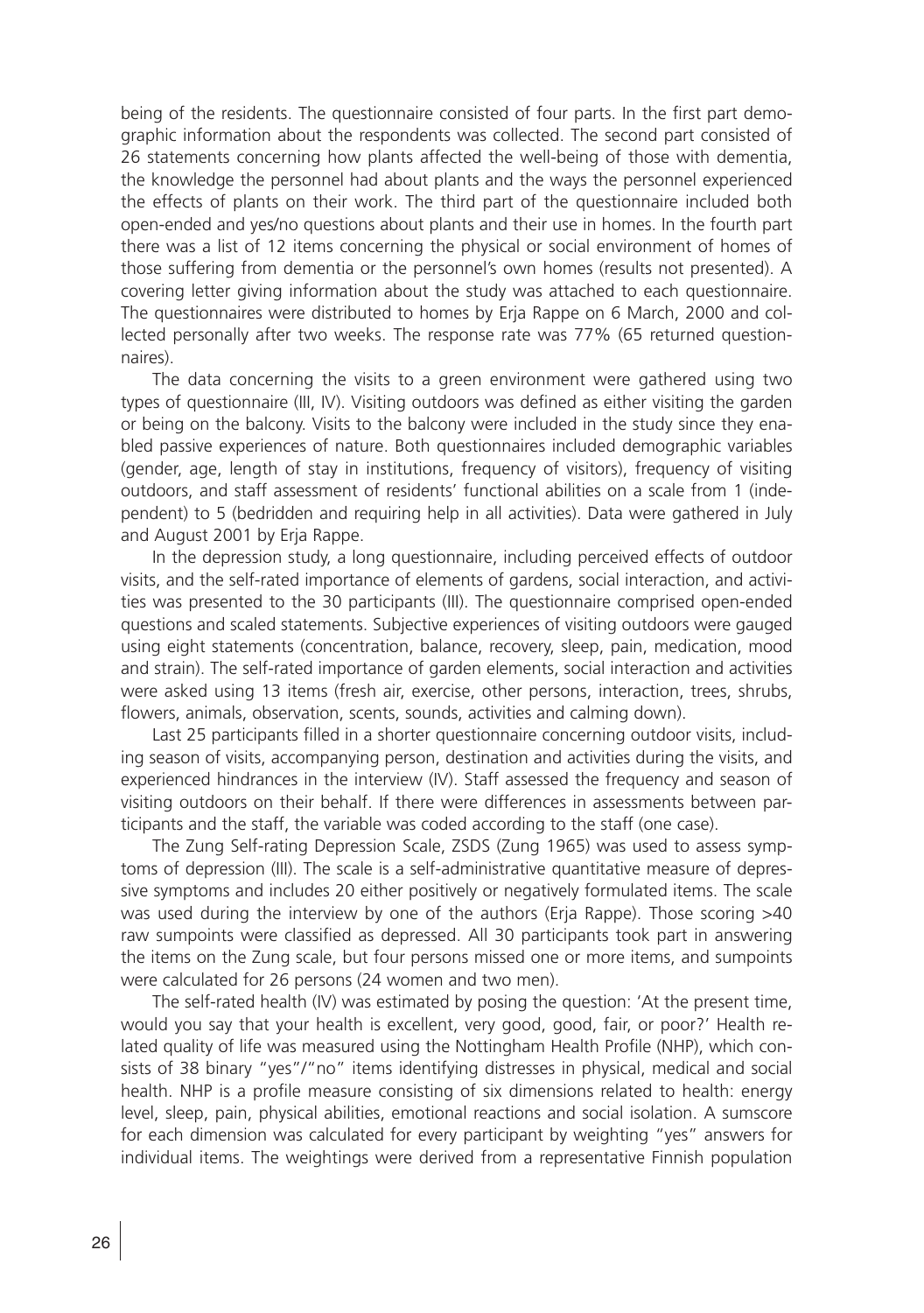sample. The range of the scale is 0-100, higher values indicating poor health-related quality of life (Koivukangas et al. 1995).

#### **3.2.2 Qualitative analyses**

The method of Grounded Theory (Glaser and Strauss 1971) was chosen to apply in the first part of the study because no research concerning the meanings the elderly attached to their growing of plants was found when reviewing the literature (I). Grounded Theory is suitable for application in studies concerning unknown issues. The role of subjective meanings as guiding factors in human behavior, symbolic interactionism, is one of the basic assumptions of Grounded Theory. In symbolic interactionism, reality is seen as both a social constituent and a real physical one (Charon 1995). In this study, plants and horticultural activities were regarded as social objects that were used intentionally to communicate and represent something more than that immediately perceived.

The first stage of the data analysis involved reading the transcribed interviews and producing corresponding mindmaps of the relationships between each interviewee and plants. The mindmaps helped to establish preliminary categories for the data classification. The data were then coded using the method of continuous comparison (Glaser and Strauss 1971). By reading the data repeatedly, new categories emerged and the connections between categories were clarified. When coding the data emphasis was placed on actions, thoughts and feelings related to the resident's own growing of plants or to the growing of plants by other residents.

In the second part of the study (II) answers to open-ended questions were analyzed by quantitative content analysis and using a phenomenological approach (Jasper 1994, Lukkarinen 2001). This approach was applied since the aim of the study was to examine the meanings the participants attributed to their experiences. By using a phenomenological approach human experience can be investigated per se without the interpretation of the researcher since the meanings of the experience comes from the descriptions of the experiences (Jasper 1994). When using a phenomenological approach the researcher has to exclude all his or her preconceptions concerning the issue under study. To facilitate the bracketing of her own experiences, the researcher thoroughly examined her own beliefs and attitudes before analysis. The categorisation of respondents' comments was based on the commonalities occurring in their experiences.

#### **3.2.3 Statistical analyses**

Statistical analysis were conducted using PC-based SPSS, version 10 (IV, III) and NCSS 2000 (II) (Hintze 1999).

Groups were compared using means and / or proportions. The significances of differences between groups were tested using analysis of variance (ANOVA), t-test, chi square test and Fisher's exact-test (II, III, IV).

In assessing the associations between depression (III) and NHP-dimensions (IV) with the frequency of visiting outdoors, Spearman correlation coefficients were used. Potential predictors and confounders for self-rated health were analysed with linear regression (IV). To judge the reliability of the sumvariables, Cronbach's alpha coefficients were computed (III, IV).

The items concerning the importance of garden elements, social interaction and ac-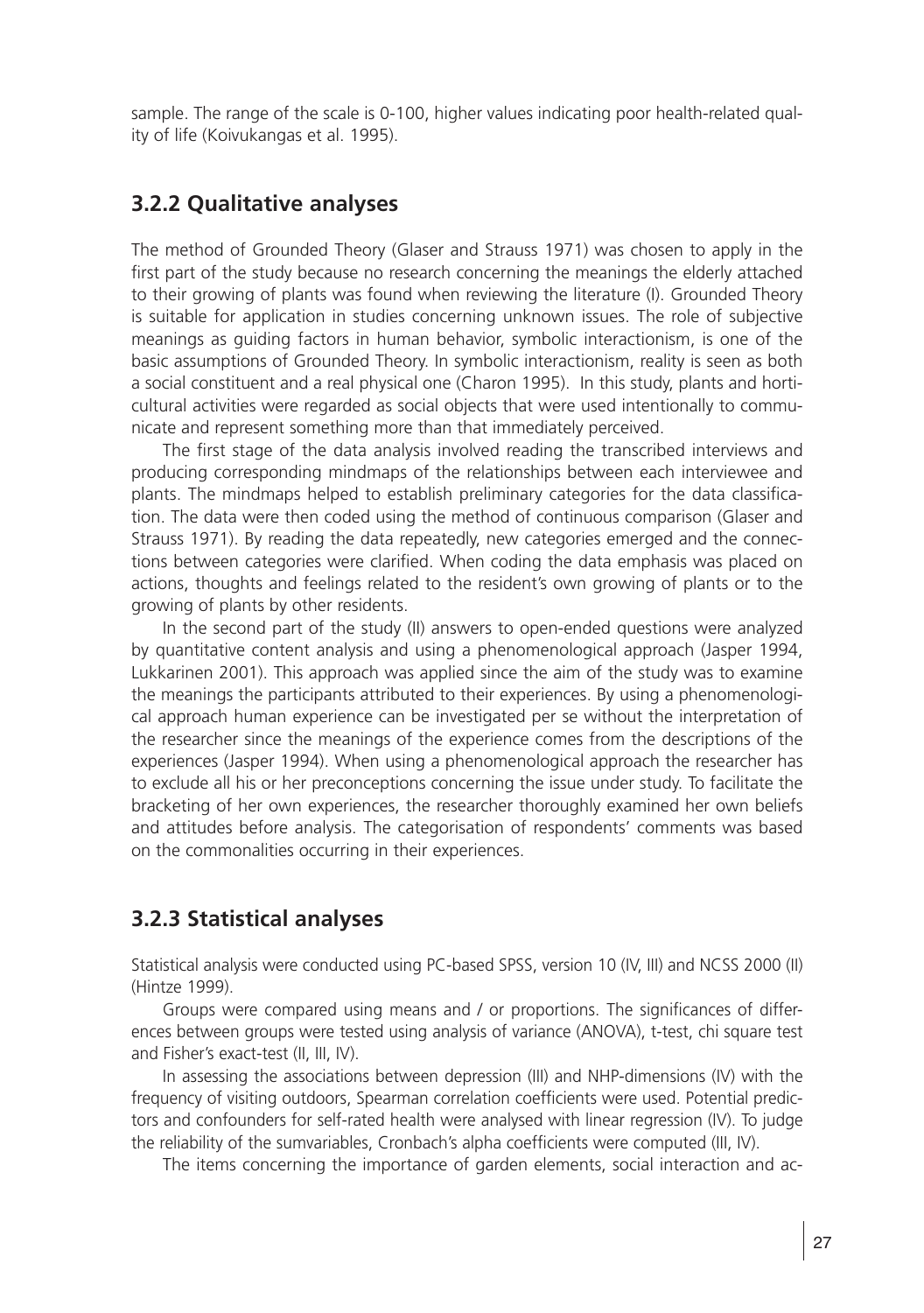tivities were subjected to principal component factor analysis (III). Factors with eigenvalues greater than 1.0 were selected for further analysis and rotated using Varimax with Kaiser Normalization. Factor loading of at least 0.500 was a criterion for item inclusion. If the item had a loading greater than 0.500 for more than one factor, it was included only in the factor for which its loading was highest.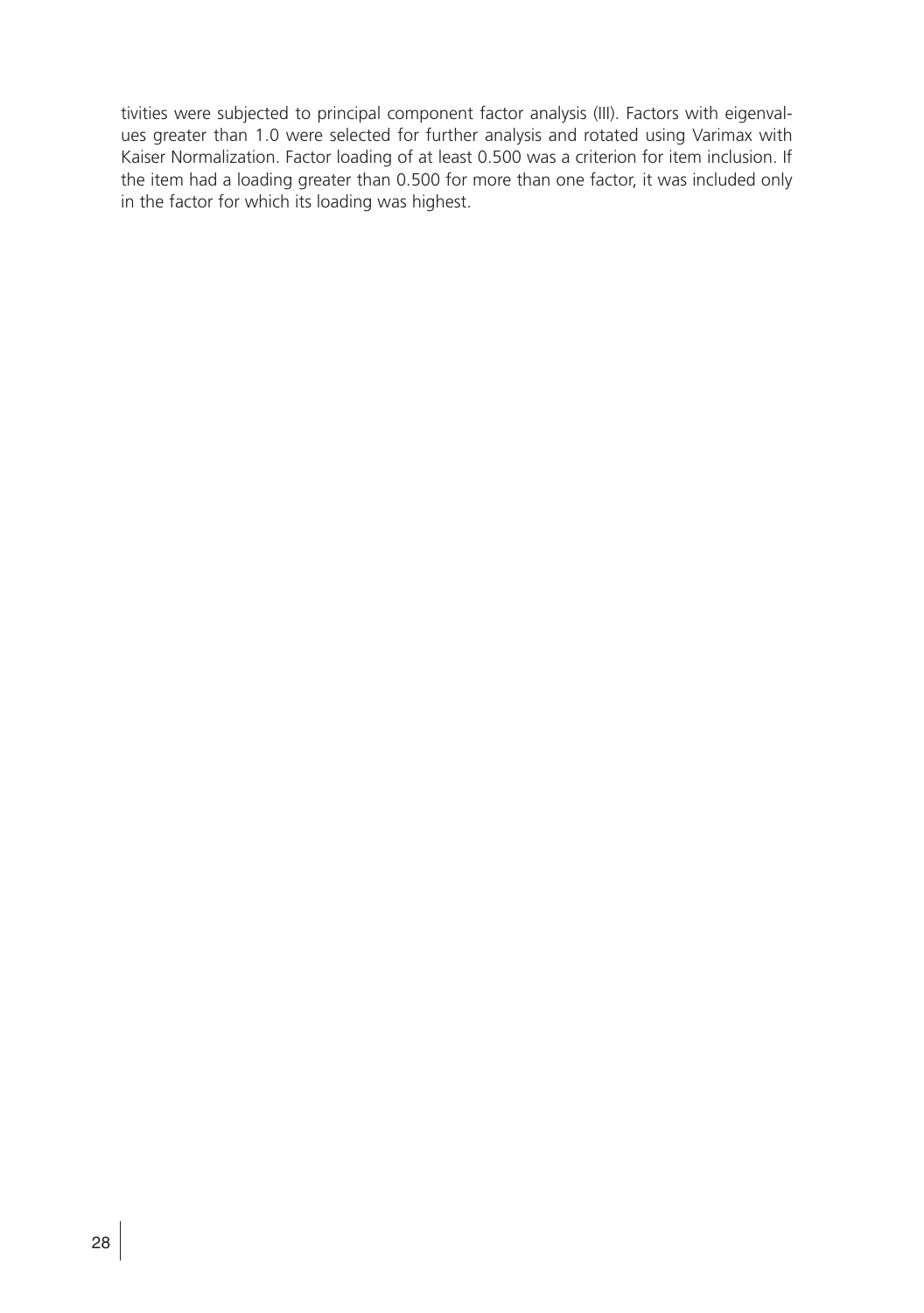## **4 RESULTS AND DISCUSSION**

## **4.1 Caring for plants and the well-being of the elderly (I)**

The meanings that participants attached to the experience of caring for plants were classified into six categories representing three individual and three social meanings (Table 1).

#### **Table 1.**

#### **The meanings that the elderly in sheltered housing attached to growing plants: the categories with examples of statements**

#### *Individual meanings*

One's own growing skills

- a. Individual settings and growing methods:
	- "I now have only petunias because they are growing so well."
	- "I use that special fertilizer with water."
- b. Interpretation of the plant's needs and response
	- "But those geraniums can be without watering two days, they are so modest."
	- "I watered Saintpaulia too much and it died. I have a habit of watering plants too much."
- c. Adaptation:

"I have noticed that these artificial flowers are best."

"I have to restrict plants indoors because they aggravate my breathing problems.

I must always smell the plants first [if they are suitable]."

Continuity of time:

"I brought those plants from home "

"I have bought seeds of flowers early enough in winter, when the selection is comprehensive."

Creating experiences:

"I am caring for those flowers because I have no husband to care for."

 "This [pot plant] I got last Christmas. It was very little then. I have tried to nurse it as well as I can and it has survived."

"Flowers are feast for the eye."

#### *Social meanings:*

Significant acts for other people:

"Yes they come to admire the blooming flowers and praise them very much." "He said last autumn that if I need seeds, I just go to pick them from his flowerbed."

Indications about the gardener:

"...she has always so beautiful flowers. She buys so many plants and changes them if they are withering. They [flowers] are beautiful, if one can afford the expense. "

 "There are people who do not have plants. They move so poorly that they can not nurse them [plants]."

A feeling of togetherness:

 "I am not the only one who has complained that pansies do not succeed" "Sometimes we talk about plants when we are sitting on the bench. Yes, it [talking about plants] is very usual."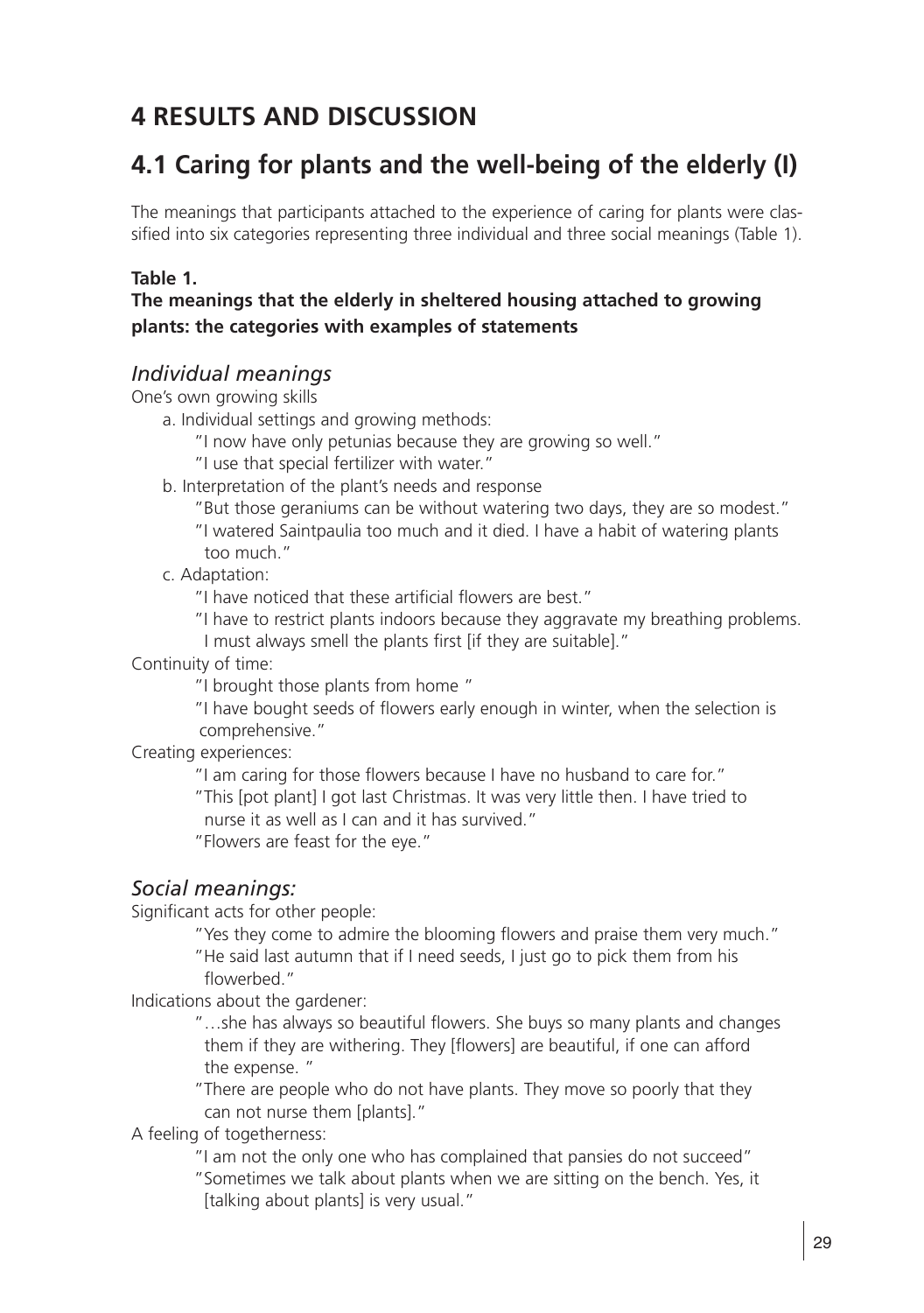Individual meanings attached to plants and nurturing them that emerged from the data were one's own growing skills, continuity of time and creating experiences. The category "own growing skills", which played a central role in the individual meaning, was divided into sub-categories according to the goals pursued: individual settings and growing methods, interpretation of the plant's needs and responses and adaptation.

The participants were allowed to grow any plants they wanted to under their windows. Individuality appeared in the choice of the species and growing methods that were applied in accordance with how necessary they were considered to be. There was a clear awareness among participants that each of them used their own, often secret, methods. As Browne (1992) mentioned, caring for plants provided opportunities for self-expression and individuality.

Individual growing skills were employed to understand the responses of plants and to adjust activities to meet the needs of plants. Participants were capable of estimating the influence of weather conditions, pathogens, pests and the choice of species on the need for nurturing and successful growing. Growing methods were also self-evaluated by interpreting the responses of the plants and were changed accordingly.

The participants were able to evaluate how well the environment suited growing. They grew species that they expected to succeed under the prevailing conditions. In addition, growing skills were adapted to accommodate restrictions imposed by aging and disabilities. Participants developed growing methods to facilitate their activities including use of raised containers. Participants indicated that if their state of health were to deteriorate they would reduce efforts devoted to nurturing plants or lower the standard of nurturing. They did not seek assistance from staff for tending to the plants. When they could no longer manage their plants by themselves gardening activities would cease.

Horticultural activities generally promoted the autonomy of participants in all the dimensions reported by Launis (1994). Autonomy of thought was realized in an ability to understand the reactions of plants and, in turn, plant responses to nurturing. Opportunities for individual choice of species and growing methods supported the autonomy of wishing. Freedom of choice has been associated with improved alertness, active participation and sense of well-being (Langer and Rodin 1976) and improved health and mortality indicators (Rodin and Langer 1977) among elderly nursing home residents. The ability to make adjustments to one's activities accordingly to plant response and aging supported the autonomy of action.

Memories, prospects and continuity linked time to plant growing. Some of the participants brought potted plants or perennials to the institution from their former homes. Although the participants had a cautious attitude towards the future and were concerned about their deteriorating health, plants promoted positive expectations. According to Golant (1984), constant environmental experiences of the elderly support their sense of control and competence. The environment that enabled plants to be grown allowed continuity of identity of the participants as growers. They were used to gardening and the pursuit usually provided them with successful experiences. The experience of competence derived from horticultural activities contributed to their sense of control over their environment.

Meaningfulness, experiences of success and feelings of accomplishment are associated with horticultural activities of the elderly living in institutional care (Hill and Relf 1982, Brascamp and Kidd 2004). In this study gardening provided these positive experiences for the participants. As with the health maintaining theory of Antonovsky (1988), horticultural activities provided the participants with a sense of coherence. The stimuli derived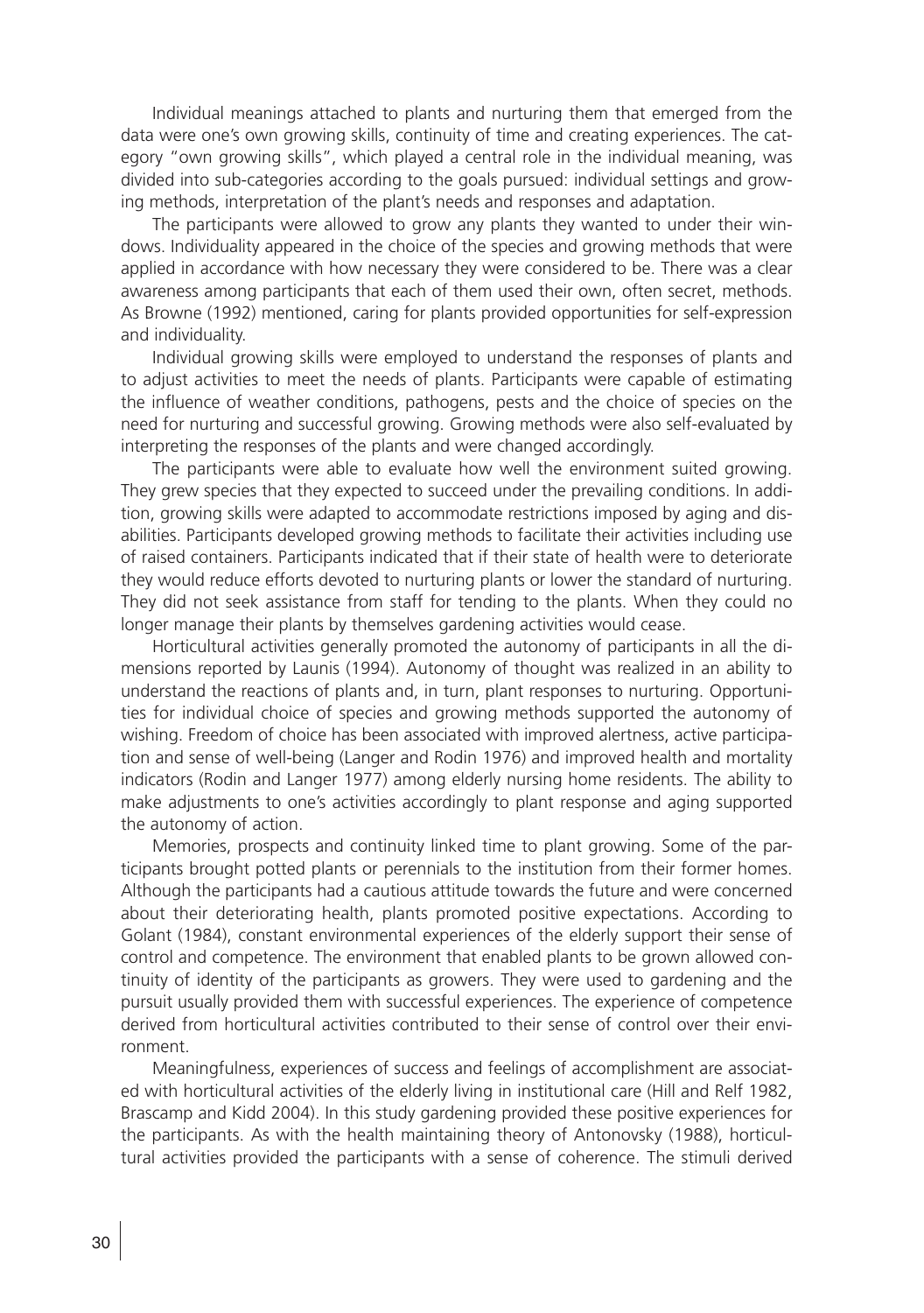from plants and nurturing them were comprehensible and meaningful for them and they were capable of managing plants.

Participants associated aesthetic and emotional experiences with plants and their nurture. Flowers were considered to be beautiful by both women and men. Following the growth and development of the plants was considered fascinating and interesting. Growing activities for men were mainly considered a duty while for women plants represented an object of caring. Plants also offered a way to express feelings of care and love for other people. The plants children had given to the participants were of special significance and were cherished. Participants derived aesthetic pleasure from a green environment which may help them to cope with deteriorating health and other negative issues during their later life.

Social meanings emerged from the data and included significant acts for other people, indications about the gardener and a feeling of togetherness. The activities related to plants offered opportunities for the residents such as exercising expertise in planting and watering other residents' plants. Mackenzie et al. (2000) suggested the same recently when they evaluated a horticultural therapy program managed from the University of Pennsylvania Health System. In the program horticultural activities promoted the selfefficacy and self-empowerment of long-term care residents by providing opportunities for various roles as caregivers or teachers. Ojala (1989) stated that the feeling of being needed was a central indicator of the perception of a high quality of life in old age. Furthermore, meaningful roles that give content to life reduce the tendency for the elderly to become depressed. In this study, participants felt themselves to be necessary not only to the plants, but also for the other residents.

Plants were used as indicators about the grower in the community. Plants revealed how capable the grower was, what her or his state of health was, how wealthy she or he was, and how well the relatives took care of her or him. Since participants were aware that other residents drew conclusions about them from their plants, they used plants to demonstrate to others their skills and preferences. This kind of use of plants can be regarded as the non-verbal articulation of identity, as mentioned by Baars (1998). By comparing one's own plants with another's participants defined their position in the community.

 The life history of the participants was closely associated with agriculture. The competence of growing constituted a collective identity. Participants could understand each other by sharing a common world of experience. In theirs acts, participants took others into account and communicated through their acts in the ways they knew others could interpret. This strengthened the sense of togetherness.

This study confirmed the results of earlier research (e.g. Browne 1992, Stein 1997) that the meanings the participants attached to plants and caring for them could promote their psychological and social well-being. Horticultural activities enabled participants to use their cognitive skills, provided emotional experiences for them and facilitated social relations.

## **4.2 Plants and well-being of the elderly with dementia (II)**

According to nursing personnel, plants in the care environment promoted the well-being of the elderly with dementia. The attitudes of personnel towards plants were mainly positive and despite some problems plants caused, they did not identify reasons to restrict the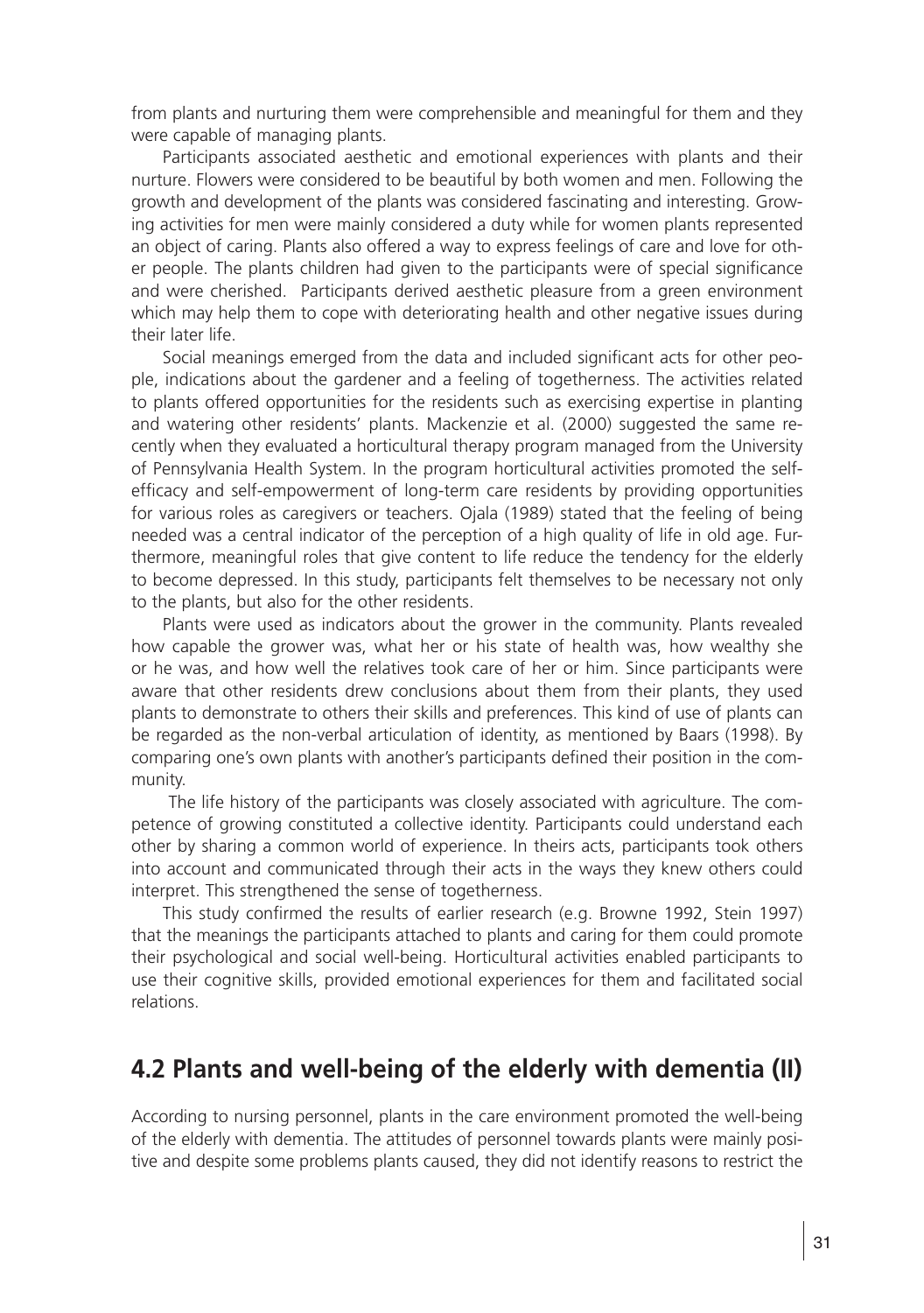presence of plants.

The health related benefits the personnel reported were derived from the positive changes in the physical environment caused by the plants and from horticultural or other activities associated with plants.

According to personnel plants created a pleasant, homelike environment. A noninstitutional environment is associated with many positive health outcomes in people suffering from dementia, such as reduced agitation and less use of medicines (Day et al. 2000). Both indoor and outdoor plants reduced noise and delineated spaces providing shelter. According to staff observations plants were noted to increase humidity, remove pollutants and decrease dust in the air. These effects were reported previously (Wolverton et al. 1989, Lohr 1992, Lohr and Pearson-Mims, 1996).

The decline in cognitive abilities, especially in memory, is often the first symptom of dementia (Sulkava et al. 1994). Decreased cognitive capacity leads to difficulties in perceiving and understanding the environment and individuals become dependent on what their environment can provide. According to nursing personnel the characteristics of plants that accompany changes in season helped residents to orientate themselves in time. The colours and scents of the plants stimulated the senses of the residents and activated their memories. Personnel observed that it was not only familiar plants that residents were interested in, but also exotic, colourful flowers and berries drew their attention.

Physical ability remains unimpaired in dementia sufferers often longer than cognitive abilities (Sulkava et al.1994). Actions related to plants were often familiar to residents and enabled them use their skills in maintaining functional ability. Individuals with dementia often have inferiority complexes (Kitwood and Bredin 1992). Horticultural activities are often associated with enhancement of self-esteem (e.g. Mackenzie et al. 2000, Jarrot et al. 2002). Personnel reported that gardening activities raised self-esteem of the residents by providing feelings of success and accomplishment.

Of the respondents, 65% had employed horticultural activities as therapy in care work. Those who had gardening as a hobby and were 31-45 year old educated nurses or auxiliary nurses, used horticulture more in care work than other groups. The most often employed activities in care work were propagation, planting, watering, removing old flowers and leaves, raking leaves, tasting and smelling, picking flowers and harvesting. According to personnel residents were interested in plants. Jarrot et al. (2002) reported that adults with dementia were engaged in horticultural activities for longer periods of time than in other activities. This may indicate that individuals with dementia perceive plants as appealing. Plants were a good topic of conversation, increasing social interaction between residents and personnel, but also to some degree among the residents themselves. Personnel had moreover calmed down anxious and restless residents by drawing their attention to familiar plants.

Although personnel experienced that plants added to the workload to some extent, they regarded plants as important features of a care environment. This positive attitude might result from their experiences of plants enhancing the atmosphere of the workplace. Research conducted in working environments established positive impacts of plants on the well-being of the workers (Lohr et al. 1996, Larsen et al. 1998, Fjeld 2000). However, lack of horticultural knowledge was felt to be a problem. Respondents were of the opinion that education about plants and adapted growing methods suitable for demented individuals were necessary.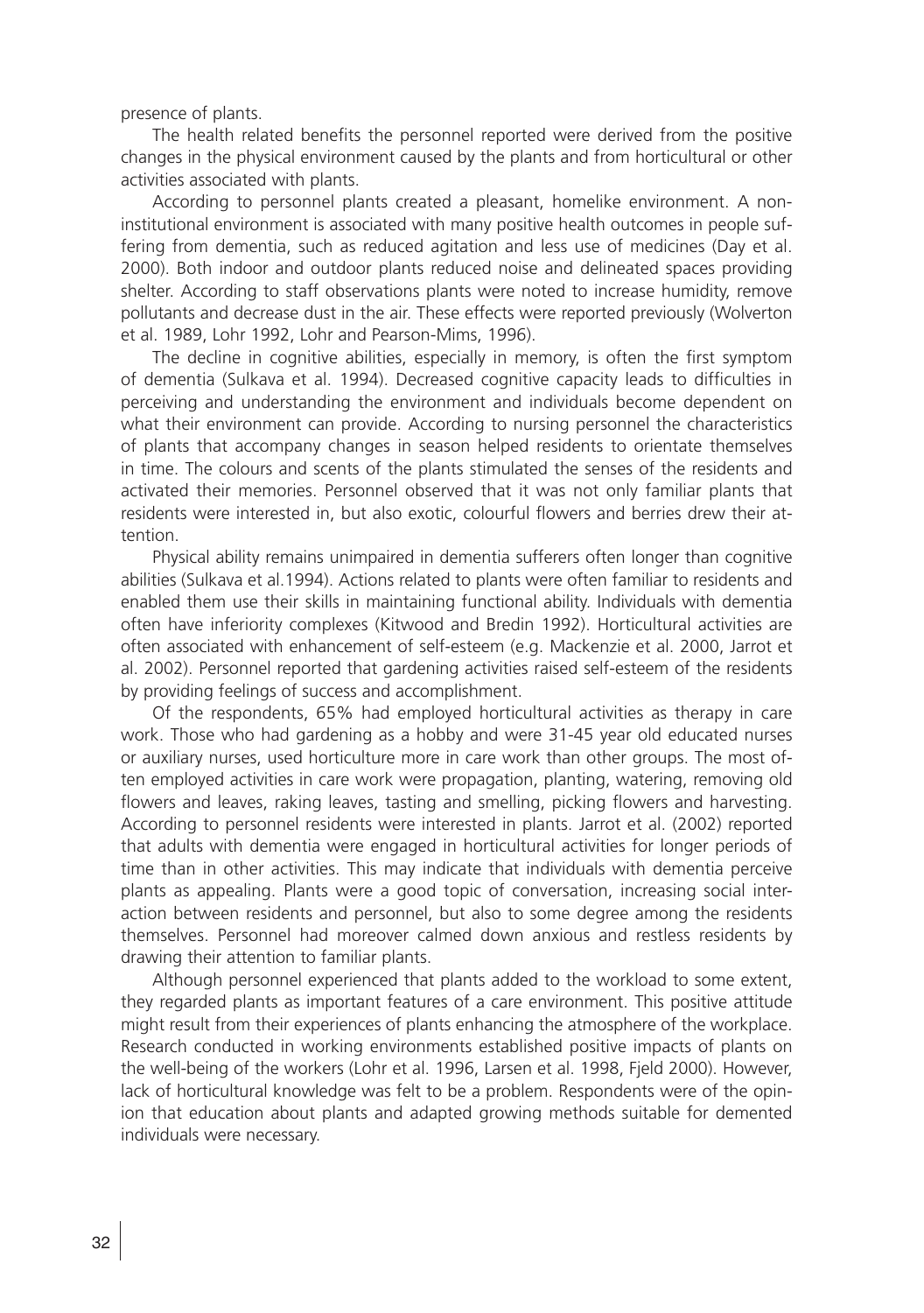## **4.3 Perceived effects of garden experiences and selfrated depression (III)**

The results from this study confirmed those of earlier studies (Browne 1992, Stoneham and Jones 1997) that landscaped, green residential areas are important for the elderly. The effect of garden visits on promoting mood was obvious: almost all participants felt themselves to be more cheerful and alert outdoors than indoors. Exposure to natural scenes was associated with positive changes in mood in previous studies (Ulrich et al. 1991, Ottosson and Grahn 1998, Hartig et al. 2003, Van den Berg et al. 2003). Exposure to nature and plants is also associated with increased attentional capacity (Tennessen and Cimprich 1995, Lohr et al. 1996, Wells 2000, Hartig et al. 2003, Van den Berg et al. 2003). Being outdoors for a short time is found to increase the concentration ability of the frail elderly living in a nursing home as measured using various concentration tests such as Digit Span Forward and Backward and The Symbol Digit Modalities Test (Ottosson and Grahn 1998). The perceived experiences of the participants were in line with these previous results. According to the self assessment of the participants, more than half felt that visiting the garden improved their ability to concentrate.

For more than a half of the participants visiting the garden was felt to provide feelings of recovery, to enhance the quality of sleep and to promote peace of mind. These perceived positive changes might result from stress-reducing effects of nature as established in many studies (Ulrich et al. 1991, Hartig et al. 2003, Laumann et al. 2003). Half of the participants in this study felt that visiting the garden decreased pain. This result is in accordance with findings that views of nature and plants are associated with better pain tolerance (Lohr and Pearson-Mims 2000, Diette et al. 2003, Park et al. 2004). Only one third considered garden visits to be burdensome. Garden visits were not felt to have any effect on the use of medicines.

Seeing plants (trees, shrubs, and flowers) and observing nature were of great importance for the participants. Most participants felt garden visits important for providing possibilities for calming down. In factor analysis for gauging the importance of garden elements, social interaction and activities, the main factor, which accounted for 23% of the total variance, contained items related to plants and calming down. It suggested that the garden environment was used for emotion regulation. This notion gets support from the studies of environmental psychology in which emotion regulation is associated with natural favourite places (e.g. Korpela et al. 2001).

To get exercise and fresh air and to see other people were also rated important aspects of garden visits. Social activity, including interacting with other people or participating in activities, was felt to be less important among participants than individual experiences. This may be due to the restricted autonomy related to institutional living. Privacy and personal choices in experiences may be better achieved outdoors than indoors. Opportunities for individual experiences should be emphasized in institutional environments since non-social aspects of activities may promote health and longevity in late old age (Lennartsson and Silverstein 2001).

The result that 46% of the participants were found to be depressed as measured using the ZSDS confirms previous observations that prevalence of depressive disorders is high among elderly in long-term care (Pahkala et al. 1995, Teresi et al. 2001). Poor self-rated health was related to depression. Since the number of participants was small, differences between depressed ( $n= 12$ ) and non-depressed ( $n=14$ ) participants were not established using statistical tests but the trends are described.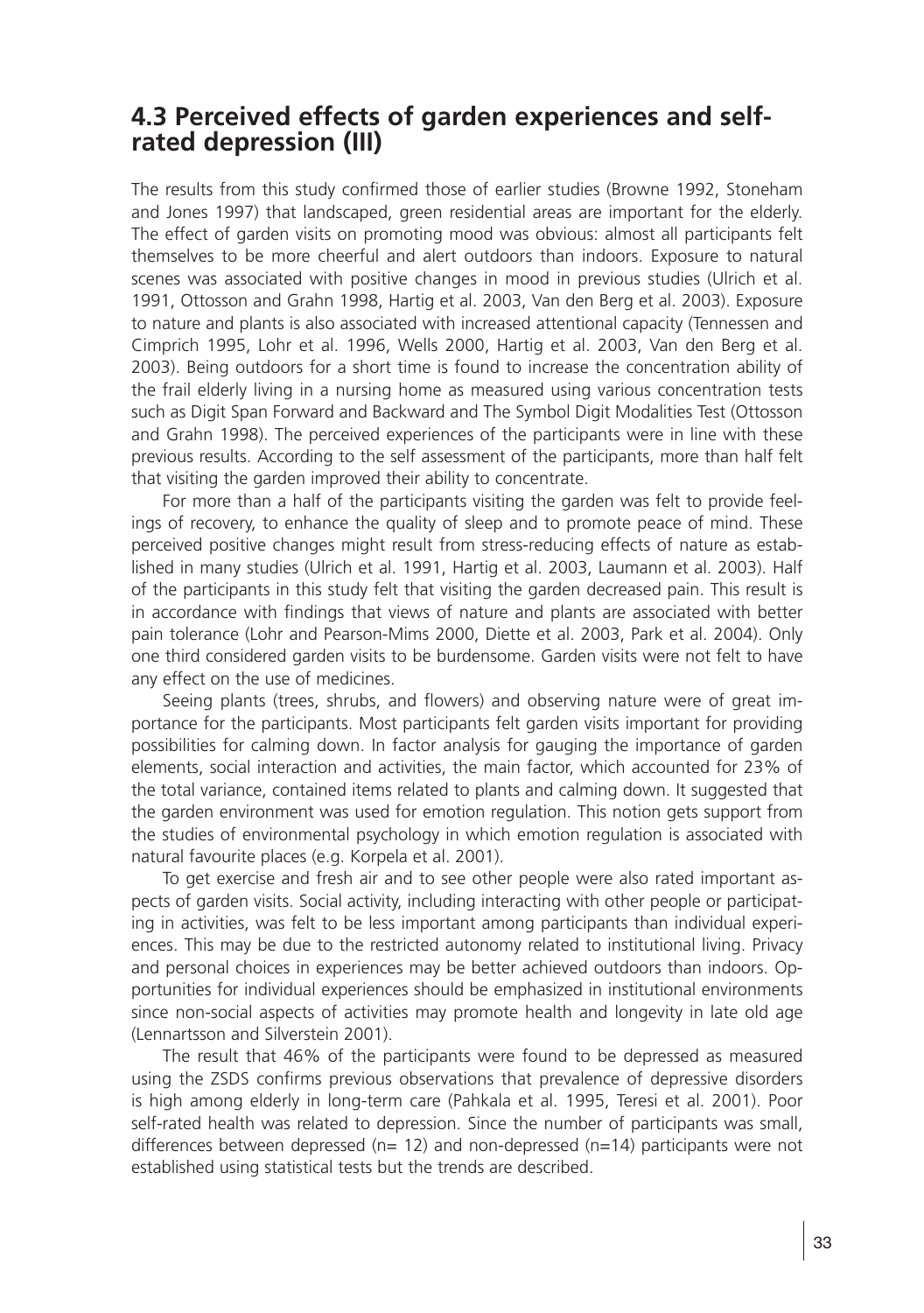When comparing subjective experiences between the depressed and the non-depressed participants it was noted that affective effects of visiting the garden tended to be more pronounced among the depressed than among those not depressed. A greater proportion of the depressed than of the non-depressed felt more balanced and more cheerful and alert after visiting the garden. Temporary escape from indoors to garden environments in institutional settings is associated with reduced stress level and better sense of control (Cooper Marcus and Barnes 1995, Ulrich 1999). Garden visits for the depressed may provide temporary escape from anxious feelings resulting in a better affective state.

Garden visits tended to burden the depressed more heavily than the non-depressed. In addition, the depressed did not get the feelings of recovery from visits to the same degree as the non-depressed. Strain related to garden visits may be a consequence of poor health and fatigue associated with depression.

Some trends were also noted when comparing the importance ratings of garden elements, social interaction and activities between the depressed and the non-depressed. Getting fresh air was important for the most depressed. Social interaction and participation in activities were not considered to be very important among the depressed. The symptoms of the depressed reflected the feelings of loss of self-esteem and fatigue, which may decrease willingness to be in the company of other persons. Social activities, like horticultural therapy, are recommended to prevent isolation of the residents in longterm care (Mackenzie et al. 2000, Barnicle and Midden 2003). When such activities are implemented for depressed elderly people sufficient physical and psychological support should be provided in order to promote coping skills.

There are some limitations related to this study which deserve attention. Since the sample size was small, results are only indicative. The data were gathered by interviewing the participants and the frequency of outdoor visits was not confirmed independently. The time spent outdoors may have had an effect on the experiences related to garden visits. In this study no information about the time spent in the garden was sought.

Although there were shortcomings in the study design, the results suggest that visiting the garden may affect positively the subjective well-being of both the depressed and non-depressed elderly living in long-term care. Intervention studies are needed to establish the effect of garden visits on depressive symptomatology.

### **4.4 Outdoor visits in a garden environment and selfrated health (IV)**

A high frequency of visiting an outdoors green environment and good self-rated health were strongly associated. When adjusted for age a high frequency of outdoor visits was associated with good self-rated health of women ( $n=45$ ), but not of men ( $n=10$ ). In men, the association was however positive and the degree of the effect similar as in women, but was not statistically significant.

In women the positive effect of outdoor visits on self-rated health remained stable even when the health related distresses measured using the NHP-scale were taken into account in linear regression models. In men the regression coefficients of the frequency of visiting outdoors were unstable when the six dimensions of the NHP-scale were added separately as variables for self-rated health. This result may be partly due to small sample size. However, it may indicate some gender differences in the effects of outdoor visits on self-rated health.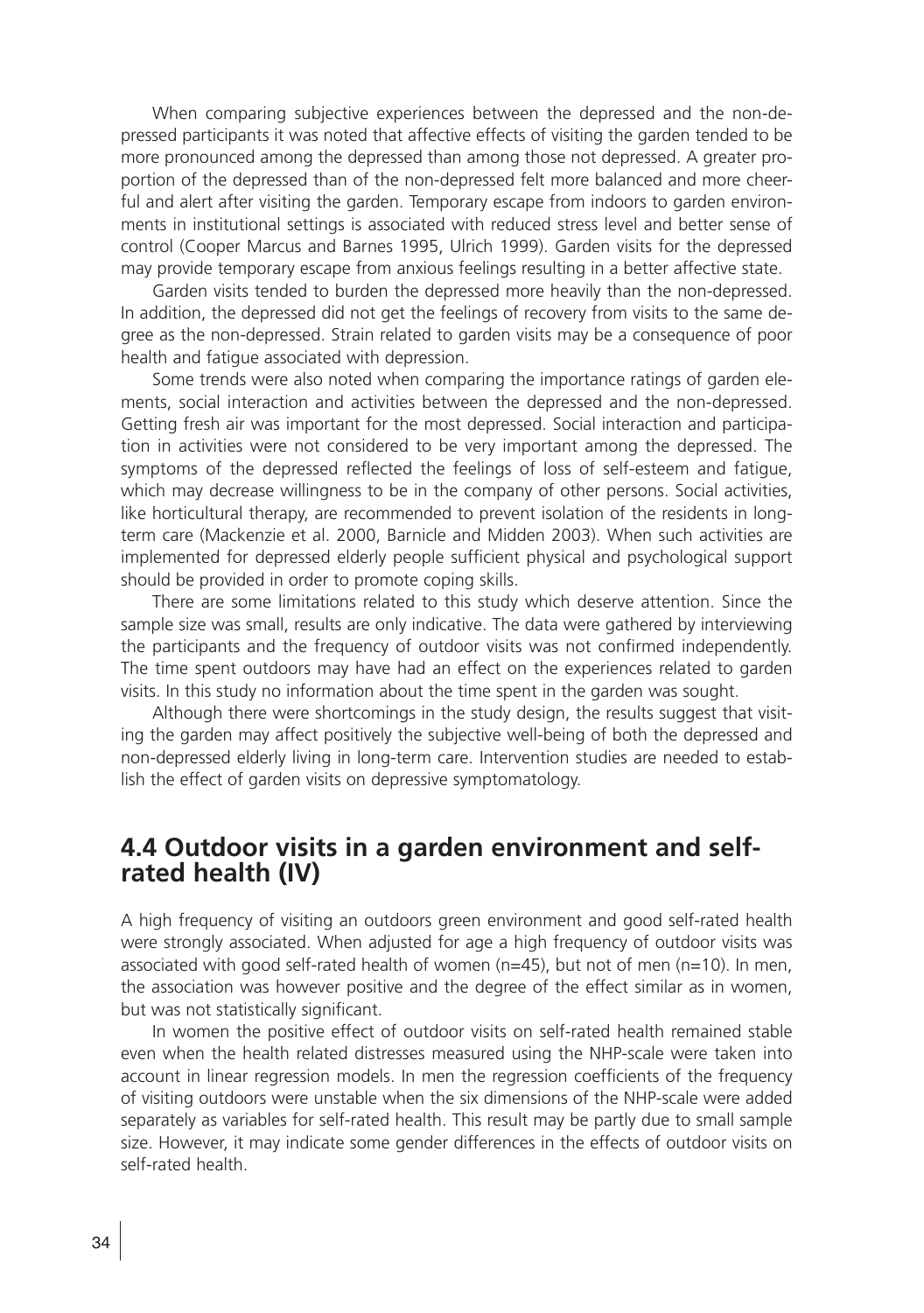It is reasonable to assume that individuals of good health and with no mobility limitations would visit outdoors more often than those of poor health with mobility limitations. In this study mobility limitations or other health impairments measured using the NHPscale were not associated with the frequency of visiting outdoors.

During outdoor visits there are many variables that may account for positive health outcomes e.g. daylight, fresh air, green vistas and physical activity (Cohen-Mansfield 2001). To study more closely how physical activity during outdoor visits was associated with self-rated health, separate regression analyses were conducted for independently mobile and dependently mobile participants. Among independently mobile women the positive association between a high frequency of outdoor visits and good self-rated health was strong. However, among dependently mobile women the positive association was not so strong, but remained evident, indicating that there may be other health promoting aspects associated with outdoor visits than increased physical activity.

Exposure to nature is associated with better pain tolerance (Lohr and Pearson-Mims 2000, Diette et al. 2003, Park et al. 2004), which may be based on the strong attentionholding capacity of nature and its restorative features (Kaplan and Kaplan 1989, Ulrich et al. 1991). Additionally, outdoor visits to green areas are associated with improved ability to concentrate and positive mood shifts among the elderly living nursing homes (Ottosson and Grahn 1998). Better coping with pains and restoration in a green environment may especially enhance the emotional and cognitive well-being of the most dependent participants, resulting in better perceived health.

Health related quality of life was measured by using the binary NHP-scale. Some dimensions of the NHP-scale accurately predicted the self-rated health (energy level and pain for women and emotional reactions for men). However, no statistically significant correlations between various health dimensions of the NHP-scale and the frequency of outdoor visits were established. This may reflect that outdoor visits had no effect on these health dimensions or that the scale was not sensitive enough to detect the health promoting aspects of visiting outdoors. The result that among women the positive effect of the high frequency of outdoor visits on self-rated health remained stable, even when all the NHP-dimension were taken into account, indicates that the effect was not mediated by the measured dimensions.

This cross-sectional study suggested that visiting an outdoors green environment may enhance self-rated health independently among elderly women living in long-term care despite their many health problems. However, conclusions concerning causality remain contentious. Further research is needed to define the features of physical environment that affect health and to establish causal relationships.

## **4.5 The accessibility of the outdoor environment in long-term care (III, IV)**

Mobility is one of the constituents of self-rated health as this and previous studies (Noro and Aro 1996, Jylhä et al. 2001) report. Factors related to the accessibility to the outdoor environment may confound the effects of mobility on self-rated health since perceived walking difficulties are partly dependent on the characteristics of the environment. When assessing the health outcomes related to a certain environment, accessibility should be taken into consideration.

The study participants visited outdoors quite often. In total, over 70% of them visited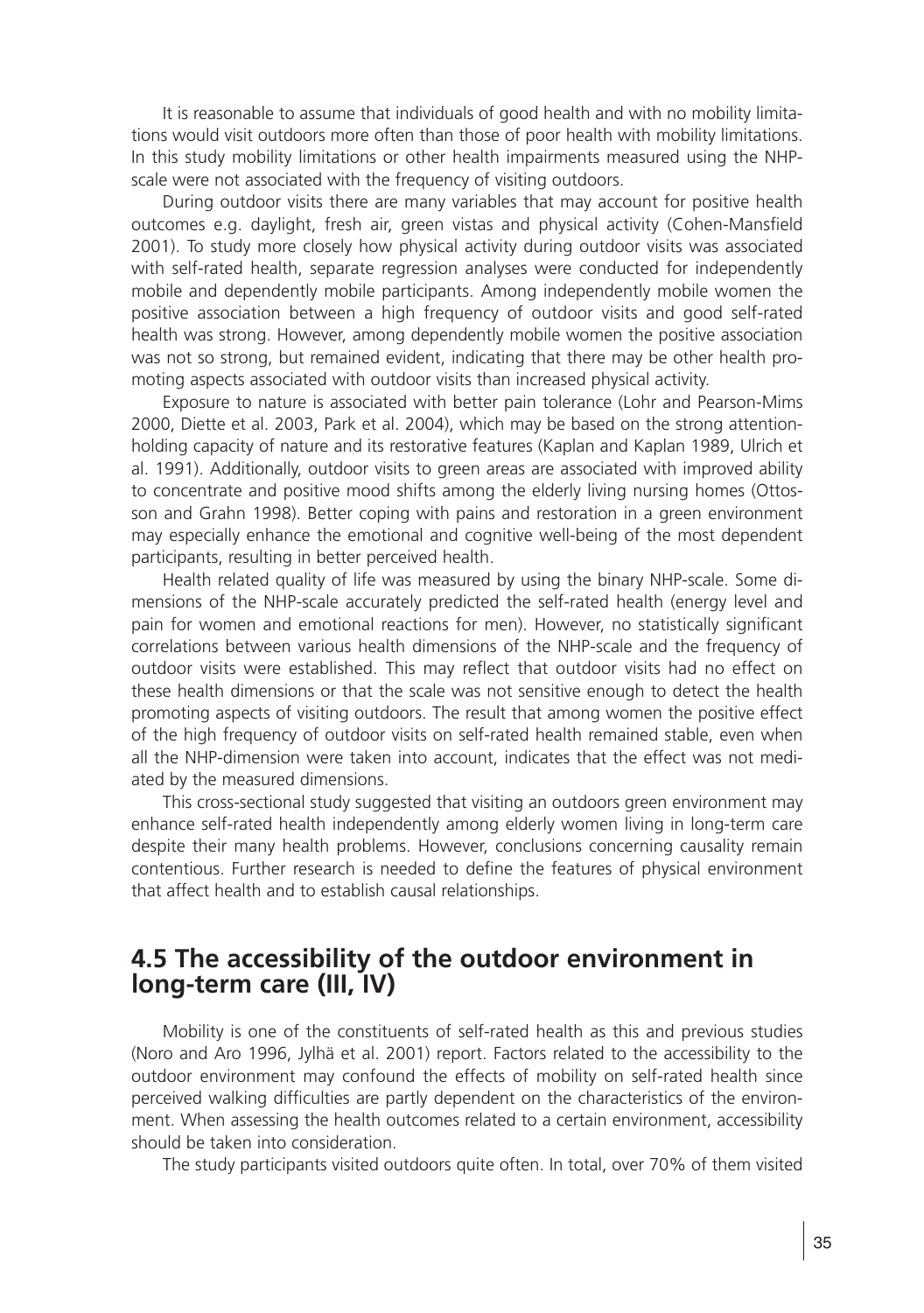outdoors daily or weekly at least during summer. Outdoor visits were more frequent in summer. Only 27% of the participants visited outdoors year round and others, except one who reported not visiting outdoors at all, visited outdoors only in summer. In winter more men than women visited outdoors (50% vs. 23%).

The main reason to restrict outdoor visits among the elderly in long-term care was the difficulty in getting assistance for visits. Circumstances related to weather conditions were the second most important problem. Slippery walks and snow in the winter, and cold and windy weather year round, were regarded as common hindrances. Aspects related to physical environment were mentioned less frequently: steep and uneven paths were reported to be a problem. Some participants had difficulties with heavy and locked doors and doorsteps. It is noteworthy that only five participants out of 55 indicated that their poor health restricted outdoor visits.

Most of the participants of the study wanted to visit outdoors; only five of them expressed no willingness to go outdoors. Environments that are experienced as restorative are preferred among stressed people (Van den Berg et al. 2003). The willingness of the participants to go outdoors might be due to perceived restorative effects of the garden environment. The experience of getting help for visits when wanted was positively associated with the frequency of the visits. The participants, who were able to visit outdoors without an accompanying person, visited outdoors almost daily. Visiting outdoors only with relatives was associated with a low frequency of visits. Use of walking aids and wheelchairs was not associated with the frequency of visiting outdoors. Depression tended to be related to the perception of the residents that they experienced hindrances and distresses associated with outdoor visits.

Physical activity is one of the main concerns for the health promotion of the elderly since it is related to positive health outcomes (Booth et al. 2000, Humpel et al. 2002, Van der Bij et al. 2002). The promotion of outdoor visits among the residents in long-term care may require some changes in the attitudes of the staff and relatives since the main difficulty associated with visits was the lack of adequate help. Considering outdoor visits as an important part of nursing care, having positive health effects on the elderly, might motivate the staff and relatives to provide more assistance.

According to behavioural choice theory, changes in environment that increase the proximity and convenience of physical activity can increase the frequency of physical activity (Epstein 1998). Maintaining paths in good condition, especially in winter, is of great importance. In addition to slippery paths, snow was reported as a major hindrance for those who used walking aids or wheelchairs. The notion that women visited outdoors more seldom in winter than men is interesting. Were women more afraid of fear of falling or were there other reasons to restrict outdoor visits during winter? It is important to remove hindrances such as heavy doors and thresholds that prevent outdoor visits of people who are not independently mobile. For those without mobility limitations, increasing the attractiveness and convenience of the outdoor environment may increase the frequency of outdoor visits.

## **4.6 Summary of the results**

This study was designed to research people-plant interactions at different levels of functional and cognitive abilities among the elderly living in long-term care. The study was conducted in three facilities providing sheltered housing, dementia care and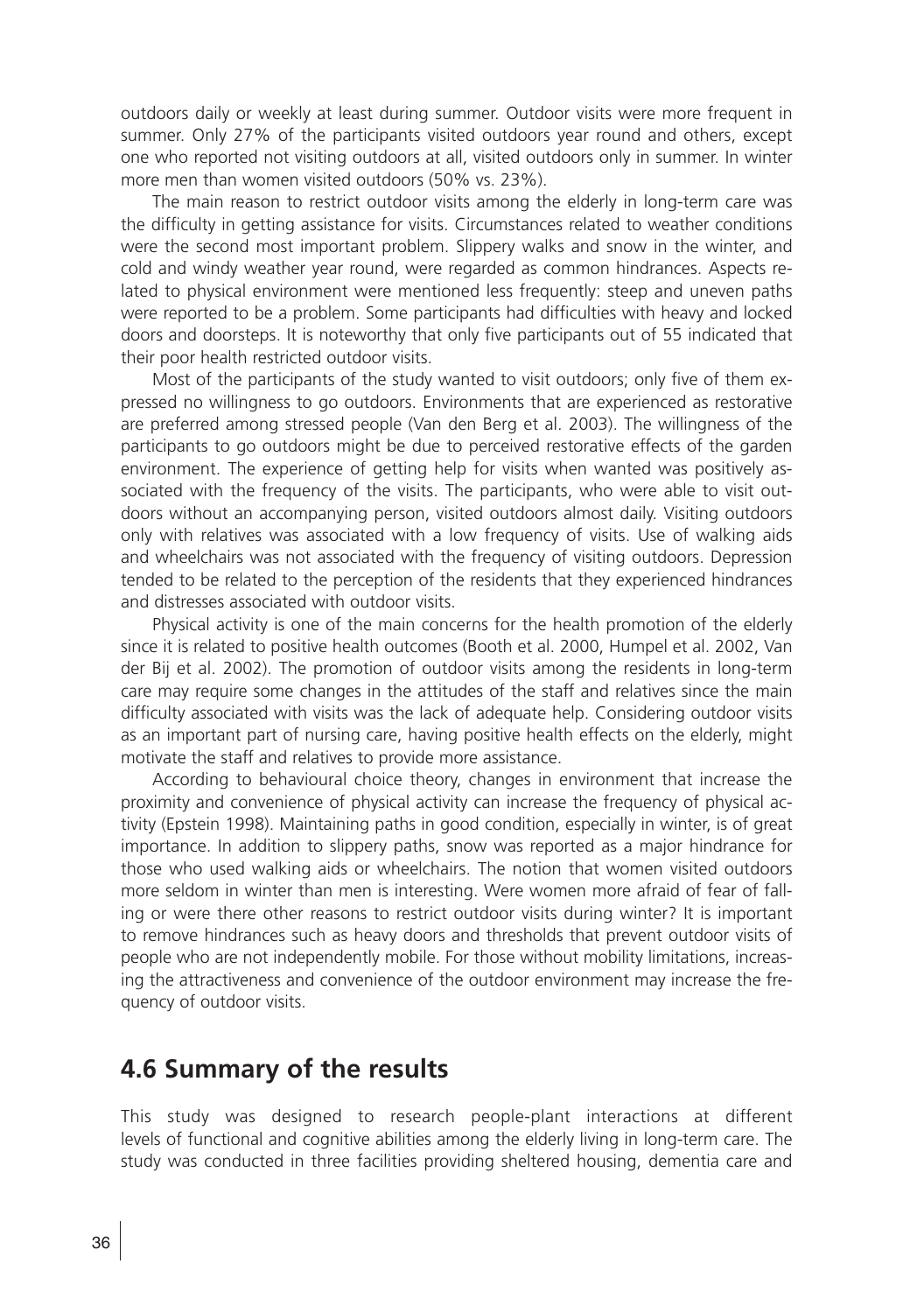nursing care. In all sub-studies of the research the focus was on subjective experiences of the participants: on meanings which the participants gave to aspects of a green environment and to horticultural activities, on the individual feelings which a green environment and activities created and on their self-rated assessments concerning health.

This study provides evidence that a garden environment and activities related to plants can be associated with psychological and social well-being of the elderly living in long-term care. The major findings of the sub-studies are presented in table 2.

The importance of near-by green environments in retirement communities is indicated in several studies (Talbot and Kaplan 1991, Browne 1992, Stoneham and Jones 1997, and Brascamp and Kidd 2004). Accordingly, in this study the experience of nature, especially seeing and observing plants, appeared to be important for the participants in all levels of functional and cognitive abilities.

Visual exposure to plants was reported to create positive emotions and calm down restless mind enhancing emotional well-being. This finding is similar to the earlier studies of Ulrich et al. 1991, Ottosson and Grahn 1998, Hartig et al. 2003 and Cox et al. 2004 in which the beneficial effects of green environment on the mood were showed.

This study indicated that an environment containing plants is comprehensible for the elderly as they could interpret information provided by a green environment. It is theorised that this might promote their cognitive well-being. Better cognitive performance is associated with green environments as compared to built environments in many studies (e.g. Kaplan and Kaplan 1989, Browne 1992, Lohr et al. 1996, Ottosson and Grahn, 1998, Wells 2000, Hartig et al. 2003).

In sheltered housing and in dementia homes plants were positively associated with social relationships between residents or between residents and staff. Although seeing other people in the garden was regarded important in a nursing care facility, the interaction with others was not as highly appreciated. Garden environment was moreover regarded as a place for privacy. This is in line with the findings of Cooper Marcus and Barnes (1995) who stated that in health care facilities gardens offer a possibility for temporary escape from institutional settings.

Plants stimulated the senses. The aesthetic beauty derived from visual encountering and the scents of plants were mentioned by several participants. The staff reported that for the elderly with dementia green environment provided stimulation of the senses. It is theorised that sensory stimulation afforded by a garden may affect the well-being among the elderly with cognitive deficits since it may prevent emotional outbursts and facilitate connectedness in individuals (Carman 2002).

In a nursing facility the self-rated health of women was positively associated with the frequency of outdoor visits to the garden even when the health related distresses were taken into account. This may indicate that exposure to green environments may have health promoting effects as Grahn and Stigsdotter (2003) have proposed.

Horticultural activities are suggested to promote psychological and social well-being of older people (Mooney and Milstein 1994, Stein 1997, Mackenzie et al. 2000, Barnicle and Midden 2003, Jarrot and Gigliotti 2004). In this study horticultural activities were pursued among participants living in sheltered housing and dementia homes. No special adjustments to facilitate gardening were made in these facilities. So the activity was related to functional abilities. The study showed that caring for plants has meanings which could be associated with emotional, cognitive and social well-being of the elderly living in long-term care.

Caring for plants provided the elderly with reciprocal relationships with both plants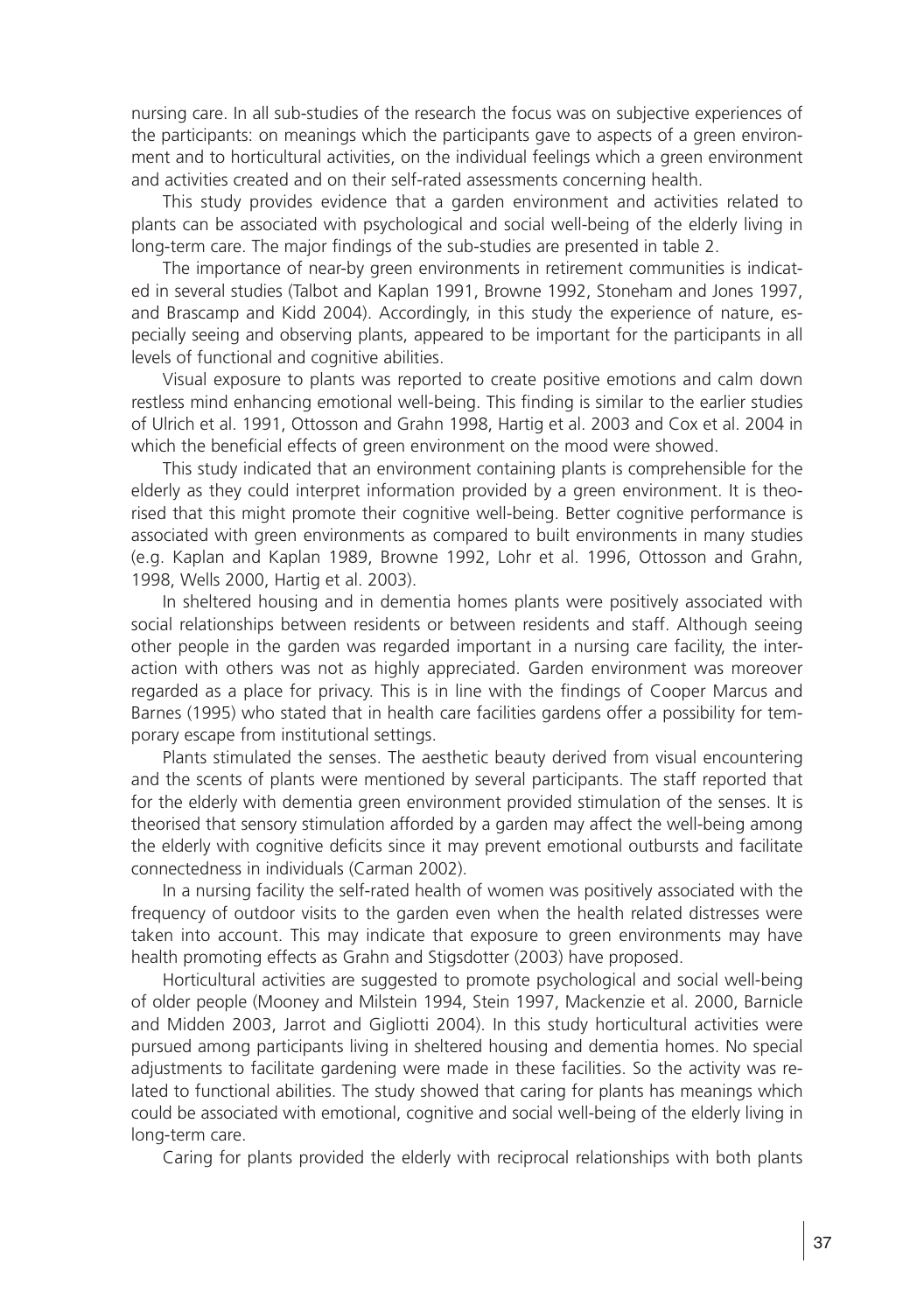and other people. Emotions, memories, thoughts and conclusions associated with plants were arisen from these relationships. For the elderly with dementia familiar activities with plants offered a way to work off restlessness and aggression. Collective identity as growers and a sense of togetherness derived from shared experiences encouraged social relations and increased social capital.

Possibilities to self-expression and individuality (Browne 1992) and to free choice (Rodin and Langer 1976, 1977) are associated with promoted well-being of the elderly living in institutional settings. In this study, horticultural activities enabled the participants to express individuality and to engage in various roles according to their own will and capabilities supporting their identity and autonomy.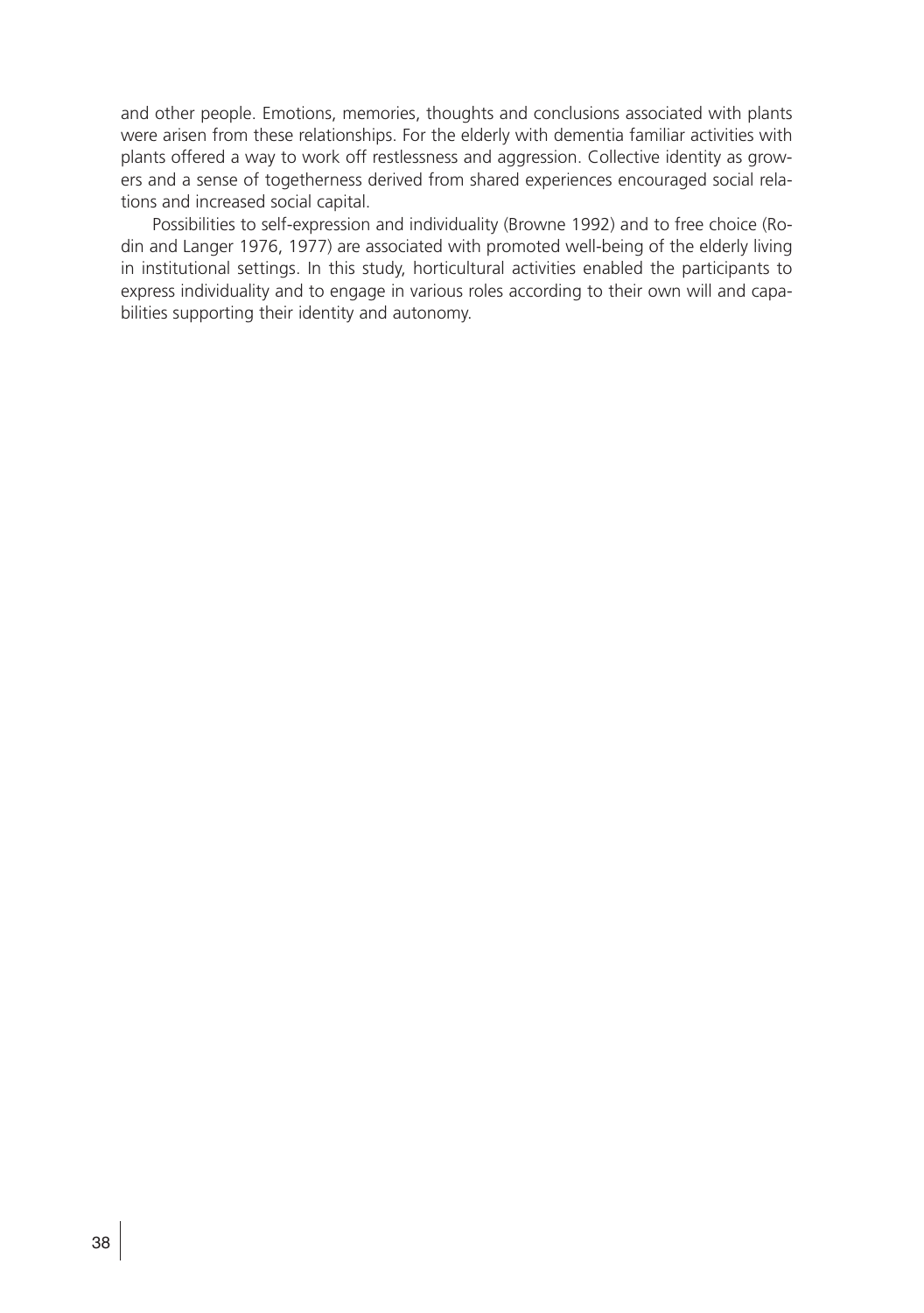**Table 2.** 

**The perceived health related effects of passive and active involvement in garden environment and horticulture among the**  The perceived health related effects of passive and active involvement in garden environment and horticulture among the elderly participants representing three different levels of functional and cognitive abilities in long-term care. **elderly participants representing three different levels of functional and cognitive abilities in long-term care.**

|                       | ļ<br>I<br>i<br>İ<br>5<br>5<br>7<br>ι                                                                                                                                                                                     |                                                                                                                                         |                                                               | ۱<br>آ<br>ו<br>ל<br>S<br>ī<br>ļ<br>i<br>¢<br>2<br>5<br>1<br>ı<br>Ì<br>Ï |
|-----------------------|--------------------------------------------------------------------------------------------------------------------------------------------------------------------------------------------------------------------------|-----------------------------------------------------------------------------------------------------------------------------------------|---------------------------------------------------------------|-------------------------------------------------------------------------|
| i<br>ļ<br>ī<br>ç<br>j | $\overline{\mathbf{z}}$<br>$\overline{a}$<br>ここくて<br>Ì<br>l<br>ç<br>$\mathbf$<br>Ó<br>ļ<br>l<br>י<br>י<br>ς<br>l<br>)<br>j<br>l<br>$\zeta$<br>ļ<br>.<br>د م<br>J<br>l<br>c<br>S<br>l<br>$\frac{1}{2}$<br>5<br>5<br>ׇ֦֚֘֝ | i<br>.<br>המתמ<br><u>ק</u> המה המ<br>l<br>J<br>l<br>l<br>$-1$<br>J<br>issississi<br>l<br>i<br>C<br>l<br>j<br>l<br>;<br>]<br>!<br>J<br>l | ζ<br>Ş<br>١<br>s<br>c<br>j<br>č<br>ī<br>j<br>1<br>i<br>j<br>I |                                                                         |

## **Passive experiences from garden**  Passive experiences from garden

| · plants were regarded as important |     |     |     | Talbot and Kaplan 1991,                     |
|-------------------------------------|-----|-----|-----|---------------------------------------------|
| and meaningful                      | yes | yes | yes | Browne 1992, Stoneham and Jones             |
|                                     |     |     |     | 1997, Brascamp and Kidd 2004                |
|                                     |     |     |     | Ulrich et al. 1991, Ottosson and            |
| · may promote emotional well-being  | yes | yes | yes | Grahn, 1998, Hartig et al. 2003,            |
|                                     |     |     |     | Cox et al. 2004                             |
|                                     |     |     |     | Kaplan and Kaplan 1989, Browne              |
| · may promote cognitive well-being  | yes | yes | yes | 1992, Lohr et al. 1996, Ottosson and        |
|                                     |     |     |     | Grahn, 1998, Wells 2000, Hartig et al. 2003 |
|                                     |     |     |     | Browne 1992, Cooper Marcus                  |
| · may promote social relationship   | yes | yes |     | and Barnes 1995                             |
| · may stimulate senses              |     |     |     | Kaplan and Kaplan 1989, Browne              |
|                                     | yes | yes | yes | 1992, Carman 2002                           |
| · may enhance self-rated health     |     |     | yes | Grahn and Stigsdotter 2003                  |
|                                     |     |     |     |                                             |
|                                     |     |     |     |                                             |

# Active involvement in horticulture **Active involvement in horticulture**

|                                          |      |     | Mooney and Milstein 1994,                |
|------------------------------------------|------|-----|------------------------------------------|
| . may promote emotional well-being   yes |      | yes | Mackenzie et al. 2000, Barnicle          |
|                                          |      |     | and Midden 2003                          |
|                                          |      |     | Mooney and Milstein 1994,                |
| · may promote cognitive well-being       | lyes | yes | larrot and Gigliotti 2004                |
|                                          |      |     | Stein 1997, Mackenzie et al. 2000,       |
| · may promote social relationship        | yes  | ves | larrot and Gigliotti 2004                |
| $\bullet$ may strengthen autonomy        | yes  | yes | Rodin and Langer 1976, 1977, Browne 1992 |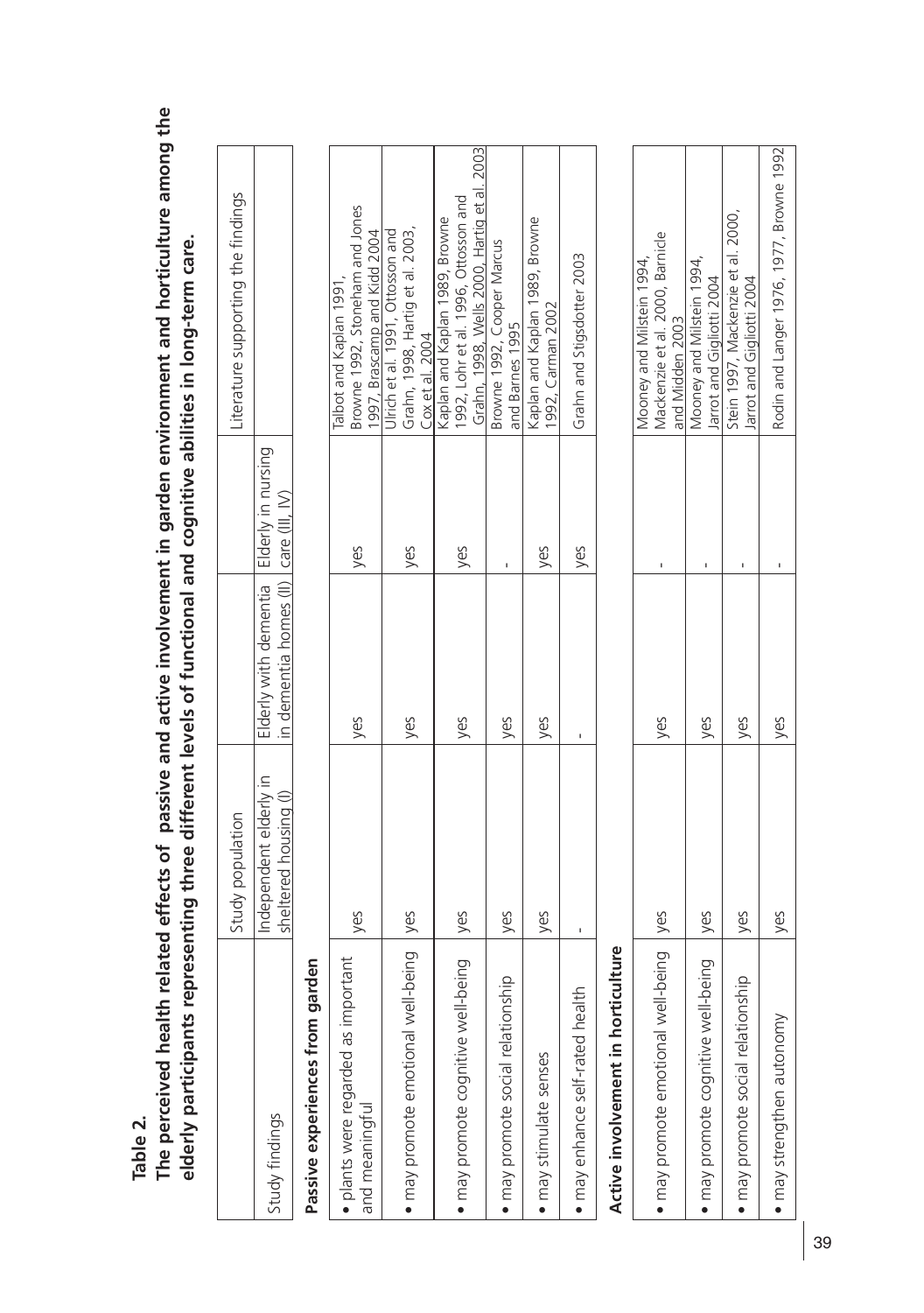## **5 CONCLUSIONS**

The role of a green environment on human health and well-being is not well recognized even though it may be a significant health resource. When health is seen in a holistic approach comprising physical, mental and social aspects, environment and social relationship may have an effect. According to this study a green environment and horticulture provide means to promote the well-being of the elderly living in a long-term care. Although health in late life frequently steadily deteriorates, aspects related to a green environment may enhance the well-being of the elderly by providing experiences that promote their perceived health. Persons working in the field of eldercare should be aware of the psychological and social responses the elderly have toward the green environment and caring for the plants.

The study indicated that plants can be a source of a joy and tranquillity for some residents in institutional settings. It was suggested that particularly in the case of the depressed elderly a garden environment provides aesthetic pleasure and may arouse positive affects. The result that seeing the plants may enhance the mood of the elderly and that green environment can be used in emotion regulation, emphasizes the importance of visual access to a green environment which should be made available to the residents in institutional living.

Lack of environmental stimuli in institutional settings is common. In this study, plants created a pleasant, meaningful and familiar environment which the elderly interpreted subjectively. The meanings, which the participants gave to the characteristics of the green environment stemmed from their lives, thus supporting their identity in institutional life. The study suggests that especially for the elderly with dementia, multisensory plants might represent means to maintain connectedness with the outdoor environment since they allow interaction at many levels of cognitive skills. Since plants are regarded as important by the elderly and no major problems restricting the use of plants exist even in the homes for people with dementia, implementation of gardens and indoor plants is recommended at the homes of the elderly.

Horticultural activities were positively associated with the identity of the elderly and their sense of autonomy in this study. Both are aspects threatened by institutional environments. Horticultural activities were pursued by the elderly with good functional abilities. If the elderly felt too frail to manage their plants themselves, they were not willing to grow plants since they wanted to avoid situations that increased their need for assistance from the staff. Adjusted environments enabling and encouraging the residents to participate in horticultural activities in care facilities could increase the number of gardeners among the residents.

The results of this study suggest that it may be possible to enhance the subjective health among the elderly in institutional settings by increasing the frequency of their outdoor visits. Since the outdoor visits in residential care are often dependent on the availability of assistance, emphasis should be placed on the accessibility to a green environment. Both physically and mentally accessible, safe environments would encourage the elderly to go out independently without burdening staff. Medical staff has authority over the health of the elderly in long-term care. The elderly generally have limited possibilities to promote their own health. In many facilities visiting outdoors may be the only way the elderly can affect their subjective well-being themselves.

Although the results of this study are only indicative as they concern the associations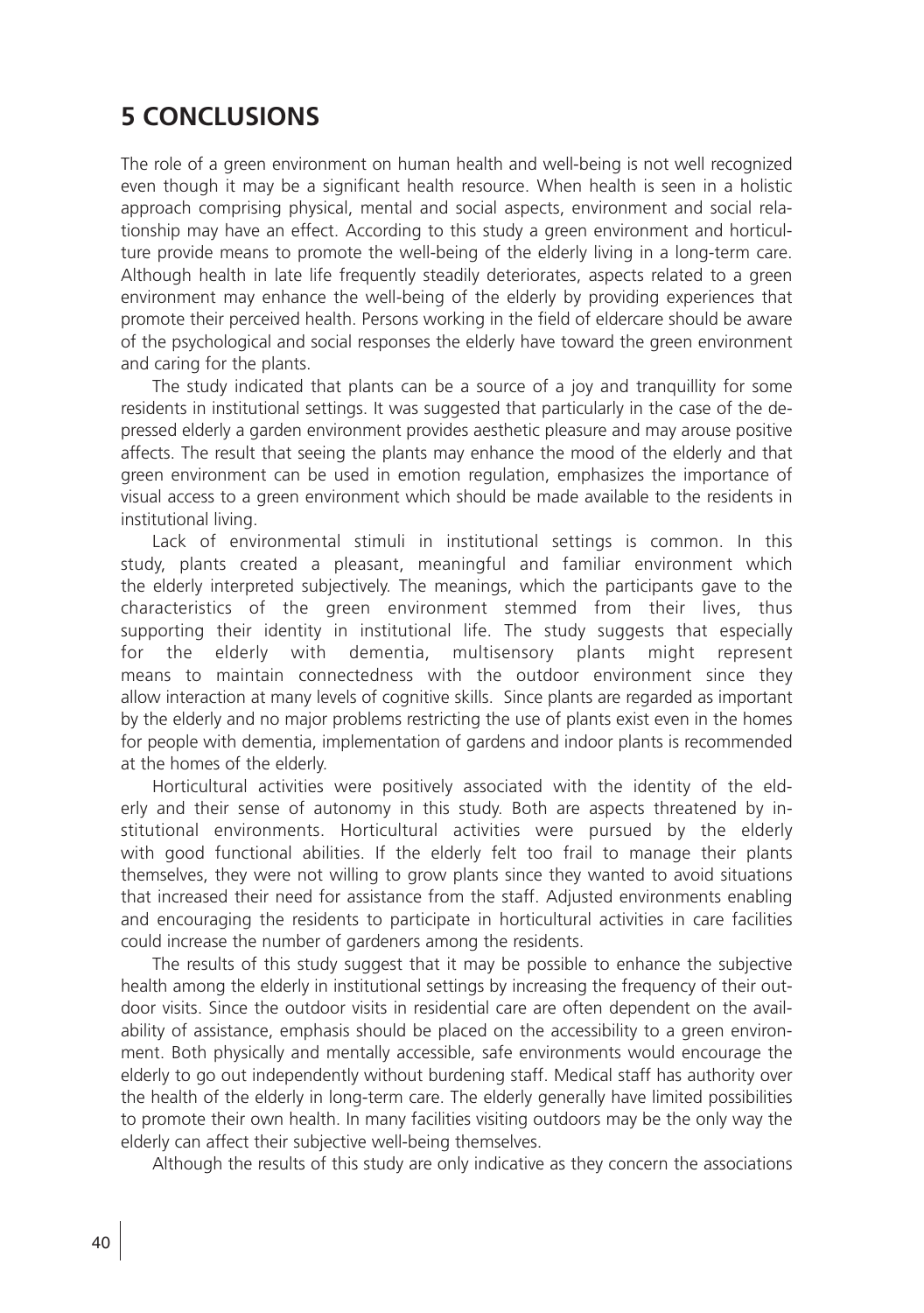between depression, self-rated health and outdoor visits in a garden environment, it can be concluded that interaction with plants, in both active and passive ways, benefits the health of the elderly. Ensuring access to a green environment for the elderly in long-term care would likely promote positive health outcomes. However, more multidisciplinary empirical research is needed to clarify the ways in which a green environment is associated with health. It remains to be determined which health outcomes are suitable and sensitive enough to gauge the effects of a green environment. Environmental intervention studies would provide more accurate knowledge about the extent of the beneficial health effects and support the introduction of more gardens into institutional settings.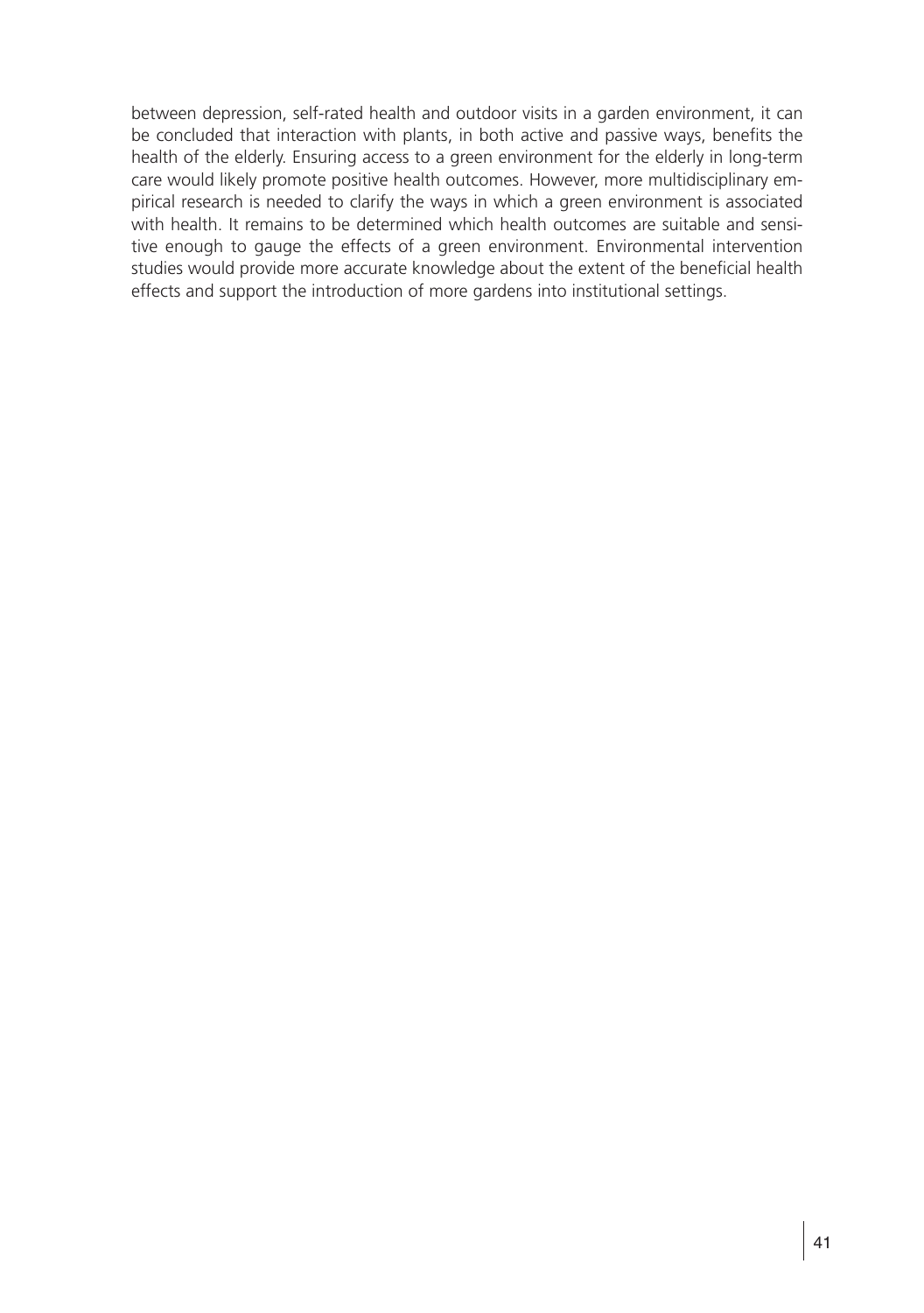## **ACKNOWLEDGEMENTS**

This study was mainly carried out in the Department of Applied Biology at the University of Helsinki. The Tampere School of Public Health at the University of Tampere and the Department of General Practice at the University of Turku have also provided financial and practical support for this work. The work was financed by the Finnish Association of Academic Agronomists, the Emil Aaltonen Foundation, the Kemira Foundation and the Finnish Cultural Foundation which are gratefully acknowledged.

I am very grateful for many persons who have contributed to this work. Dr. Aino-Maija Evers is warmly thanked for introducing me the field of Human Issues in Horticulture and being my first supervisor. I am grateful to Professor Antti Hervonen for his encouraging support which I received at the beginning of my work. My supervisor, Professor Olavi Junttila, is warmly acknowledged for his kind guidance and help towards the end of my work. I am indebted to Professor Sirkka-Liisa Kivelä for valuable collaboration and supporting guidance at the latest stages of my work.

Dr. Hannu Rita is warmly thanked for being a "statistical adviser" of this thesis. He had hard work in teaching me to interpret statistical analyses and to think phenomena behind the numbers. Dr. Leena Lindén is whole-heartedly thanked for all her collaboration, advice and warm friendship during these years. Without Leena's support my way in the academic world would have been a lot harder. I am also grateful to Chief Architect Helinä Kotilainen for longterm collaboration during my work. The kind staff of the Department of Applied Biology: Eija Tossavainen, Tarja Tuppuri and Leila Lehto are acknowledged for their help in practical matters. Dr. Jonathan Robinson is warmly acknowledged for revising my English. Information specialist Anneli Partanen and librarian Raimo Pekkanen from Viikki Science Library are acknowledged for excellent information service. Dr. Karoliina Niemi, who shared a room with me, is thanked for nice companionship and lively conversations concerning various aspects of life.

Professor Diane Relf and Professor Raimo Sulkava are gratefully acknowledged for their careful review of the manuscript and for their valuable comments and suggestions.

I felt myself warmly welcomed to all facilities in which I did this work. The staffs of Suomelanrinne home in Vilppula, Sopimusvuori Foundation in Tampere and Kustaankartano nursing home and service centre in Helsinki are warmly thanked. My greatest thanks are owned to inhabitants of these facilities, the lovely elderly who were ready to share their experiences with me. I learned a lot about life during the interviews and had also great fun with them.

MSc Taina Koivunen is thanked for collaboration on the field of Human Issues in Horticulture and particularly for her friendship. Dr. Tuula Puhakainen, who has shared the joys and sorrows of my life, has given me support and courage to do this work. Her devoted friendship gives hope even to the rainiest days. My friend Anneli Vehkaniemi is thanked for the warm interest in my work. I would also like to extend the warmest thanks to all my friends for encouragement and interest in my "flowerpsychology".

My mother, Toini Jarva, is warmly thanked for all the support she has given to me. She has provided my children with care and food when I have been immersed in scientific work.

My children Anja and Olli are thanked for understanding their absent-minded mother. I am indebted to my husband Jukka for his interest in my work. In addition to the loving support which I have received during these years, he has read my papers and given very much valuable advice.

I dedicate this work to my deceased father, Olavi Jarva, who was a skilled gardener and a wise man; he showed me the way to the enchanting world of horticulture.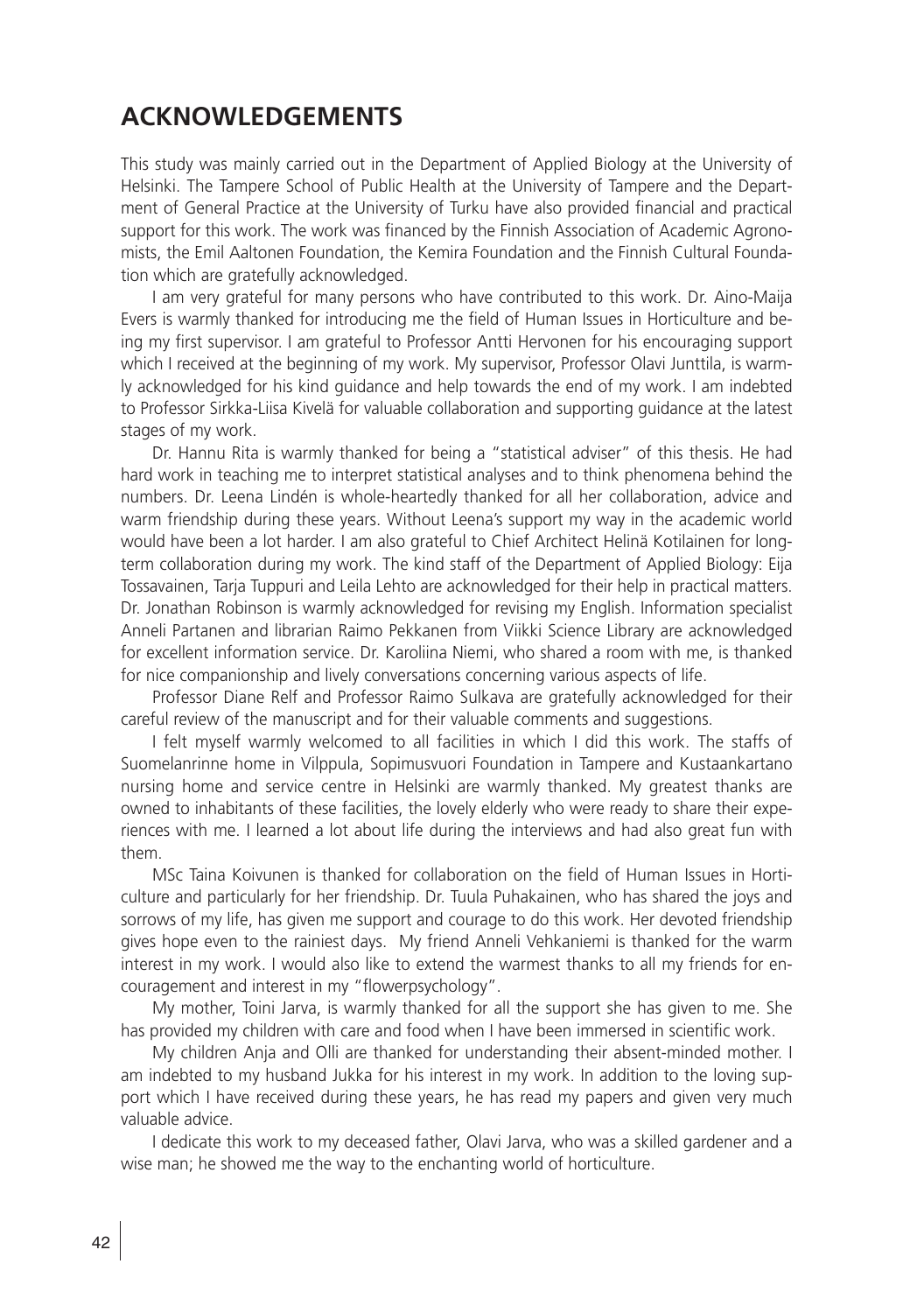## **REFERENCES**

Alexopoulus, G. S. 2000. Depression and other mood disorders. Clinical Geriatrics 8: 69-82.

- Allard, E. 1976. Hyvinvoinnin ulottuvuuksia. Porvoo, WSOY.
- Antonovsky, A. 1988. Untravelling the mystery of health. How people manage stress and stay well. San Fransisco, Jossey-Bass Publishers.
- Baars, J. 1998. Aika, gerontologia ja vanheneminen. Gerontologia 12: 72-81.
- Barnicle, T. and Midden, K. 2003. The effects of a horticulture activity program on the psychological wellbeing of older people in a long-term care facility. HortTechnology 13: 81-85.
- Beckwith, M. E. and Gilster. S. D. 1997. The paradise garden: a model garden design for those with Alzheimer's disease. In: Wells, S. E. (ed.). Horticultural therapy and the older adult population. New York, The Haworth Press, Inc. pp. 3-16.
- Blazer, D. G. 2003. Depression in late life: Review and commentary. Journal of Gerontology 58A: 249- 265.
- Booth, M. L., Owen, N., Bauman, A., Clavisi, O. and Leslie, E. 2000. Social-cognitive and perceived environment influences associated with physical activity in older Australians. Preventive Medicine 31: 15-22.
- Brascamp, W. and Kidd, J. L. 2004. Contribution of plants to the well-being of retirement home residents. Acta Horticulturae 639: 145-150.
- Browne, C. A. 1992. The role of nature for the promotion of well-being of the elderly. In: Relf, D. (ed.). The role of horticulture in human well-being and social development. Portland, Oregon, Timber Press. pp. 75-79.
- Carman, J. 2002. Special-needs gardens for Alzheimer's residents. Nursing Homes Long Term Care Management 51: 22-26.
- Caspersen, C. J., Bloemberg, B. P., Saris, W. H., Merit, R. K. and Kroumhout, D. 1991. The prevalence of selected physical activities and their relation with coronary heart disease factors in elderly men: the Zutphen study, 1985. American Journal of Epidemiology 133: 1078-1092.
- Charon, J. M. 1995. Symbolic interactionism. An introduction, an interpretation, an integration. Englewood Cliffs, Prentice-Hall, Inc.
- Cohen, G. D. 2002. Depression in late life. Geriatrics 57(12): 38-39.
- Cohen-Mansfield, J. 2001. Nonpharmacologic interventions for inappropriate behaviours in dementia. American Journal of Geriatric Psychiatry 9: 361-381.
- Cooper Marcus, C. and Barnes, M. 1995. Gardens in healthcare facilities: uses, therapeutic benefits, and design recommendations. The center for health design: University of California at Berkeley.
- Cox, H., Burns, I. and Savage, S. 2004. Multisensory environments for leisure: promoting well-being in nursing home residents with dementia. Journal of Gerontological Nursing 30: 37-45.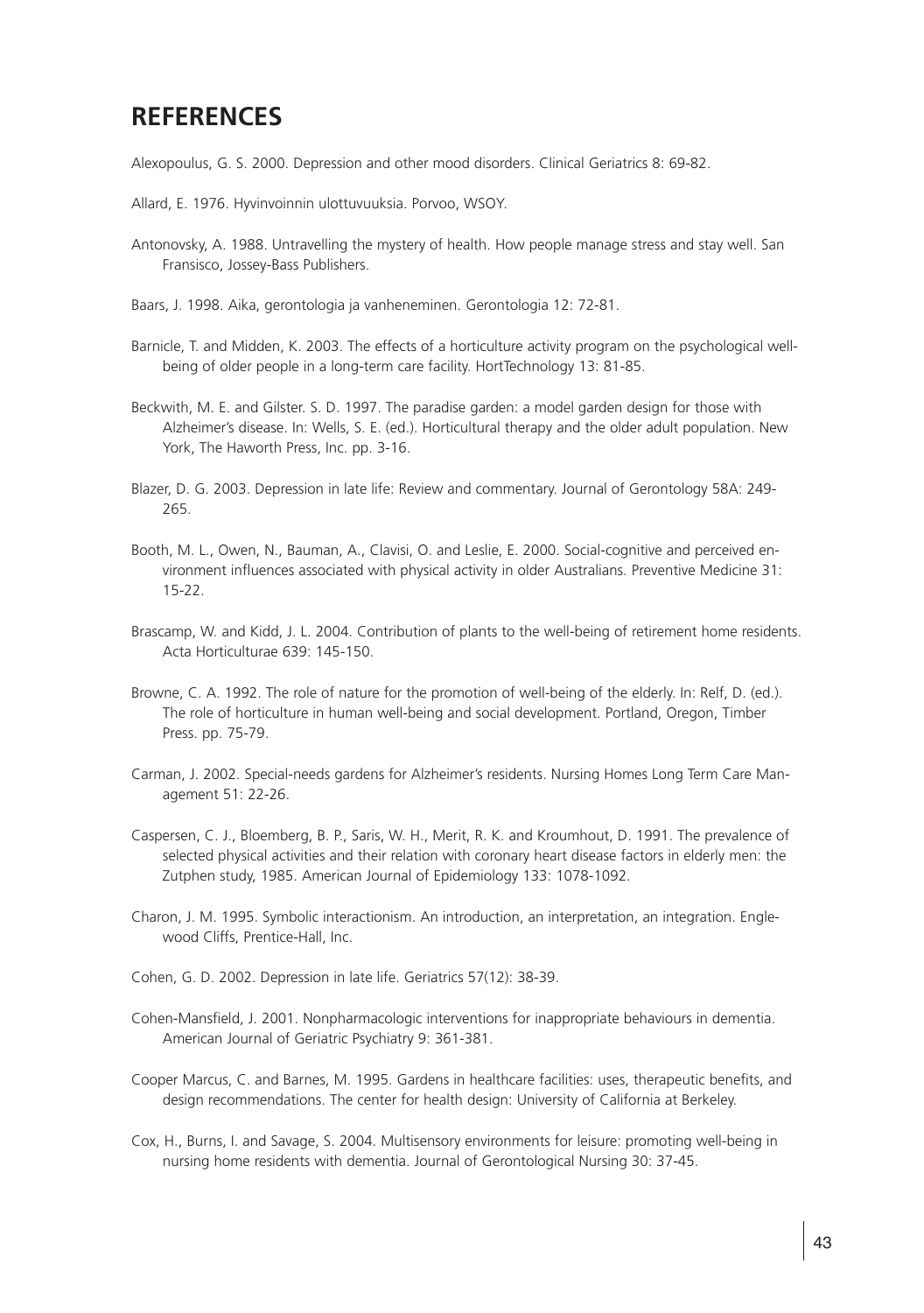- Davies, S. 1998. Development of the profession of horticultural therapy. In: Simson, S. P. and Straus, M. C. (eds.) Horticulture as therapy. Principles and practice. New York, Timber Press. pp. 3-20.
- Day, K., Carreon, D. and Stump, C. 2000. The therapeutic design of environments for people with dementia. The Gerontologist 40: 397-416.
- Diette, G., Lechtzin, N., Haponik, E., Devrotes, A. and Rubin, H. 2003. Distraction therapy with nature sights and sounds reduces pain during flexible bronchoscopy. Chest 123: 941-948.
- Downie, R. S., Tannahill, C. and Tannahill, A. 2000. Health Promotion Models and Values. 2nd edition. Oxford, Oxford University Press.
- Epstein, L. E. 1998. Integrating theoretical approaches to promote physical activity. American Journal of Preventive Medicine 15: 257-265.
- Fabrigoule, C., Letenneur, L., Dartigues, J. F., Zarrouk, M., Commenges, D. and Barberger-Gateau, P. 1995. Social and leisure activities and risk of dementia: a prospective longitudinal study. Journal of American Geriatric Society 43: 485-490.
- Fjeld, T. 2000. The effect of interior planting on health and discomfort among workers and school children. HortTechnology 10: 46-52.
- Gaskins, S. and L. Forté. 1995. The meaning of hope: implications for nursing practice and research. Journal of Gerontological Nursing 21(3): 17-24.
- Glaser, B. G. and Strauss, A. L. 1971. The discovery of grounded theory: strategies for qualitative research. 4th edition. New York, Aldine.
- Golant, S. M. 1984. The effects of residential and activity behaviors on old people's environmental experiences. In: Altman, I., Lawton, M. P. and Wohlwill, J. F. (eds.) Elderly people and the environment. New York, Plenum Press. pp. 239-278.
- Grahn, P. 1991. Om parkers betydelse. Stad & Land nr. 93. Alnarp, Sveriges Lantbruksuniversitet, Institutionen för Landskapsplanering.
- Grahn, P. and Stigsdotter, U. A. 2003. Landscape planning and stress. Urban Forestry & Urban Greening 2: 001-018.
- Haas, K., Simson, S., and Stevenson, N. 1998. Older persons and horticulture therapy practice. In: Simson, S. and Strauss, M. (eds.). Horticulture as therapy. Principles and practice. New York, The Food Product Press. pp. 231-255.
- Hartig, T., Evans, G. W., Jamner, L. D., Davis, D. S. and Gärling, T. 2003. Tracking restoration in natural and urban field settings. Journal of Environmental Psychology 23: 109-123.
- Helin, S. 2002. Palvelujärjestelmä iäkkään ihmisen voimavarojen tukijana. In: Heikkinen, E. and Marin, M. (eds.). Vanhuuden voimavarat. Vammala, Vammalan kirjapaino. pp. 35-67.
- Hervonen, A., Pohjolainen, P. and Kuure K. A. 1998. Vanhene viisaasti. 1st edition. Porvoo, WSOY.
- Herzog, T. R., Black, A. M., Fountaine, K. A. and Knotts, D. J. 1997. Reflection and attentional recovery as distinctive benefits of restorative environments. Journal of Environmental Psychology 17: 165-170.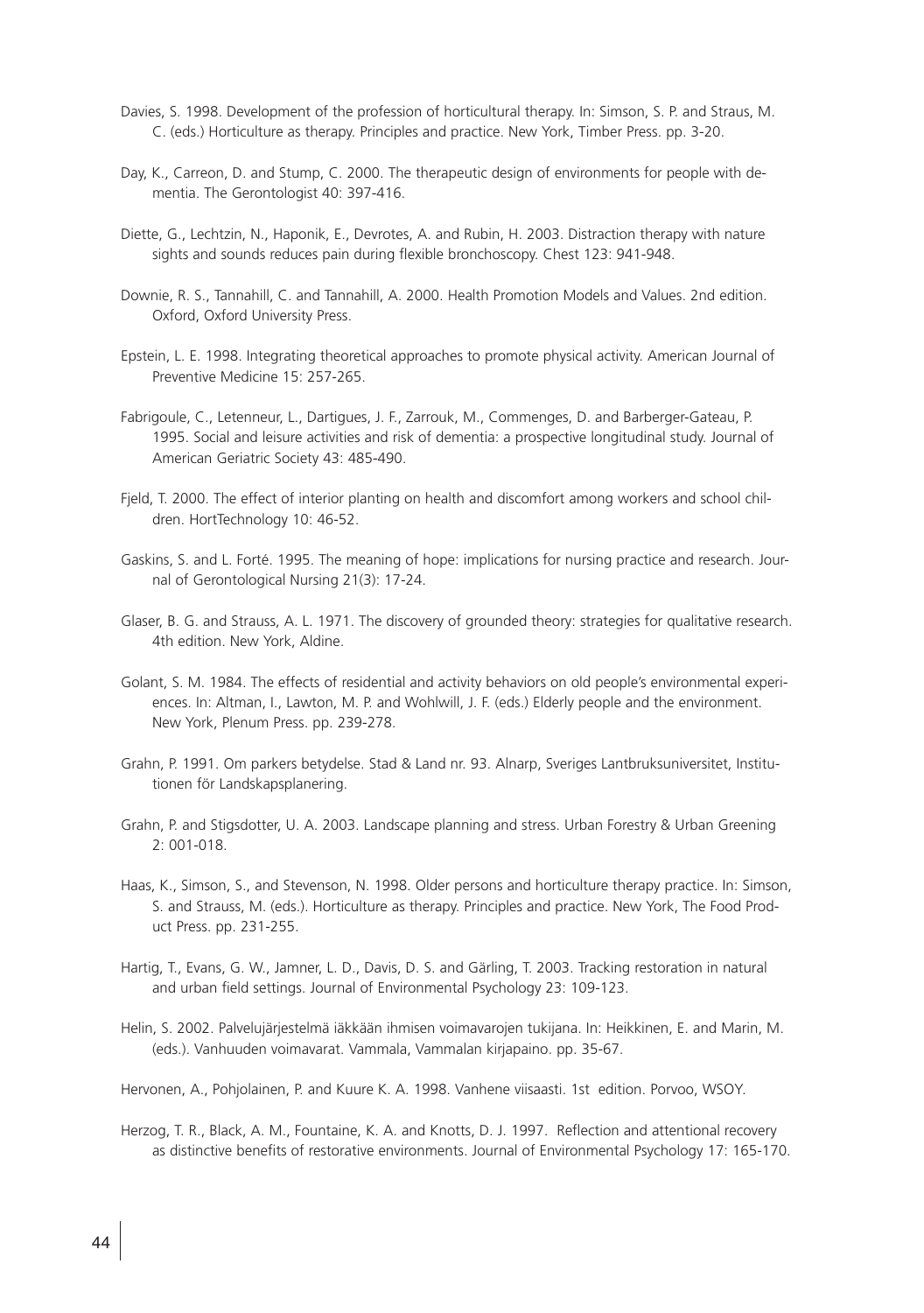Hill, C. and Relf, D. 1982. Gardening as an outdoor activity in geriatric institutions. Activites, Adaptations and Aging, 3: 47-54.

Hintze, J. L. 1999. NCSS 2000. Statistical system for Windows. Kaysville, Utah.

Hirsijärvi, S. and Hurme, H. 1995. Teemahaastattelu. Helsinki, Yliopistopaino.

- Humpel, N., Owen, N. and Leslie, E. 2002. Environmental factors associated with adults' participation in physical activity. American Journal of Preventive Medicine 22: 188-199.
- Jarrot, S. and Gigliotti, C. 2004. From the garden to the table: Evaluation of a dementia-specific HT program. Acta Horticulturae 639: 139-144.
- Jarrot, S., Kwack, H., and Relf, D. 2002. An observational assessment of a dementia-specific horticultural therapy program. HortTechnology 12: 403-410.
- Jasper, M. A. 1994. Issues in phenomenology for researchers of nursing. Journal of Advanced Nursing 19: 309-314.
- Jylhä, M., Guralnik, J., Balfour, J. and Fried, L. 2001. Walking difficulty, walking speed, and age as predictors of self-rated health: The women's health and aging study. Journal of Gerontology 56A: M609- M617.
- Kaplan, R. and Kaplan, S. 1989. The experience of nature. A psychological perspective. Cambridge, Cambridge University Press.
- Kaplan, S. 1995. The restorative benefits of nature: toward an integrative framework. Journal of Environmental Psychology 15: 169-182.
- Kerrigan, J. and Stevenson, N. C. 1997. Behavioral study of youth and older adults in an intergenerational horticultural program. In: Wells, S. E. (ed.). Horticultural therapy and the older adult population. New York, The Haworth Press, Inc. pp. 141-153.
- Kitwood, T. and Bredin, K. 1992. Person to person. A guide to the care of those with failing mental powers. 2. Edition, Loughton, Essex, Gale Centre Publications.
- Kivelä, S-L., Köngäs-Saviaro, P., Laippala, P., Pahkala, K. and Kesti, E. 1996. Social and psychosocial factors predicting depression in old age: a longitudinal study. International Psychogeriatrics 8: 635-644.
- Koivukangas, P., Ohinmaa, A. and Koivukangas, J. 1995. Nottingham health profilen (NHP) suomalainen versio. Raportteja 187. Stakes.
- Koivunen, T. 2003. Hyvä elinympäristö, Sisäilmaston ongelmat. In: Rappe, E., Lindén, L. and Koivunen, T. (eds.). Puisto, puutarha ja hyvinvointi. Helsinki, Viherympäristöliitto. pp. 61-78.
- Korpela, K. 2003. Negative mood and adult place preference. Environment & Behavior 35: 331-346.
- Korpela, K. Hartig, M., T., Kaiser, F. G. and Fuhrer, U. 2001. Restorative experience and self-regulation in favorite places. Environment & Behavior 33: 572-589.
- Korpela, K., Klemettilä, T., and Hietanen, J. 2002. Evidence for rapid affective evaluation of environmental scenes. Environment & Behavior 34: 634-650.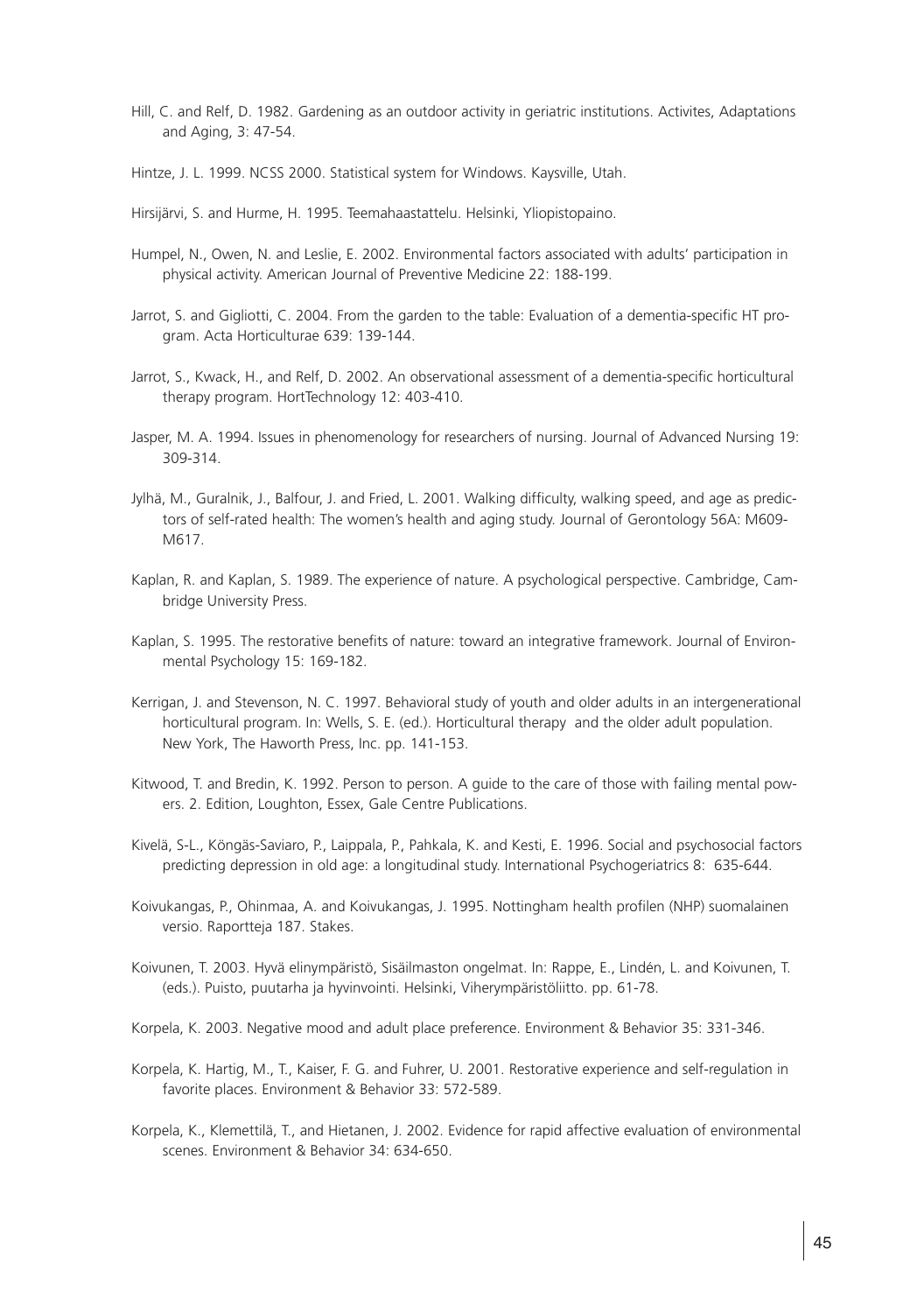- Kubzansky, L. D. and Kawachi, I. 2000. Affective States and Health. In: Berkman, L. F. and Kawachi, I. (eds.). Social epidemiology. Oxford, Oxford University Press. pp. 213-241.
- Langer, E. J. and Rodin, J. 1976. The effects of choice and enhanced personal responsibility for the aged: a field experiment in an institutional setting. Journal of Personality and Social Psychology 34: 191-198.
- Langer, E. J. and Rodin, J. 1977. Long-term effects of a control-relevant intervention with the institutionalized aged. Journal of Personality and Social Psychology 35: 897-902.
- Larsen, L., Adams, J., Deal, B., Kweon, B.-S. and Tyler, E. 1998. Plants in the workplace. The effects of plant density on productivity, attitudes, and perceptions. Environment & Behavior 30: 261-281.
- Laumann, K., Gärling, T., and Stormark, K. M. 2003. Selective attention and heart rate responses to natural and urban environments. Journal of Environmental Psychology 23: 125-134.
- Launis, V. 1994. Kenelle itsemääräämisoikeus kuuluu. In: Pietarinen, J, Launis, V, Räikkä, J., Lagerspetz, E., Rauhala, M. and Oksanen, M. (eds.). Oikeus itsemääräämiseen. Helsinki, Painatuskeskus. pp. 51-64.
- Lennartsson, C. and Silverstein, M. 2001. Does engagement with life enhance survival of elderly people in Sweden? The role of social and leisure activities. Journal of Gerontology 56B: S335-S342.
- Lercher, P. 2003. Which health outcomes should be measured in health related environmental quality of life studies? Landscape and Urban Planning 65: 63-72.
- Lewis, C. A. 1992. Effects of plants and gardening in creating interpersonal and community well-being. In: Relf, D. (ed.). The role of horticulture in human well-being and social development. Portland, Oregon, Timber Press. pp. 55-65.
- Lewis, C. A. 1996. Green nature / human nature. The meaning of plants in our lives. Urbana, University of Illinois Press.
- Liukkonen, A. 1995. Life in a nursing home for the frail elderly. Clinical Nursing Research 4: 358-372.
- Lohr, V. 1992. The contribution of interior plants to relative humidity in an office. In: Relf, D. (ed.). The role of horticulture in human well-being and social development. Portland, Oregano, Timber Press. pp. 117-119.
- Lohr, V. and Pearson-Mims, C. 1996. Particulate matter accumulation on horizontal surfaces in interiors. Atmospheric Environment 30: 2565-2568.
- Lohr, V. and Pearson-Mims, C. 2000. Physical discomfort may be reduced in the presence of interior plants. HortTechnology 10: 53-58.
- Lohr, V. I., Pearson-Mims, C. H. and Goodwin, G. K. 1996. Interior plants may improve worker productivity and reduce stress in a windowless environment. Journal of Environmental Horticulture 14: 97-100.
- Lukkarinen, H. 2001. Ihmisen kokemukset hoitotieteellisenä tutkimusilmiönä: fenomenologinen lähestymistapa. In: Janhonen, S. and Nikkonen M. (eds.). Laadulliset tutkimusmenetelmät hoitotieteessä. Helsinki, WSOY. pp. 116-164.
- Mackenzie E., Agard, B., Portella, C., Mahangar, D., Barol, J. and Carson, L. 2000. Horticultural therapy in long-term care settings. Journal of American Medical Directors Association 1(2): 69-73. Matsuo, E. 1995. Horticulture helps us to live as human beings: providing a balance and harmony in our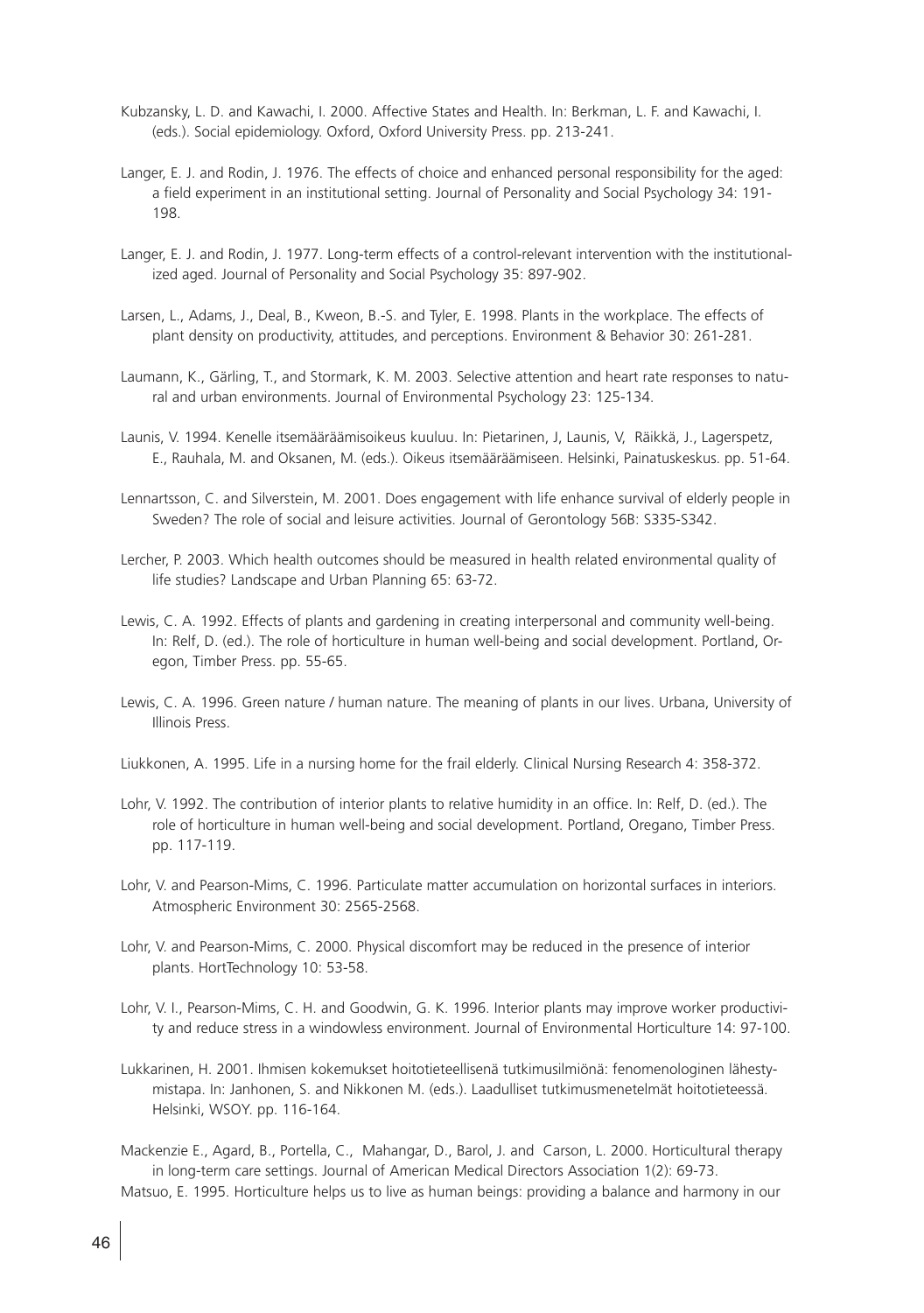behaviour and thought and life worth living. Acta Horticulturae 391: 19-29.

- Mooney, P. F. and Milstein, S. L. 1994. Assessing the benefits of a therapeutic horticulture program for seniors in intermediate care. In: Francis, M., Lindsey, P., and Rice, J.S. (eds.). The healing dimensions of people-plant relations: Proceedings of a research symposium. Center for Design Research, Department of Environmental Design, University of California. pp. 173-187.
- Noro, A. 1998. Long-term institutional care among Finnish elderly population. Stakes, Research report 87. Jyväskylä, Gummerrus Kirjapaino OY.
- Noro, A. and Aro, S. 1996. Health-related quality of life among the least dependent institutional elderly compared with the non-institutional elderly population. Quality of Life Research 5: 355-366.
- Ojala, T. 1989. Livskvaliteten I ålderdomen. Folkpensionsantaltens publikationer ML: 92, Åbo.
- Ottosson, J. and Grahn, P. 1998. Utemiljöns betydelse för äldre med stort vårdbehov. Stad & Land nr 155. Alnarp, Förvaltningsavdelningens repro vid SLU.
- Ousset, P. J., Nourashemi, F., Albarede, J. L and Vellas, P. M. 1998. Therapeutic gardens. Archives of Gerontology and Geriatrics 26 supplement 6: 369-372.
- Pahkala, K., Kesti, E., Köngäs-Saviaro, P., Laippala, P. and Kivelä, S-L. 1995. Prevalence of depression in an aged population in Finland. Social Psychiatry and Psychiatric Epidemiology 30: 99-106.
- Park, S.-H., Mattson, R. H., and Kim, E. 2004. Pain tolerance effects of ornamental plants in a simulated hospital patient room. Acta Horticulturae 639: 241-247.
- Pennix, B. W., Rejeski, W. J., Pandya, J., Miller, M. E., Di Bari, M., Applegate, W. B. and Pahor, M. 2002. Exercise and depressive symptoms: A comparison of aerobic and resistance exercise effects on emotional and physical function in older persons with high and low depressive symptomatology. Journal of Gerontology 57B: P124-P132.
- Predny, M. and Relf, P. D. 2000. Interactions between elderly adults and preschool children in a horticultural research program. HortTechnlogy 10: 64-70.
- Pulska, T., Pahkala, K., Laippala, P. and Kivelä, S.-L. 1997. Six-year survival of depressed elderly Finns. A community study. International Journal of Geriatric Psychiatry 12: 942-950.
- Päivärinta, E. 1997. Vanhainkodeista palvelutaloihin- tilat ja toimintaympäristöt toimintaa ohjaavien periaatteiden kuvaajina. Gerontologia 11: 218-225.
- Rappe, E. 2003. Kasvit ja vanhusten hyvinvointi. In: Rappe, E., Lindén, L. and Koivunen, T. Puisto, puutarha ja hyvinvointi. Helsinki, Viherympäristöliitto. pp.117-127.
- Relf, D. 1992a. Human issues in horticulture. HortTechnology 2(2): 159-171.
- Relf, D. 1992b. Conducting research and putting it into action. In: Relf, D. (ed.). The role of horticulture in human well-being and social development. Portland, Oregano, Timber Press. pp. 193-206.
- Relf, D. and Lohr, V. 2003. Human issues in horticulture. HortScience 38: 984-993.
- Sarola, J. P. 1994. Asuinympäristön ja paikan merkitys vanhalle ihmiselle. In: A. Uutela and J.-E. Ruth (eds.). Muuttuva vanhuus. Helsinki, Gaudeamus. pp. 116-131.
- Sempik, J. Aldridge, J. and Becker, S. 2003. Social and therapeutic horticulture: evidence and messages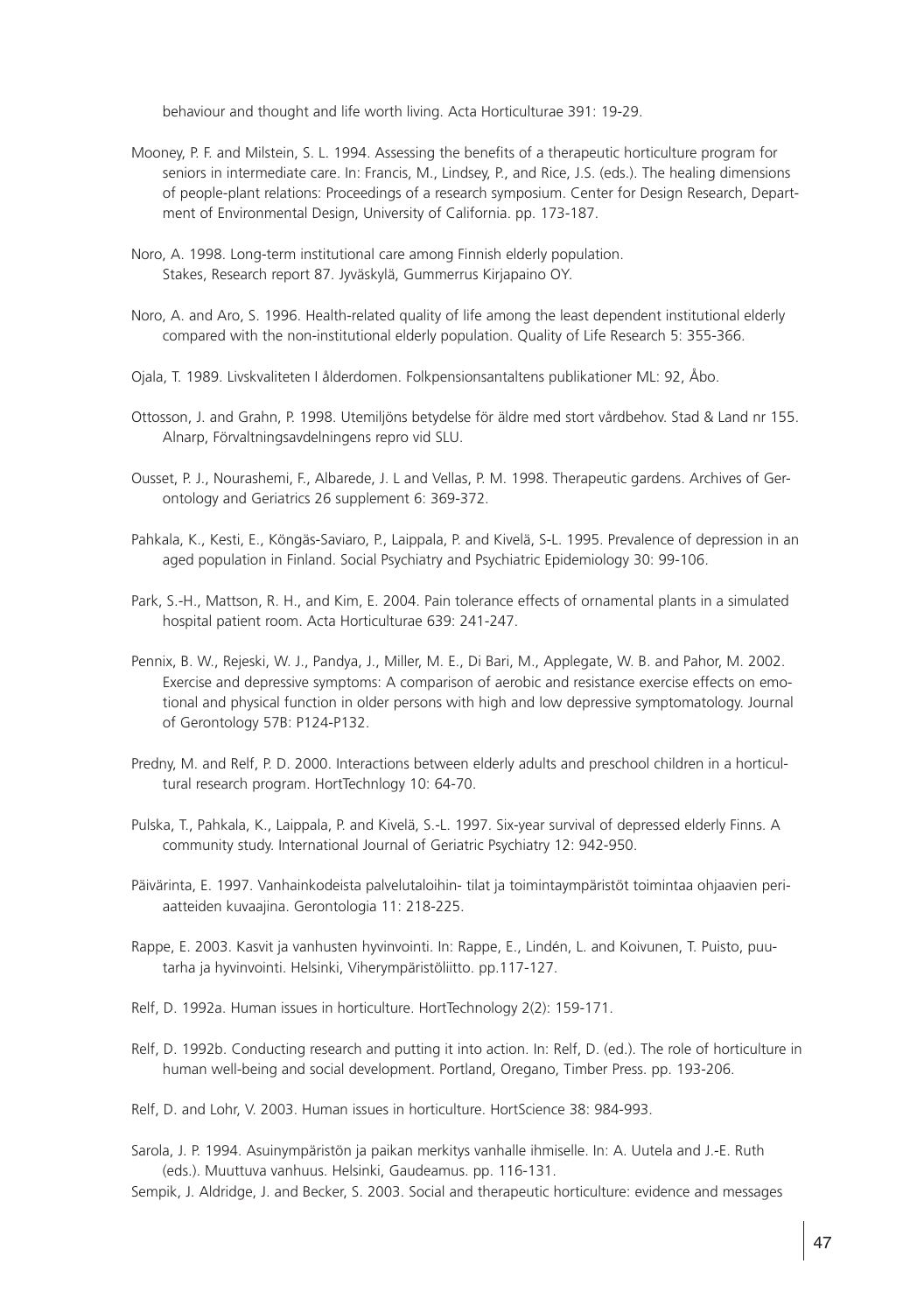from research. Thrive and Centre for Child and Family Research, Loughborough University.

- Singh, N. A., Clemets, K. M. and Singh, M. A. F. 2001. The efficacy of exercise as a long-term antidepressant in elderly subjects: a randomized, controlled trial. Journal of Gerontology 56A: M497-M504.
- Smith, K., Avis, N. and Assmann, S. 1999. Distinguishing between quality of life and health status in quality of life research: a meta-analysis. Quality of Life Research 8: 447-459.
- Stein, L. K. 1997. Horticultural therapy in residential long-term care: applications from research on health, aging and institutional life. In: S. E. Wells (ed.). Horticultural therapy and the older adult population. New York, The Haworth Press, Inc. pp. 107-124.
- Stoneham, J. and Jones, R. 1997. Residential landscapes: their contribution to the quality of older people's lives. In: Wells, S. E. (ed.). Horticultural therapy and the older adult population. New York, The Haworth Press, Inc. pp. 17-26.
- Stoneham, J. and Thoday, P. 1996. Landscape design for elderly and disabled people. Garden Art Press, UK.
- Sulkava, R., Eloniemi, U., Erkinjuntti, T. and Hervonen, A. 1994. Dementia. 2nd edition. Jyväskylä, Gummerrus kirjapaino Oy.
- Sundsvall statement on supportive environments for health. http://www.ldb.org/iuhpe/sundsval.htm. 26.8.2004
- Takano, T., Nakamura, K. and Watanabe, M. 2002. Urban residential environments and senior citizens' longevity in megacity areas: the importance of walkable green spaces. Journal of Epidemiological Community Health 56: 913-918.
- Talbot, J.F. and Kaplan, R. 1991. The benefits of nearby nature for elderly apartment residents. International Journal of Aging and Human Development 33:119-130.
- Tennessen, C. M. and Cimprich, B. 1995. Views to nature: effects on attention. Journal of environmental Psychology 15: 77-85.
- Teresi, J. A., Abrams, R., Holmes, D., Ramirez, M. and Eimicke, J. 2001. Prevalence of depression and depression recognition in nursing homes. Social Psychiatry and Psychiatric Epidemiology 36: 613-620.
- Teresi, J. A., Holmes D., and Ory, M. G. 2000. The therapeutic design of environments for people with dementia. The Gerontologist 40: 417-421.
- The WHOQOL Group. 1995. The world health organization quality of life assessment (WHOQOL): position paper from the World Health Organization. Social Science Medicine 41: 1403-1409.

Tilastokeskus. 2004a. http://www.tilastokeskus.fi/tup/maanum/24\_terveys\_ja\_ravinto.xls. 17.08.2004.

Tilastokeskus 2004b. http://www.stat.fi/tup/suoluk/taskus\_vaesto.html. 17.08.2004

Ulrich, R. S. 1983. Aesthetic and affective response to natural environment. In: Altman I. and Wohlwill, J. F. (eds.) Human behavior and environment vol. 6, Behavior and the natural environment. New York,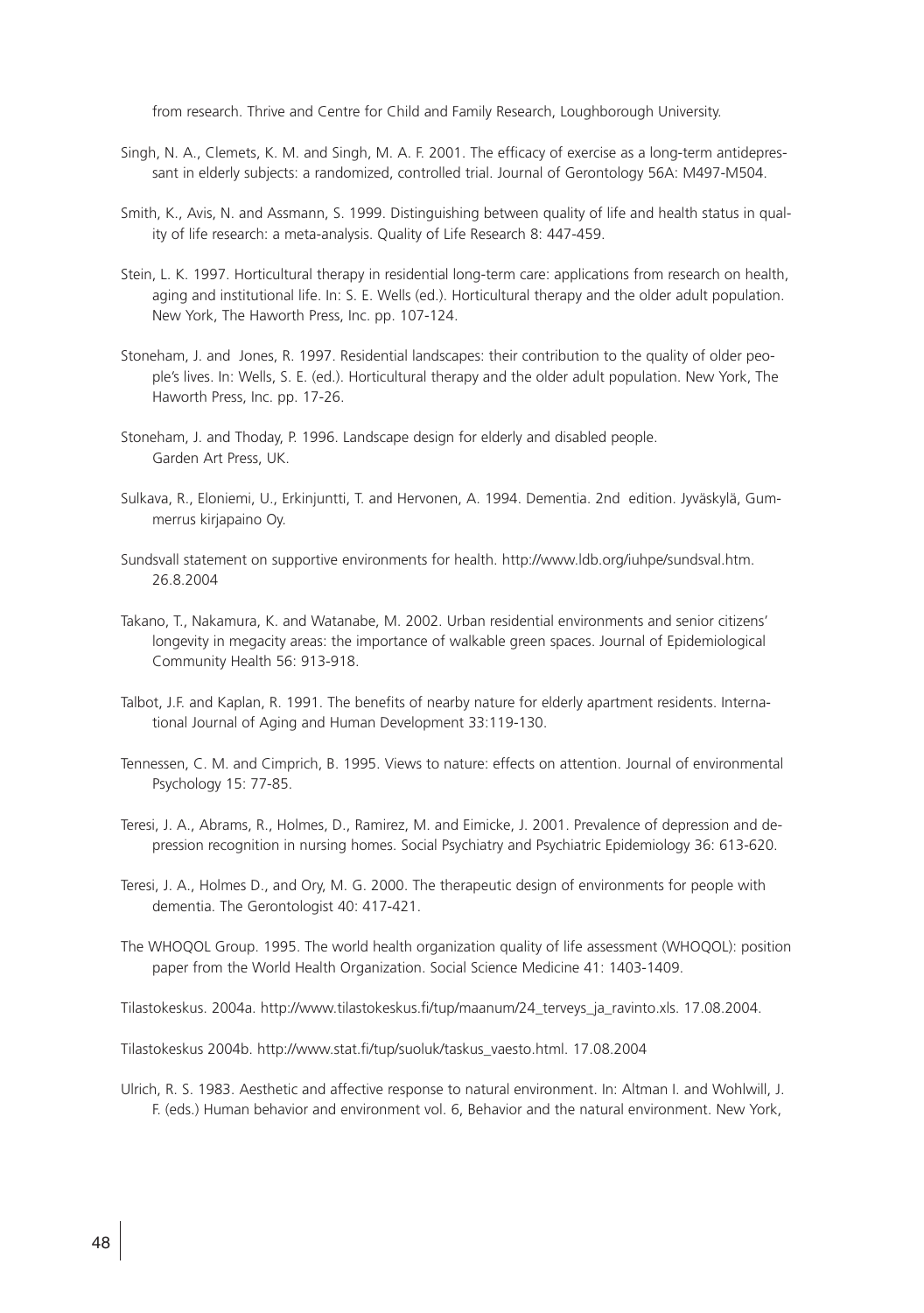Plenum Press. pp. 85-125.

Ulrich, R. S. 1984. View through a window may influence recovery from surgery. Science 224: 420-421.

- Ulrich, R. S. 1991. Effects of interior design on wellness: Theory and recent scientific research. Journal of Health Care Interior Design 3: 97-109.
- Ulrich, R. S. 1999. Effects of gardens on health outcomes: theory and research. In: Marcus, C. C. and Barnes, M. (eds.). Healing gardens. New York, John Wiley & Sons, Inc. pp. 27-86.
- Ulrich, R.S. and Parsons, R. 1992. Influences of passive experiences with plants on individual well-being and health. pp. 93-105. In: Relf, D. (ed.), The role of horticulture in human well-being and social development. Portland, Oregon, Timber Press. pp. 93-105.
- Ulrich, R.S., Simons, R. F., Losito, B. D., Fiorito, E., Miles, M. A. and Zelson, M. 1991. Stress recovery during exposure to natural and urban environments. Journal of Environmental Psychology 11: 201-230.
- Valla, P. and Harrington, T. 1998. Designing for older people with cognitive and affective disorders. Archives of Gerontology and Geriatrics 26 supplement 1: 515-518.
- Van den Berg, A., Koole, S. L. van den Wulp, N. Y. 2003. Environmental preference and restoration: (How) are they related? Journal of Environmental Psychology 23: 135-146.
- Van der Bij, A. K., Laurant, M. G. H. and Wensing, M. 2002. Effectiveness of physical activity interventions for older adults. American Journal of Preventive Medicine 22(2): 120-133.
- Viramo, P. and Sulkava, R. 2001. Muistihäiriöiden ja dementian epidemiologia. In: Erkinjuntti, T., Rinne, J., Alhainen, K. and Soininen, H. (eds.). Muistihäiriöt ja dementia. Helsinki, Duodecim . pp. 19-22.
- Wells, N. M. 2000. At home with nature effects of "greenness" on children's cognitive functioning. Environment & Behavior 32: 775-795.
- WHO, 2004. Ottawa Charter for Health Promotion, 1986. http://www.euro.who.int/AboutWHO/Policy/20010827\_2. 26.8.2004.
- Wolverton, B.C., Johnson, A. and Bounds, K. 1989. Interior landscape plants for indoor air pollution abatement. Final report, NASA, Stennis Space Center, MS.
- Wood, R. A., Orwell, R. L., Tarran, J., Torpy, F. and Burchett, M. 2002. Potted-plant/growth media interactions and capacities for removal of volatiles from indoor air. Journal of Horticultural Science & Biotechnology 77(1): 120-129.
- Zeisel, J., Silverstein, N. M. Hyde, J., Levkoff, S., Lawton, M. P., and Holmes, W. 2003. Environmental correlates to behavioral health outcomes in Alzheimer's special care units. The Gerontologist 43: 697- 711.
- Zeisel, J. and Tyson, M. M. 1999. Alzheimer's treatment gardens. In: Marcus, C. C. and Barnes, M. (eds.). Healing gardens. New York, John Wiley & Sons, Inc. pp. 437-504.

Zung, W. W. K. 1965. A self-rating depression scale. Archives of General Psychiatry 12: 63-70.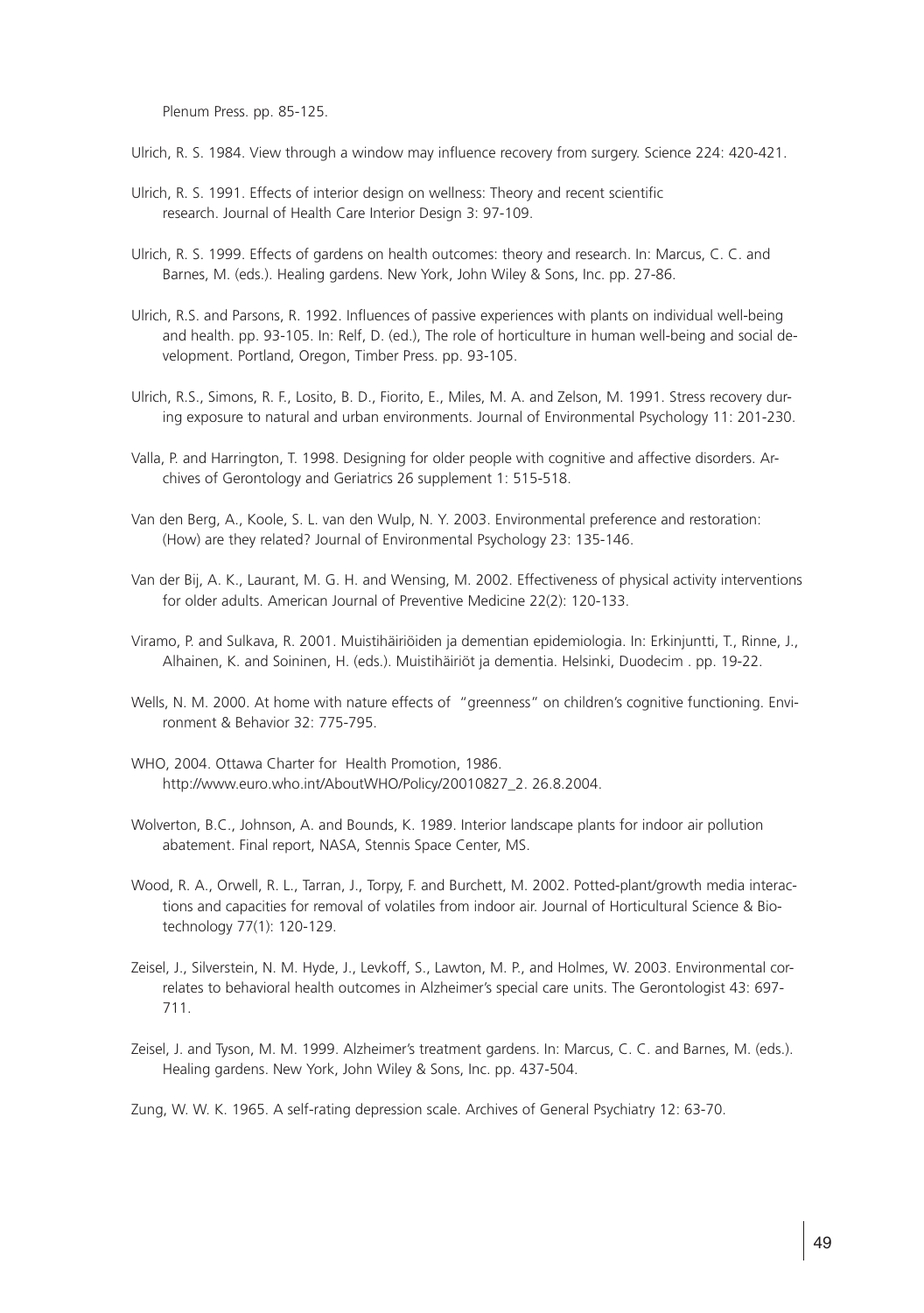## **FINNISH SUMMARY**

### **Kasvien hoitamisen ja viherympäristön vaikutus laitoksissa asuvien vanhusten koettuun hyvinvointiin**

Vanhimpien ikäluokkien osuus Suomen väestössä lisääntyy lähitulevaisuudessa samoin kuin useimmissa läntisissä maissa. Siitä huolimatta, että vanhusten kotihoitoa pyritään tukemaan, laitoshoidon tarve tulee vanhusten määrän lisääntyessä pysymään korkeana, mikä osaltaan kuormittaa terveydenhuoltojärjestelmää. Terveyttä tukeva ympäristö voi edistää asukkaiden hyvinvointia laitosoloissa alentaen siten terveydenhuoltomenoja. Kasvit voivat olla yksi terveyttä tukevan ympäristön peruspiirteistä, sillä ympäristöjen, joissa on kasveja, on todettu vaikuttavan myönteisesti ihmisten hyvinvointiin. Tämän työn tarkoituksena oli tutkia, voiko viherympäristöllä ja kasveihin liittyvillä toimilla olla myönteisiä vaikutuksia pitkäaikaishoidossa olevien vanhusten koettuun hyvinvointiin.

Tutkimuksen aineisto kerättiin kolmesta erityyppisestä vanhusten hoitopaikasta, jotka olivat palvelutalo, dementiakoti sekä vanhainkoti. Tutkimukseen pyrittiin valitsemaan toimintakyvyltään erilaisia vanhuksia, sekä päivittäisistä toiminnoista itsenäisesti selviytyviä että avustettavia. Aineisto kerättiin haastattelujen ja kyselomakkeiden avulla. Aineiston avulla tutkittiin, millaisia merkityksiä vanhukset liittivät kasvien kasvatukseen, miten kasvit vaikuttivat dementiaan sairastuneiden vanhusten hyvinvointiin ja millaisia kokemuksia henkilökunnalla oli kasveista dementoituneiden vanhusten hoitoympäristössä, kuinka usein vanhukset ulkoilivat, millaisia vaikutuksia he kokivat ulkoilulla olevan ja mitkä seikat viherympäristössä olivat heille tärkeitä. Lisäksi mitattiin itsearvioidun masennuksen yleisyyttä käyttäen Zungin depressio -mittaria (The Zung Self -rating Depression Scale). Itsearvioitua elämänlaatua mitattiin Nottingham Health Profile -mittarin (NHP) avulla. Aineisto analysoitiin käyttäen sekä määrällisiä että laadullisia menetelmiä.

Tutkimukseen osallistuneet vanhukset liittivät kasvien kasvattamiseen merkityksiä, jotka voitiin yhdistää heidän psyykkiseen ja sosiaaliseen hyvinvointiinsa. Kasveja kasvattaessaan vanhukset saivat mahdollisuuden käyttää kognitiivisia kykyjään monipuolisesti. Erilaisten tunteiden ja ajallisen jatkuvuuden kokeminen liittyi kasvien kasvatukseen niin miehillä kuin naisillakin. Kasvit ja niiden kasvattaminen ilmenivät myös asukkaiden välisessä vuorovaikutuksessa erilaisina rooleina ja kasvattajaa koskevina päätelminä. Aineiston perusteella kasvit ja niiden kasvatus voitiin liittää erityisesti sellaisiin laitosympäristössä uhattuihin hyvinvointiin vaikuttaviin tekijöihin kuten itsemääräämisoikeuteen, hallinnan tunteeseen ja identiteettiin.

Tutkittaessa kuinka kasvit vaikuttavat dementoituneiden vanhusten hyvinvointiin, aineisto kerättiin kyselylomakkeen avulla henkilökunnalta, koska kielellinen kommunikaatio vanhuksien kanssa ei ollut mahdollista heidän vaikean sairautensa vuoksi. Henkilökunnan havaintojen mukaan kasvit edistivät merkittävästi dementoituneiden vanhusten hyvinvointia tuottamalla aistivirikkeitä, synnyttämällä myönteisiä tunteita ja luomalla mahdollisuuksia palkitsevaan toimintaan. Vaikka kasvit vaikeuttivat jonkin verran työskentelyä, henkilökunnan mielestä kasvit kuuluivat olennaisena osana dementoituneiden vanhusten hoitoympäristöön.

Useimmille pitkäaikaishoidossa olevista vanhuksista kokemukset viherympäristössä olivat merkityksellisiä. Kasvien näkeminen ja luonnon tarkkailu koettiin tärkeäksi. Viherympäristössä ulkoilun koettiin parantavan erityisesti mielialaa. Ulkoilu tuotti iloa ja piristi mieltä. Erityisesti vanhukset halusivat nähdä kasveja, puita, pensaita ja kukkia. Yli puolet osallistujista kertoi ulkoilun parantavan unen laatua ja keskittymiskykyä. Samoin